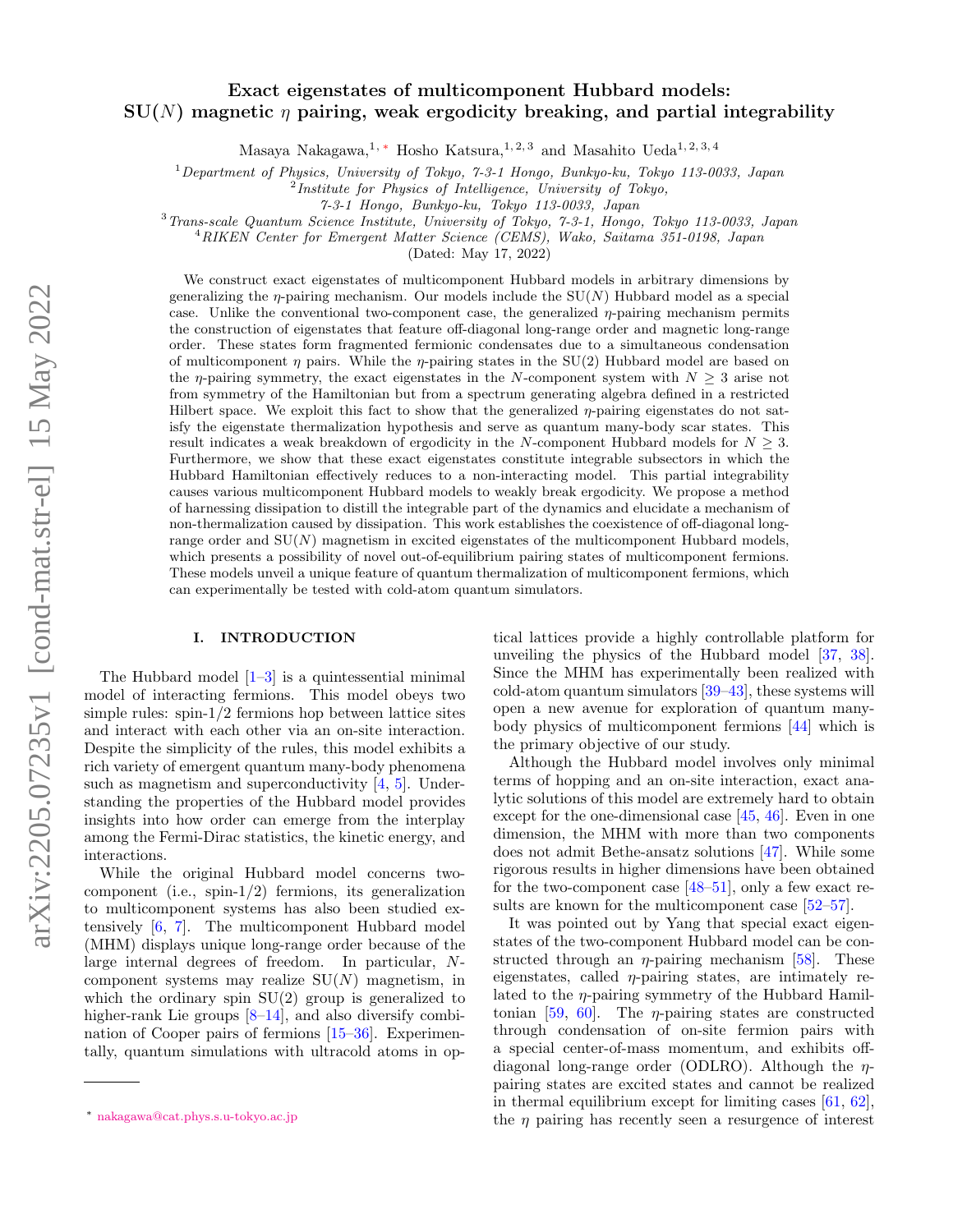since a number of theoretical works suggested its realization in various non-equilibrium situations [\[63–](#page-29-5)[82\]](#page-29-6). However, no analogous result on fermionic condensates has been reported for the MHM, where pairing combinations are expected to be much richer than those in the twocomponent case.

In this paper, we construct exact eigenstates of the MHM by generalizing the  $\eta$ -pairing mechanism to multicomponent fermions. The generalized  $\eta$ -pairing states are formed through simultaneous condensation of  $\eta$  pairs in different combinations enabled by large internal degrees of freedom. The generalized  $\eta$ -pairing mechanism has two salient features that are absent in the original Yang's result. First, the exact eigenstates of the MHM exhibit not only ODLRO but also  $SU(N)$  magnetism due to the multicomponent nature of fermion pairs. The coexistence of ODLRO and magnetism is impossible for the  $\eta$  pairing in spin-1/2 systems, in which on-site fermion pairs necessarily form spin singlets and cannot show magnetism. Second, the generalized  $\eta$ -pairing operators do not present any symmetry of the Hamiltonian but obey a spectrum generating algebra [\[83,](#page-29-7) [84\]](#page-29-8) defined on a Hilbert subspace. This algebraic property is related to non-thermalization and weak ergodicity breaking in the MHM, as explained below.

Importantly, we find that not all  $\eta$ -pairing states in Ncomponent systems become eigenstates of the MHM. We identify a family of  $\eta$ -pairing states that are eigenstates of the model. The key to the construction of eigenstates is to choose appropriate combinations of  $\eta$  pairs so that the Pauli exclusion principle acts over different pairs so as to prohibit multiple occupancy. In this regard, the threecomponent system is special in that all combinations of  $\eta$  pairs can constitute eigenstates.

A simultaneous condensation of multicomponent  $\eta$ pairs indicates that the generalized  $\eta$ -pairing states provide a novel realization of fragmented fermionic condensates [\[85\]](#page-29-9), in which multiple Bose-Einstein condensates of fermion pairs coexist. Fragmented condensates are usually based on high symmetry of the system and hence fragile against symmetry-breaking perturbations [\[85\]](#page-29-9). In contrast, fragmented  $\eta$ -paired condensates can be stable because the symmetry-breaking perturbation is negligible in realistic experimental situations unless introduced intentionally. We will point out that the MHM offers a unique system in which the  $SU(N)$  magnetism emerges in robust fragmented fermionic condensates.

Yang's original η-pairing states have recently received a renewed interest from a perspective of the foundation of statistical mechanics [\[84,](#page-29-8) [86](#page-29-10)[–89\]](#page-29-11). Recent studies on the eigenstate thermalization hypothesis (ETH) [\[90–](#page-29-12)[92\]](#page-29-13) have provided strong pieces of evidence that generic quantum many-body systems undergoing unitary dynamics show thermalization to states that are indistinguishable from the thermodynamic ensemble [\[93–](#page-29-14)[96\]](#page-29-15). While the ETH is expected to hold in a wide range of non-integrable systems, notable exceptions that fail to thermalize have been found [\[97](#page-30-0)[–100\]](#page-30-1). In particular, the discoveries of quantum

many-body scars and Hilbert space fragmentation reveal that even non-integrable systems may weakly break ergodicity, implying that some special initial states do not thermalize at all  $[98-106]$ . As Yang's  $\eta$ -pairing states are excited eigenstates with seemingly athermal properties (such as sub-volume law entanglement entropy), it has been discussed whether or not these states violate the ETH [\[86\]](#page-29-10). However, the existence of a conserved quantity due to the  $\eta$ -pairing symmetry prevents these states from becoming quantum many-body scar states unless the Hubbard model is perturbed by tailored symmetrybreaking terms that leave the  $\eta$ -pairing states as eigenstates [\[84,](#page-29-8) [86,](#page-29-10) [87\]](#page-29-16).

Building on the fact that the generalized  $\eta$ -pairing eigenstates do not rely on the  $\eta$ -pairing symmetry, we show that they form genuine quantum many-body scars of the MHM. This result indicates that the ergodicity is weakly broken in the N-component Hubbard model for  $N \geq 3$ . We also demonstrate that the generalized η-pairing states indeed show non-thermalizing dynamics, in which the number of each component oscillates persistently.

Furthermore, we find that the Hilbert space of the MHM has an intriguing structure that may be regarded as a hybrid of integrable and non-integrable systems. In fact, the MHM has two families of exact eigenstates; the first one is composed of the generalized  $\eta$ -pairing states, and the second one includes  $SU(N)$  ferromagnetic states. In each subspace spanned by those two types of eigenstates, the Hubbard interaction is constant, and therefore the eigenstates are the same as those of the non-interacting case, which is integrable. We refer to this structure of integrable subsectors in a non-integrable model as partial integrablitiy [\[107,](#page-30-4) [108\]](#page-30-5). The partial integrability implies that some initial states in the integrable subsector do not thermalize. Thus, the MHM can show two types of non-thermalizing dynamics, i.e., persistent oscillations of  $\eta$ -pairing states and integrable dynamics of effectively non-interacting particles.

We show that partial integrability emerges in a wide class of multicomponent Hubbard-like models beyond the simple MHM. For example, we point out that various multiorbital Hubbard models discussed in literature [\[11,](#page-27-9) [109–](#page-30-6)[114\]](#page-30-7) weakly break ergordicity due to integrable subsectors. Moreover, exploiting this structure, we demonstrate that even interacting integrable models can be embedded into extended Hubbard-like models.

The partial integrability ensures the existence of nonthermalizing initial states. However, this does not mean that such initial states are experimentally accessible. We employ the ideas of decoherence-free subspace [\[115,](#page-30-8) [116\]](#page-30-9) to propose that the non-thermalizing dynamics due to partial integrability of the Hubbard-like models can be experimentally probed by coupling the system to an environment that induces special dissipative processes. We show that such dissipation brings the system into integrable subsectors and enables observation of nonthermalization for a broad class of initial states. We also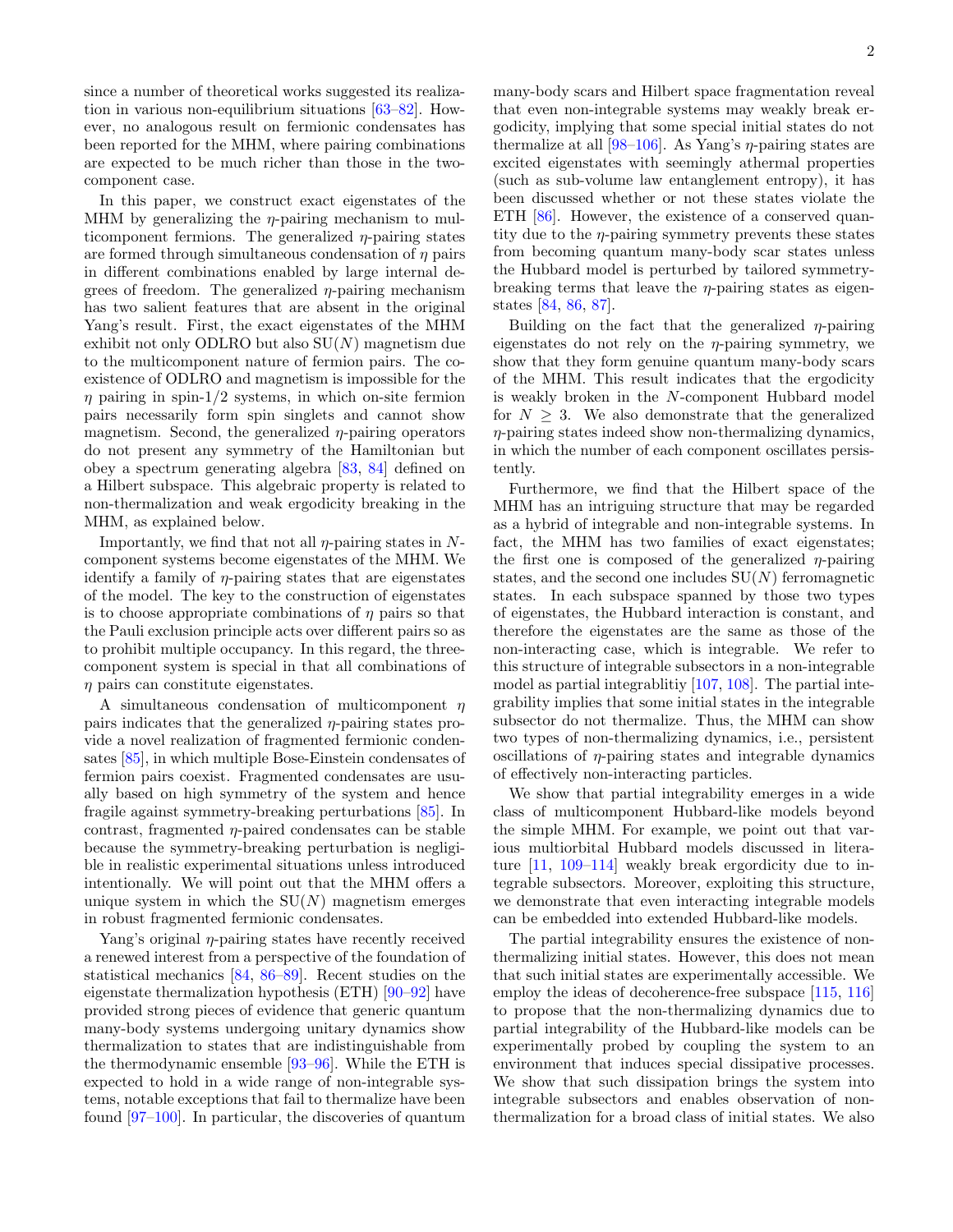like atoms.

The rest of this paper is organized as follows. In Sec. [II,](#page-2-0) we introduce the multicomponent Hubbard model. In Sec. [III,](#page-3-0) we show how to construct generalized  $\eta$ -pairing eigenstates and discuss algebraic structures that permits such construction. In Sec. [IV,](#page-7-0) we show that the generalized  $\eta$ -pairing eigenstates exhibit ODLRO coexisting with  $SU(N)$  magnetism. We also show that these states are fragmented condensates. The subsequent two sections are devoted to ergodicity breaking of the model. We show in Sec. [V](#page-9-0) that the generalized  $\eta$ -pairing eigenstates are quantum many-body scars, which show persistent oscillations in their dynamics. In Sec. [VI,](#page-11-0) we elucidate the structure of partial integrability of the MHM and generalized Hubbard-like models, and exploit it to demonstrate non-thermalization in isolated and dissipative setups. Finally, we conclude this paper in Sec. [VII.](#page-16-0) Some detailed discussions and derivations are relegated to appendices. Appendix [A](#page-17-0) discusses exact eigenstates of the  $SU(N)$  Hubbard model as a special case of our model. In Appendix [B,](#page-18-0) we present a detailed calculation of correlation functions for the exact eigenstates. A bound on ODLRO in multicomponent systems is discussed in Appendix [C.](#page-21-0) In Appendix [D,](#page-22-0) we calculate entanglement entropy of the generalized  $\eta$ -pairing eigenstates. In Appendix [E,](#page-24-0) we discuss a sufficient condition under which the generalized  $\eta$ -pairing eigenstates become quantum many-body scar states. In Appendix  $\bf{F}$ , we generalize the construction of exact eigenstates to other Hubbard-like models, which include a periodic Anderson model. A detailed calculation of momentum distributions related to non-thermalization due to partial integrability is given in Appendix [G.](#page-26-0)

## <span id="page-2-0"></span>II. MULTICOMPONENT HUBBARD MODEL

We consider an N-component Hubbard model described by the following Hamiltonian:

$$
H = T + V,\t\t(1)
$$

$$
T = -\sum_{\langle i,j\rangle} \sum_{\alpha=1}^{N} t_{i,j} (c_{i,\alpha}^{\dagger} c_{j,\alpha} + c_{j,\alpha}^{\dagger} c_{i,\alpha}),
$$
 (2)

$$
V = \frac{1}{2} \sum_{j} \sum_{\alpha \neq \beta} U_{\alpha,\beta} n_{j,\alpha} n_{j,\beta},
$$
\n(3)

where  $c_{j,\alpha}^{\dagger}$  and  $c_{j,\alpha}$  denote the creation and annihilation operators of the  $\alpha$ th component fermion at site j, and  $n_{j,\alpha} \equiv c_{j,\alpha}^{\dagger} c_{j,\alpha}$  is its number operator. The fermion operators obey the anticommutation relations  ${c_{i,\alpha}, c_{j,\beta}^{\dagger}}$  =  $\delta_{i,j}\delta_{\alpha,\beta}$  and  $\{c_{i,\alpha},c_{j,\beta}\}=0$ . The fermions hop between nearest-neighbor sites  $i, j$  with a tunneling amplitude  $t_{i,j} \in \mathbb{R}$ . For simplicity, we consider a *d*-dimensional hypercubic lattice with even number  $N_s = L^d$  of sites, but the following results can straightforwardly be generalized to any bipartite lattices. The interaction term V represents an on-site density-density interaction between fermions in components  $\alpha$  and  $\beta$  with strength  $U_{\alpha,\beta}$ , and we set  $U_{\beta,\alpha} = U_{\alpha,\beta}$  without loss of generality. The hopping (kinetic) term  $T$  is assumed to be  $SU(N)$ symmetric (i.e.,  $t_{i,j}$  does not depend on  $\alpha$ ), while the interaction term V does not necessarily have this symmetry. Throughout this paper, we set  $\hbar = 1$ .

The MHM [\(1\)](#page-2-1) has an internal symmetry  $[U(1)]^N$ , which ensures the conservation of the particle number of each component. When the interaction strength is fine-tuned, the internal symmetry may be enhanced. For example, if the interaction strength is independent of components (i.e.,  $U_{\alpha,\beta} = U$ ), the model [\(1\)](#page-2-1) reduces to the  $SU(N)$  Hubbard model [\[8\]](#page-27-6). When the interaction strength can be written as

$$
U_{\alpha,\beta} = \begin{cases} U & (\alpha, \beta \le M); \\ U' & (M < \alpha, \beta); \\ U'' & (\text{otherwise}), \end{cases}
$$
 (4)

the model [\(1\)](#page-2-1) has  $SU(M) \times SU(N-M)$  symmetry for general values of  $U, U'$ , and  $U''$ . Symmetries described by a product of several special unitary groups can similarly be realized. We discuss such fine-tuned cases with high internal symmetries in Appendix [A.](#page-17-0) In addition, the model may have translational invariance or other spatial symmetries depending on the hopping amplitudes  $t_{i,j}$ , but we do not assume them.

The MHM [\(1\)](#page-2-1) includes many important cases relevant to experiments. For example, the model [\(1\)](#page-2-1) for  $N = 3$  can be realized with ultracold three-component <sup>6</sup>Li atoms in an optical lattice, where the interaction parameters  $U_{\alpha,\beta}$  can be tuned through a Feshbach reso-nance [\[117–](#page-30-10)[120\]](#page-30-11). The  $SU(N)$  Hubbard model has experimentally been realized with ultracold alkaline-earth-like atoms such as <sup>173</sup>Yb for  $N \leq 6$  and <sup>87</sup>Sr for  $N \leq 10$ [\[39–](#page-28-3)[43\]](#page-28-4). The model with  $SU(M) \times SU(N-M)$  symmetry can be realized with a  $^{171}\text{Yb}$ - $^{173}\text{Yb}$  mixture [\[121\]](#page-30-12), where  $M = 2$ ,  $N - M = 6$ , and almost equal masses of the two isotopes effectively render the hopping amplitudes to be  $SU(N)$  symmetric within experimental accuracy [\[122\]](#page-30-13). In typical experimental situations with ultracold atoms, a trap potential term is added to the model [\(1\)](#page-2-1). Although the absence of the trap potential term may be regarded as simplification for the construction of exact eigenstates, we note that recent experiments have realized the Hubbard model with an almost box-like potential, which can be well described by a spatially uniform model [\[123\]](#page-30-14).

<span id="page-2-1"></span>Since multicomponent systems are a generalization of two-component systems of spin-1/2 fermions, the number N of different components of fermions may be regarded as "spin" degrees of freedom, which are useful in the context of the  $SU(N)$  magnetism [\[8](#page-27-6)[–14\]](#page-27-7). On the other hand, the different components may be labeled by different colors. The color degrees of freedom are often employed for the description of pairing states in multicomponent systems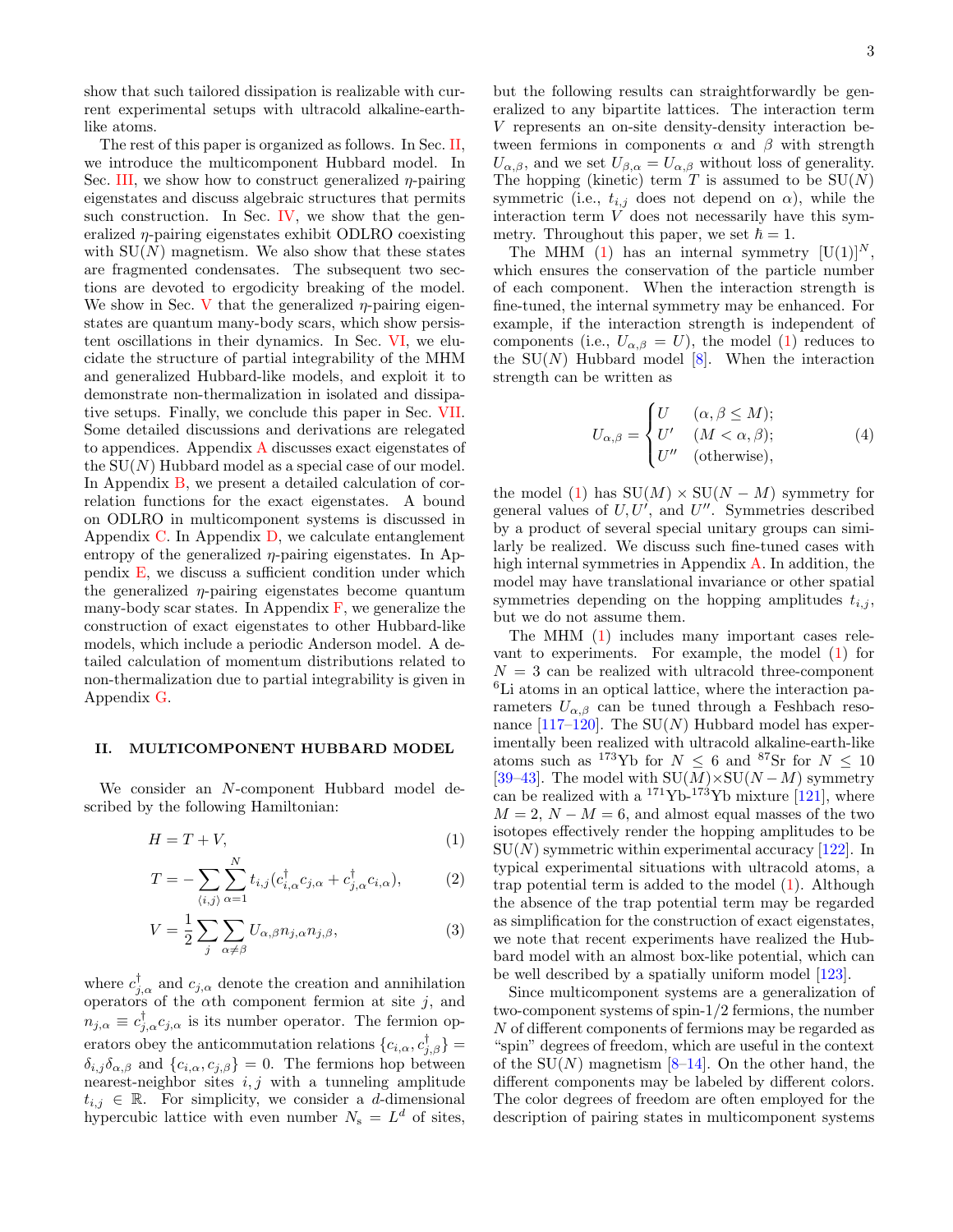[\[17–](#page-27-10)[36\]](#page-28-0). Therefore, the terms "spin", "color", and "component" will be used interchangeably for convenience of explanation.

## <span id="page-3-0"></span>III. EXACT EIGENSTATES AND UNDERLYING ALGEBRAIC STRUCTURES

#### <span id="page-3-8"></span>A. *N*-color  $\eta$  pairing

To construct exact eigenstates of the MHM [\(1\)](#page-2-1), we generalize the  $\eta$ -pairing mechanism [\[58\]](#page-29-0) to N-color fermion systems. First, we define generalized  $\eta$  operators by

$$
\eta_{\alpha,\beta}^{\dagger} \equiv \sum_{j} e^{i\mathbf{Q} \cdot \mathbf{R}_{j}} c_{j,\alpha}^{\dagger} c_{j,\beta}^{\dagger} \quad (\alpha, \beta = 1, \cdots, N; \alpha \neq \beta)
$$

$$
= \sum_{j} \eta_{j,\alpha,\beta}^{\dagger}, \tag{5}
$$

where  $\mathbf{R}_j \in \{1, \cdots, L\}^d$  denotes the coordinate of site j, the lattice constant is set to unity, and  $\mathbf{Q} = (\pi, \pi, \dots, \pi)$ . Note that  $e^{i\mathbf{Q}\cdot\mathbf{R}_j}$  is either  $+1$  or  $-1$ . In the second line of Eq. [\(5\)](#page-3-1), we have introduced a local  $\eta$  operator by  $\eta_{j,\alpha,\beta}^{\dagger} \equiv e^{i\mathbf{Q}\cdot\mathbf{R}_j} c_{j,\alpha}^{\dagger} c_{j,\beta}^{\dagger}$ . The operator  $\eta_{\alpha,\beta}^{\dagger}$  creates an on-site pair of two fermions with color  $\alpha$  and  $\beta$  [\[124\]](#page-30-15). In the case of two-component systems, Eq. [\(5\)](#page-3-1) reduces to the *n* operator introduced by Yang  $[58]$ .

To diagnose whether the MHM possesses an  $\eta$ -pairing symmetry, we calculate the commutation relations between the generalized  $\eta$  operators and each term of the Hamiltonian. The commutation relation between the generalized  $\eta$  operators and the kinetic term of the Hamiltonian  $(1)$  is calculated as

$$
[\eta_{\alpha,\beta}^{\dagger},T] = -\sum_{\langle i,j\rangle} \sum_{\gamma} t_{i,j} [\eta_{i,\alpha,\beta}^{\dagger} + \eta_{j,\alpha,\beta}^{\dagger}, c_{i,\gamma}^{\dagger} c_{j,\gamma} + c_{j,\gamma}^{\dagger} c_{i,\gamma}]
$$
  

$$
= -\sum_{\langle i,j\rangle} t_{i,j} (e^{i\mathbf{Q}\cdot\mathbf{R}_{i}} c_{j,\beta}^{\dagger} c_{i,\alpha}^{\dagger} - e^{i\mathbf{Q}\cdot\mathbf{R}_{i}} c_{j,\alpha}^{\dagger} c_{i,\beta}^{\dagger}
$$

$$
+ e^{i\mathbf{Q}\cdot\mathbf{R}_{j}} c_{i,\beta}^{\dagger} c_{j,\alpha}^{\dagger} - e^{i\mathbf{Q}\cdot\mathbf{R}_{j}} c_{i,\alpha}^{\dagger} c_{j,\beta}^{\dagger})
$$

$$
= 0, \qquad (6)
$$

since  $e^{i\mathbf{Q}\cdot\mathbf{R}_j} = -e^{i\mathbf{Q}\cdot\mathbf{R}_i}$  holds for any pair of nearestneighbor sites i, j. In contrast, the generalized  $\eta$  operators do not commute with the interaction term:

$$
[\eta_{\alpha,\beta}^{\dagger}, V] = \frac{1}{2} \sum_{j} \sum_{\gamma \neq \delta} U_{\gamma,\delta} e^{i\mathbf{Q} \cdot \mathbf{R}_{j}} \times (c_{j,\gamma}^{\dagger} c_{j,\alpha}^{\dagger} n_{j,\delta} \delta_{\beta,\gamma} - c_{j,\gamma}^{\dagger} c_{j,\beta}^{\dagger} n_{j,\delta} \delta_{\alpha,\gamma} + n_{j,\gamma} c_{j,\delta}^{\dagger} c_{j,\alpha}^{\dagger} \delta_{\beta,\delta} - n_{j,\gamma} c_{j,\delta}^{\dagger} c_{j,\beta}^{\dagger} \delta_{\alpha,\delta}) = - U_{\alpha,\beta} \eta_{\alpha,\beta}^{\dagger} + R_{\alpha,\beta}, \tag{7}
$$

where

$$
R_{\alpha,\beta} \equiv -\sum_{j} \sum_{\gamma(\neq \alpha,\beta)} (U_{\alpha,\gamma} + U_{\beta,\gamma}) e^{i\mathbf{Q} \cdot \mathbf{R}_{j}} c_{j,\alpha}^{\dagger} c_{j,\beta}^{\dagger} n_{j,\gamma}.
$$
 (8)

Equations  $(6)$  and  $(7)$  are combined to give

<span id="page-3-4"></span>
$$
[\eta_{\alpha,\beta}^{\dagger},H] = -U_{\alpha,\beta}\eta_{\alpha,\beta}^{\dagger} + R_{\alpha,\beta}.
$$
 (9)

In the two-component case,  $R_{1,2} = 0$  and Eq. [\(9\)](#page-3-4) gives an  $\eta$ -pairing symmetry of the Hubbard model if the chemical potential is appropriately tuned [\[59\]](#page-29-1). When  $R_{\alpha,\beta} = 0$ , the relation [\(9\)](#page-3-4) shows the presence of a dynamical symmetry [\[78\]](#page-29-17). In contrast to the two-component case, the N-component Hubbard model [\(1\)](#page-2-1) for  $N \geq 3$ does not possess a (dynamical)  $\eta$ -pairing symmetry due to the residual term  $R_{\alpha,\beta}$ , except for the special case with  $U_{\alpha,\gamma} + U_{\beta,\gamma} = 0$  for all  $\gamma \neq \alpha, \beta$  [\[125\]](#page-30-16).

<span id="page-3-1"></span>Because of the absence of the  $\eta$ -pairing symmetry, Ncolor  $\eta$ -pairing states created by the generalized  $\eta$  operators are not eigenstates of the Hamiltonian [\(1\)](#page-2-1) in general. Here, as a special family of  $N$ -color  $\eta$ -pairing states, we introduce *primary N-color*  $\eta$ *-pairing states* by

<span id="page-3-5"></span>
$$
|\psi_{M_2,M_3,\cdots,M_N}\rangle \equiv (\eta_{2,1}^{\dagger})^{M_2} (\eta_{3,1}^{\dagger})^{M_3} \cdots (\eta_{N,1}^{\dagger})^{M_N} |0\rangle, \tag{10}
$$

where  $|0\rangle$  is the vacuum state of fermions and  $M_2, M_3, \cdots, M_N$  are non-negative integers. We assume  $M_2 + M_3 + \cdots + M_N \leq N_s$  so that the state [\(10\)](#page-3-5) does not vanish. The total number of fermions contained in the state  $|\psi_{M_2,M_3,\cdots,M_N}\rangle$  is  $N_f = 2M_2 + 2M_3 + \cdots + 2M_N$ . These states reduce to Yang's  $\eta$ -pairing states [\[58\]](#page-29-0) for  $N = 2$ .

The  $\eta$  pairs that appear in the state [\(10\)](#page-3-5), created by  $\eta_{\alpha,1}^{\dagger}$  ( $\alpha = 2, \cdots, N$ ), are such that they contain fermions of the same color. While this special color shared by all the  $\eta$  pairs may be any one from 1 to N, here we choose the color 1 without loss of generality.

We now show that the primary  $N$ -color  $\eta$ -pairing states  $(10)$  are exact eigenstates of the Hamiltonian  $(1)$ :

<span id="page-3-7"></span>
$$
H|\psi_{M_2,\cdots,M_N}\rangle = (M_2U_{2,1}+\cdots+M_NU_{N,1})|\psi_{M_2,\cdots,M_N}\rangle.
$$
\n(11)

<span id="page-3-2"></span>The proof is done separately for the kinetic term and the interaction term. First, the commutation relation [\(6\)](#page-3-2) ensures that the  $\eta$ -pairing states [\(10\)](#page-3-5) are eigenstates of the kinetic term, i.e.,  $T | \psi_{M_2,\cdots,M_N} \rangle = 0$ . To prove that those states are also eigenstates of the interaction term  $V$ , we rewrite them using the Fock states as

<span id="page-3-6"></span>
$$
\begin{split} &|\psi_{M_2,\cdots,M_N}\rangle\\ &=\sum_{j_1,\cdots,j_{N_{\rm f}}} \eta^{\dagger}_{j_1,2,1}\cdots\eta^{\dagger}_{j_{M_2},2,1}\eta^{\dagger}_{j_{M_2+1},3,1}\cdots\eta^{\dagger}_{j_{M_2+M_3},3,1}\cdots\\ &\times\eta^{\dagger}_{j_{N_{\rm f}-M_N+1},N,1}\cdots\eta^{\dagger}_{j_{N_{\rm f}},N,1}\left|0\right\rangle,\end{split} \tag{12}
$$

<span id="page-3-3"></span>and use the following property of the primary  $N$ -color  $\eta$ pairing states: they only contain doubly occupied sites or empty sites since  $\eta_{j,\alpha,1}^{\dagger} \eta_{j,\beta,1}^{\dagger} = 0$  for all  $\alpha, \beta$ . Therefore, no two site indices in the sum in Eq. [\(12\)](#page-3-6) can be the same. Therefore, each term on the right-hand side of Eq. [\(12\)](#page-3-6) is an eigenstate of the interaction term and its eigenvalue is given by the sum of the numbers of  $\eta$  pairs multiplied by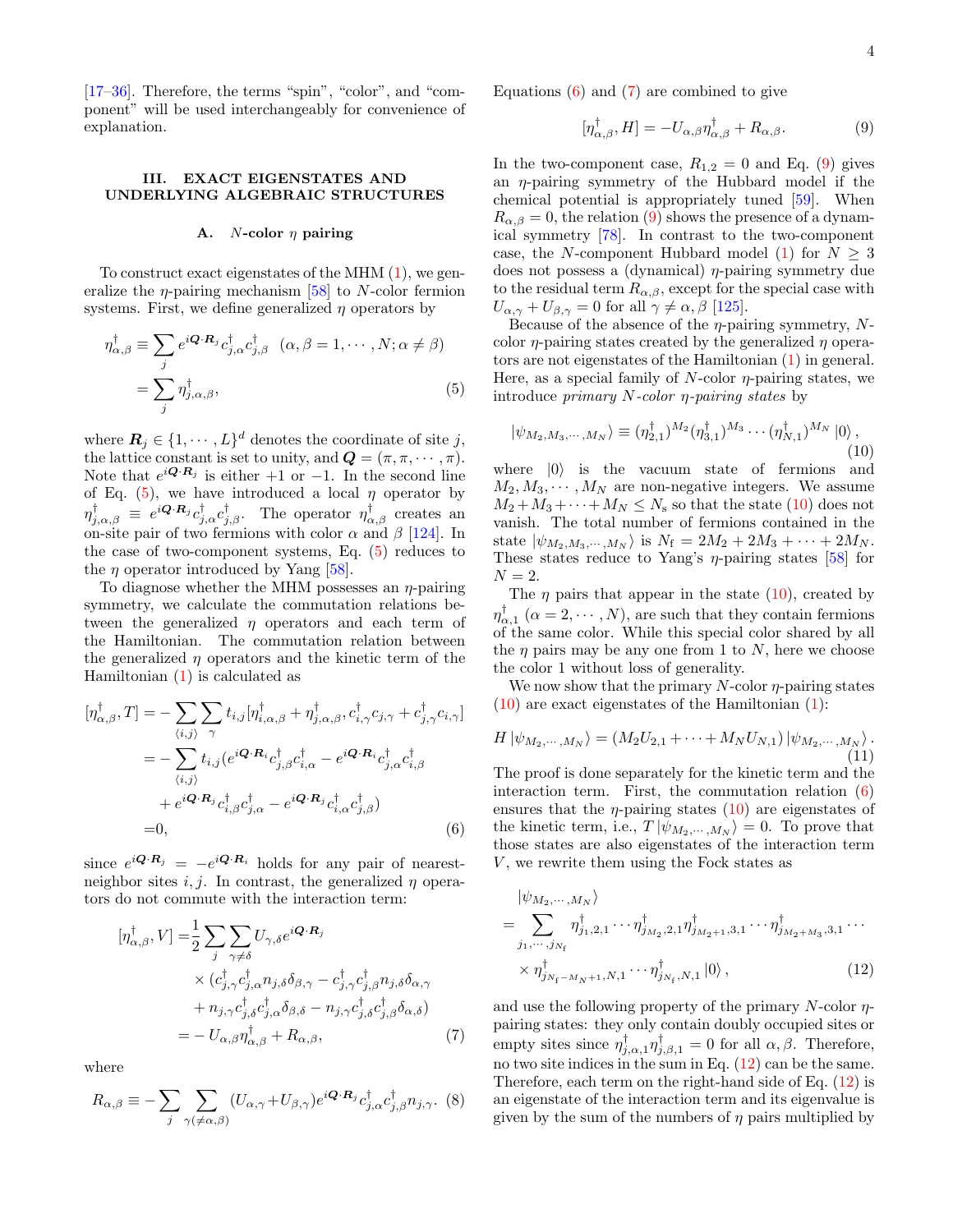

5



<span id="page-4-3"></span>FIG. 1. Schematic illustrations of (a) the primary N-color  $\eta$ -pairing state [Eq. [\(10\)](#page-3-5)], (b) the generalized N-color  $\eta$ pairing state [Eq.  $(14)$ ], and  $(c)$  the three-color  $\eta$ -pairing state [Eq. [\(17\)](#page-4-1)]. Lattice potentials are shown by black curves. Dots with different colors represent fermions in different components. As shown in the rightmost sites in (a) and (c), any two pairs (shown by dashed ellipses) cannot occupy the same site because of the Pauli exclusion between fermions of the same color. In (b), no pair can occupy a site with another pair or an unpaired fermion of red color.

their respective interaction coefficients. Thus, we obtain Eq.  $(11)$ .

We note that the residual term  $R_{\alpha,\beta}$  in the commutation relation [\(9\)](#page-3-4) vanishes when acting on the primary  $N$ -color  $\eta$ -pairing states:

<span id="page-4-2"></span>
$$
R_{\alpha,1} |\psi_{M_2,\cdots,M_N}\rangle = 0 \quad (\alpha = 2,\cdots,N). \tag{13}
$$

Equation [\(11\)](#page-3-7) is consistent with this property; in fact, from Eq. [\(13\)](#page-4-2) and  $H |0\rangle = 0$ , Eq. [\(11\)](#page-3-7) is obtained by repeatedly using the commutation relation [\(9\)](#page-3-4).

Physically, the Pauli exclusion principle plays a key role in the  $\eta$ -pairing mechanism in the MHM. In fact, since any  $\eta$  pairs in the primary N-color  $\eta$ -pairing states [\(10\)](#page-3-5) contain a color-1 fermion, the Pauli exclusion principle dictates that multiple  $\eta$  pairs cannot occupy the same site [see Fig. [1](#page-4-3) (a) for a schematic illustration]. The absence of multiple  $\eta$  pairs at the same site is the reason why the primary  $\eta$ -pairing states become eigenstates of the interaction term.

We can also show that the following state is an eigenstate of the Hamiltonian [\(1\)](#page-2-1):

$$
(\eta_{2,1}^{\dagger})^{M_2}(\eta_{3,1}^{\dagger})^{M_3}\cdots(\eta_{N,1}^{\dagger})^{M_N}c_{n_1,1}^{\dagger}c_{n_2,1}^{\dagger}\cdots c_{n_r,1}^{\dagger}|0\rangle, \tag{14}
$$

where

$$
c_{n,\alpha}^{\dagger} \equiv \sum_{j} v_{j}^{(n)} c_{j,\alpha}^{\dagger} \tag{15}
$$

is a creation operator of a single-particle eigenstate of the kinetic term T, for which the coefficients  $v_j^{(n)}$  are given by a solution of an eigenvalue equation

$$
\sum_{j} t_{i,j} v_j^{(n)} = \epsilon_n v_i^{(n)},\tag{16}
$$

with the normalization condition  $\sum_j |v_j^{(n)}|^2 = 1$ . To show that the state  $(14)$  is indeed an eigenstate, we first note that a state  $c_{n_1,1}^{\dagger}c_{n_2,1}^{\dagger}\cdots c_{n_r,1}^{\dagger}|0\rangle$  is an eigenstate of the kinetic term with eigenvalue  $\epsilon_{n_1} + \epsilon_{n_2} + \cdots + \epsilon_{n_r}$ . Then, it follows from the commutation relation [\(6\)](#page-3-2) that the state [\(14\)](#page-4-0) is also an eigenstate of the kinetic term. To show that this state is also an eigenstate of the interaction term, we expand the state using the real-space Fock basis as in Eq. [\(12\)](#page-3-6). Since  $\eta_{j,\alpha,1}^{\dagger} \eta_{j,\beta,1}^{\dagger} = 0$  and  $\eta_{j,\alpha,1}^{\dagger} c_{j,1}^{\dagger} = 0$ , the state [\(14\)](#page-4-0) cannot contain those sites that are occupied by more than two particles and is therefore an eigenstate of the interaction term [see also Fig. [1](#page-4-3) (b)]. Thus, the state  $(14)$  is an eigenstate of the Hamiltonian  $(1)$  with eigenvalue  $\epsilon_{n_1} + \cdots + \epsilon_{n_r} + M_2U_{2,1} + \cdots + M_NU_{N,1}.$ 

Notably, the three-component case  $(N = 3)$  is different from the case with  $N \geq 4$ . In this case, in addition to the state [\(14\)](#page-4-0) with  $N = 3$ , arbitrary three-color *η-pairing* states

<span id="page-4-4"></span><span id="page-4-1"></span>
$$
|\psi_{l,m,n}^{(3)}\rangle \equiv (\eta_{1,2}^{\dagger})^{l}(\eta_{2,3}^{\dagger})^{m}(\eta_{3,1}^{\dagger})^{n}|0\rangle \tag{17}
$$

are also eigenstates of the three-component Hubbard model:

$$
H \left| \psi_{l,m,n}^{(3)} \right\rangle = (lU_{1,2} + mU_{2,3} + nU_{3,1}) \left| \psi_{l,m,n}^{(3)} \right\rangle. \tag{18}
$$

Here, l, m, n are non-negative integers that satisfy  $l+m+$  $n \leq N_s$ . The key feature of the three-component system is that the Pauli exclusion principle works for arbitrary two  $\eta$  pairs, i.e.,  $\eta^{\dagger}_{j,\alpha,\beta}\eta^{\dagger}_{j,\gamma,\delta}=0$ , where  $(\alpha,\beta)$  and  $(\gamma,\delta)$ are taken from  $(1, 2), (2, 3),$  and  $(3, 1)$ . Then, the proof of Eq. [\(18\)](#page-4-4) can be done in a manner similar to that for the state  $(10)$ . However, we note that one cannot add unpaired fermions to the state  $(17)$  unlike the case of Eq. [\(14\)](#page-4-0), because  $\eta_{j,\alpha,\beta}^{\dagger} c_{j,\gamma}^{\dagger} \neq 0$  for  $\gamma \neq \alpha, \beta$ .

If the model has additional symmetries such as  $SU(N)$ , a broader class of  $N$ -color  $\eta$ -pairing states becomes eigenstates of the Hamiltonian as shown in Appendix [A.](#page-17-0)

#### <span id="page-4-6"></span>B.  $SO(2N)$  symmetry of the kinetic term

<span id="page-4-0"></span>As shown in Eq.  $(6)$ , the generalized  $\eta$  operators commute with the kinetic term, implying that the symmetry of the kinetic term is larger than that of the total Hamiltonian. Here, we discuss the symmetry of the kinetic term, which can be used to understand the algebraic structure underlying the N-color  $\eta$  pairing. The generalized  $\eta$  operators satisfy the commutation relation

<span id="page-4-5"></span>
$$
[\eta_{\alpha,\beta}^{\dagger},\eta_{\gamma,\delta}] = \delta_{\alpha,\gamma}F_{\beta,\delta} + \delta_{\beta,\delta}F_{\alpha,\gamma} - \delta_{\alpha,\delta}F_{\beta,\gamma} - \delta_{\beta,\gamma}F_{\alpha,\delta} - N_{\rm s}(\delta_{\alpha,\gamma}\delta_{\beta,\delta} - \delta_{\alpha,\delta}\delta_{\beta,\gamma}),
$$
(19)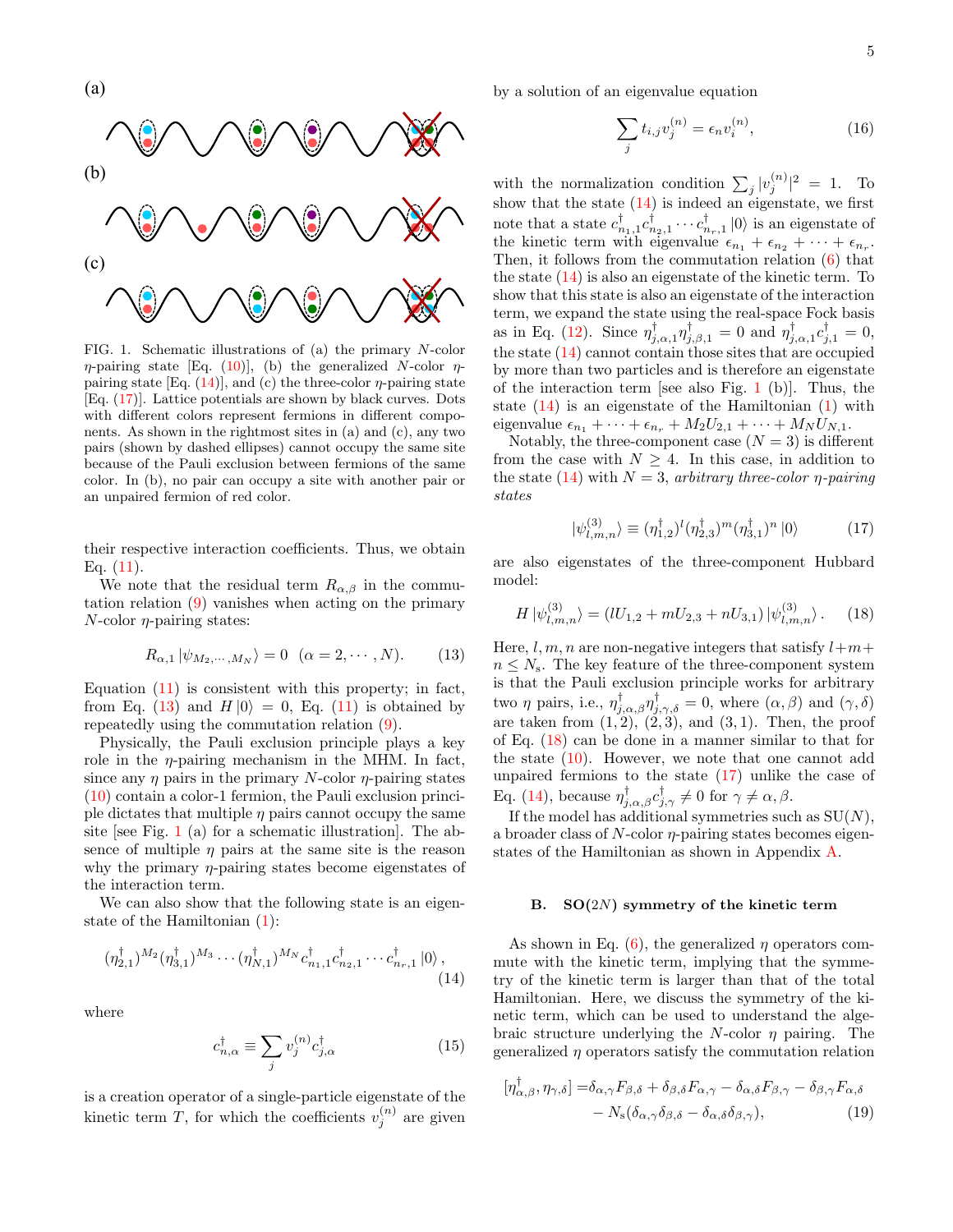where

<span id="page-5-6"></span>
$$
F_{\alpha,\beta} \equiv \sum_{j} c_{j,\alpha}^{\dagger} c_{j,\beta} \quad (\alpha,\beta = 1,\cdots,N). \tag{20}
$$

The operators  $F_{\alpha,\beta}$  are the generalization of the ordinary spin operators to the  $SU(N)$  group and therefore will be referred to as  $SU(N)$  spin operators or simply spin operators in the following discussions [\[44\]](#page-28-5). The  $SU(N)$ spin operators satisfy the commutation relation

$$
[F_{\alpha,\beta}, F_{\gamma,\delta}] = \delta_{\beta,\gamma} F_{\alpha,\delta} - \delta_{\alpha,\delta} F_{\gamma,\beta}.
$$
 (21)

The commutation relation between the  $SU(N)$  spin operators and the  $\eta$  operators is given by

$$
[\eta_{\alpha,\beta}^{\dagger}, F_{\gamma,\delta}] = \delta_{\alpha,\delta} \eta_{\beta,\gamma}^{\dagger} - \delta_{\beta,\delta} \eta_{\alpha,\gamma}^{\dagger}.
$$
 (22)

The kinetic term T commutes with the  $SU(N)$  spin operators:

$$
[F_{\alpha,\beta},T] = 0.\t(23)
$$

Since T also commutes with the generalized  $\eta$  operators, the symmetry of the kinetic term is, in fact, larger than  $SU(N)$ .

The symmetry of the kinetic term is made manifest when one employs a Majorana representation of the operators [\[57,](#page-28-12) [126\]](#page-30-17). We introduce Majorana operators by

$$
\gamma_{j,2\alpha-1} = c_{j,\alpha} + c_{j,\alpha}^{\dagger}, \quad \gamma_{j,2\alpha} = i(c_{j,\alpha} - c_{j,\alpha}^{\dagger}) \tag{24}
$$

for sites that satisfy  $e^{i\mathbf{Q}\cdot\mathbf{R}_j} = 1$ , and

$$
\gamma_{j,2\alpha-1} = i(c_{j,\alpha}^{\dagger} - c_{j,\alpha}), \ \gamma_{j,2\alpha} = c_{j,\alpha} + c_{j,\alpha}^{\dagger} \tag{25}
$$

for sites that satisfy  $e^{i\mathbf{Q}\cdot\mathbf{R}_j} = -1$ . The Majorana operators are Hermitian, i.e.,  $\gamma_{j,n}^{\dagger} = \gamma_{j,n}$ , and obey the anticommutation relation

$$
\{\gamma_{i,m}, \gamma_{j,n}\} = 2\delta_{i,j}\delta_{m,n}.\tag{26}
$$

In terms of the Majorana operators, the kinetic term can be expressed as

$$
T = -\frac{i}{2} \sum_{\langle i,j \rangle} \sum_{n=1}^{2N} t_{i,j} \gamma_{i,n} \gamma_{j,n},
$$
 (27)

which is manifestly invariant under the linear transformation of the Majorana operators

$$
\gamma_{i,n} \mapsto \gamma'_{i,n} = \sum_{m=1}^{2N} O_{n,m} \gamma_{i,m}, \ O = \{O_{n,m}\} \in \text{SO}(2N).
$$
\n(28)

Therefore, the kinetic term is  $SO(2N)$  symmetric. The generators of the  $\text{so}(2N)$  Lie algebra are given by [\[127\]](#page-30-18)

$$
M_{m,n} = -\frac{i}{4} \sum_{j} [\gamma_{j,m}, \gamma_{j,n}]. \tag{29}
$$

The generators of the  $\text{so}(2N)$  algebra can be expressed in terms of the spin operators and the  $\eta$  operators as

$$
\frac{i}{4} \sum_{j} \gamma_{j,2\alpha-1} \gamma_{j,2\beta-1} = -\frac{1}{4i} (F_{\alpha,\beta} - F_{\beta,\alpha} + \eta_{\alpha,\beta}^{\dagger} - \eta_{\alpha,\beta}),
$$
\n(30a)

<span id="page-5-3"></span>
$$
\frac{i}{4} \sum_{j} \gamma_{j,2\alpha} \gamma_{j,2\beta} = -\frac{1}{4i} (F_{\alpha,\beta} - F_{\beta,\alpha} - \eta_{\alpha,\beta}^{\dagger} + \eta_{\alpha,\beta}),
$$
\n(30b)

<span id="page-5-1"></span>
$$
\frac{i}{4} \sum_{j} \gamma_{j,2\alpha-1} \gamma_{j,2\beta} = \frac{1}{4} (-F_{\alpha,\beta} - F_{\beta,\alpha} + \eta^{\dagger}_{\alpha,\beta} + \eta_{\alpha,\beta}),
$$
\n(30c)

<span id="page-5-2"></span>
$$
\frac{i}{4} \sum_{j} \gamma_{j,2\alpha} \gamma_{j,2\beta-1} = \frac{1}{4} (F_{\alpha,\beta} + F_{\beta,\alpha} + \eta_{\alpha,\beta}^{\dagger} + \eta_{\alpha,\beta}),
$$
\n(30d)

<span id="page-5-4"></span>
$$
\frac{i}{4} \sum_{j} \gamma_{j,2\alpha-1} \gamma_{j,2\alpha} = \frac{1}{4} N_{\rm s} - \frac{1}{2} F_{\alpha,\alpha},\tag{30e}
$$

<span id="page-5-0"></span>where  $\beta \neq \alpha$ . Thus, the symmetries implied by the commutation relations  $(6)$  and  $(23)$  are included in the  $SO(2N)$  symmetry of the kinetic term. The commutation relations  $(19)$ ,  $(21)$ , and  $(22)$  are integrated into the  $\text{so}(2N)$  algebra of the Majorana operators through Eqs.  $(30a)-(30e)$  $(30a)-(30e)$ .

The interaction term V is not  $SO(2N)$  symmetric as inferred from the commutation relation [\(7\)](#page-3-3). In terms of the Majorana representation, we can express an  $SO(2N)$ symmetric interaction as

<span id="page-5-5"></span>
$$
V_{\text{SO}(2N)} = \left(\frac{i}{2}\right)^N U \sum_j \gamma_{j,1} \gamma_{j,2} \cdots \gamma_{j,2N}
$$

$$
= U \sum_j \left(n_{j,1} - \frac{1}{2}\right) \cdots \left(n_{j,N} - \frac{1}{2}\right), \qquad (31)
$$

which involves k-body interactions with  $k = 2, \dots, N$ . For  $N = 2$ , Eq. [\(31\)](#page-5-5) reduces to the ordinary Hubbard interaction up to a constant shift of the chemical potential, leading to the  $SO(4)$  symmetry of the two-component Hubbard model  $[126]$ . However, for  $N > 3$ , Eq.  $(31)$  is not equivalent to the standard two-body Hubbard interaction. This highlights the distinction between the  $N = 2$ and  $N > 3$  Hubbard models, in the latter of which the  $\eta$ pairing symmetry is naturally broken by the interaction.

Because of the  $SO(2N)$  symmetry of the kinetic term, arbitrary  $N$ -color  $\eta$ -pairing states (which are created by the generalized  $\eta$  operators acting on the vacuum state) are eigenstates of the non-interacting  $(V = 0)$ Hamiltonian. Among those states, the primary Ncolor  $\eta$ -pairing states [\(10\)](#page-3-5) and the three-color  $\eta$ -pairing states [\(17\)](#page-4-1) are left to be eigenstates when the interaction term V is added to the free-fermion Hamiltonian. This structure is reminiscent of the construction of quantum many-body scar states discussed in literature [\[83,](#page-29-7) [84,](#page-29-8) [87–](#page-29-16)[89,](#page-29-11) [98–](#page-30-2)[100,](#page-30-1) [103,](#page-30-19) [128–](#page-30-20)[133\]](#page-30-21). For example,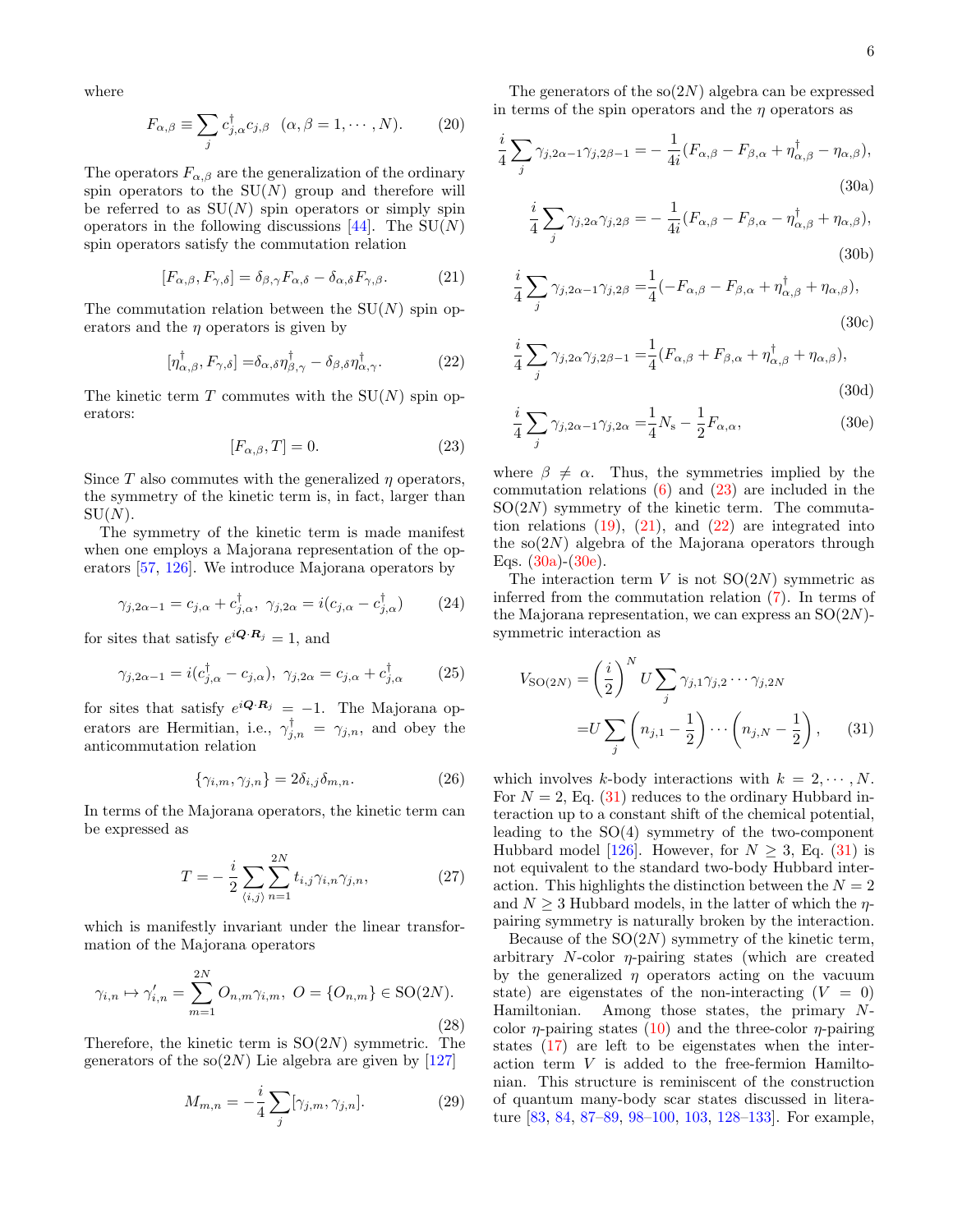in Refs. [\[84,](#page-29-8) [87\]](#page-29-16), it was shown that the  $\eta$ -pairing symmetry of the two-component Hubbard model can be broken by adding some tailored perturbations to the Hamiltonian so that Yang's  $\eta$ -pairing states remain to be eigenstates, which can then be regarded as quantum manybody scar states. Similar constructions apply to many other quantum many-body scar states [\[83,](#page-29-7) [88,](#page-29-18) [89,](#page-29-11) [129–](#page-30-22) 133. In our case, the generalized  $\eta$ -pairing symmetry is naturally broken by the Hubbard interaction between multicomponent fermions, while some of the  $N$ -color  $\eta$ pairing states remain to be eigenstates. In fact, the generalized  $\eta$ -pairing states can be considered as quantum many-body scar states of the MHM. This point will be discussed in Sec. [V.](#page-9-0)

#### C. Spectrum generating algebra

Although the generalized  $\eta$  operators do not give a (dynamical) symmetry of the MHM, they obey a special type of closed algebraic relations when their action is restricted to a certain Hilbert subspace. To see this, let  $W$  be a Hilbert subspace spanned by a basis set

$$
\left\{ \prod_{j=1}^{N_{\rm s}} o_j |0\rangle |o_j \in \mathcal{A}_j; j = 1, \cdots, N_{\rm s} \right\},\tag{32}
$$

where

$$
\mathcal{A}_j = \{I, c_{j,1}^\dagger, c_{j,2}^\dagger c_{j,1}^\dagger, \cdots, c_{j,N}^\dagger c_{j,1}^\dagger\},\tag{33}
$$

and  $I$  denotes the identity operator. Then, the generalized  $\eta$  operators satisfy

<span id="page-6-0"></span>
$$
([\eta^{\dagger}_{\alpha,1},H] + U_{\alpha,1}\eta^{\dagger}_{\alpha,1})\mathcal{W} = 0 \ (\alpha = 2,\cdots,N), \qquad (34)
$$

since  $R_{\alpha,1}W = 0$ . The relation [\(34\)](#page-6-0) has the form of a (restricted) spectrum generating algebra [\[83,](#page-29-7) [84\]](#page-29-8) introduced in the studies of quantum many-body scars [\[134\]](#page-31-0). The spectrum generating algebra [\(34\)](#page-6-0) provides a clear understanding of the underlying algebraic structure behind the generalized  $\eta$ -pairing states. In fact, from Eq. [\(34\)](#page-6-0), if a state  $|\psi_0\rangle$  in the subspace W is an eigenstate of the MHM with eigenenergy  $E_0$ , a state  $\eta_{\alpha,1}^{\dagger} | \psi_0 \rangle$  is also an eigenstate with eigenenergy  $E_0 + U_{\alpha,1}$ . By repeating this argument with  $|\psi_0\rangle = |0\rangle$ , one can see that the primary N-color  $\eta$ -pairing states [\(10\)](#page-3-5) are eigenstates of the MHM. Also, by taking

$$
|\psi_0\rangle = c_{n_1,1}^\dagger c_{n_2,1}^\dagger \cdots c_{n_r,1}^\dagger |0\rangle\,,\tag{35}
$$

one can obtain more general eigenstates shown in Eq. [\(14\)](#page-4-0).

In the three-component case, the relation

<span id="page-6-1"></span>
$$
([\eta^{\dagger}_{\alpha,\beta},H]+U_{\alpha,\beta}\eta^{\dagger}_{\alpha,\beta})\mathcal{W}_3=0\left[(\alpha,\beta)=(1,2),(2,3),(3,1)\right]
$$
\n(36)

holds for a Hilbert subspace  $\mathcal{W}_3$  that is spanned by a basis set

$$
\left\{ \prod_{j=1}^{N_{\rm s}} o_j |0\rangle |o_j \in \mathcal{A}_j^{(3)}; j = 1, \cdots, N_{\rm s} \right\} \tag{37}
$$

with

$$
\mathcal{A}_{j}^{(3)} = \{I, c_{j,1}^{\dagger} c_{j,2}^{\dagger}, c_{j,2}^{\dagger} c_{j,3}^{\dagger}, c_{j,3}^{\dagger} c_{j,1}^{\dagger}\}.
$$
 (38)

The spectrum generating algebra [\(36\)](#page-6-1) ensures that the three-color  $\eta$ -pairing states [\(17\)](#page-4-1) are exact eigenstates of the three-component Hubbard model.

## D. Duality between primary N-color  $\eta$ -pairing states and  $SU(N)$  ferromagnetic states

In the two-component case, the  $\eta$ -pairing symmetry is closely related to the duality between the repulsive and attractive Hubbard models by the Shiba transformation  $[45, 46, 59, 135]$  $[45, 46, 59, 135]$  $[45, 46, 59, 135]$  $[45, 46, 59, 135]$  $[45, 46, 59, 135]$  $[45, 46, 59, 135]$  $[45, 46, 59, 135]$ . In the multicomponent case, we define generalized Shiba transformations by

$$
S_{\alpha}c_{j,\beta}S_{\alpha}^{\dagger} = \delta_{\alpha,\beta}e^{i\mathbf{Q}\cdot\mathbf{R}_j}c_{j,\alpha}^{\dagger} + (1 - \delta_{\alpha,\beta})c_{j,\beta},\tag{39}
$$

where

$$
S_{\alpha} = \prod_{j} (c_{j,\alpha}^{\dagger} + e^{-i\mathbf{Q} \cdot \mathbf{R}_{j}} c_{j,\alpha})
$$
(40)

 $(\alpha = 1, \cdots, N)$  is unitary [\[46\]](#page-28-7) (see also Ref. [\[136\]](#page-31-2)). The generalized Shiba transformation  $S_{\alpha}$  is the particlehole transformation of the  $\alpha$ th component combined with adding the site-dependent phase factor  $e^{i\mathbf{Q}\cdot\mathbf{R}_j}$ . The generalized Shiba transformations map the  $\eta$  operators to the spin operators as follows:

<span id="page-6-3"></span>
$$
S_{\alpha}\eta_{\alpha,\beta}^{\dagger}S_{\alpha}^{\dagger} = -F_{\beta,\alpha}, \quad S_{\beta}\eta_{\alpha,\beta}^{\dagger}S_{\beta}^{\dagger} = F_{\alpha,\beta}.
$$
 (41)

Using this transformation, we can map the primary  $N$ color  $\eta$ -pairing state to

$$
\begin{aligned} \left| \phi_{M_2,\cdots,M_N} \right\rangle & \equiv S_1 \left| \psi_{M_2,\cdots,M_N} \right\rangle \\ & = (F_{2,1})^{M_2} \cdots (F_{N,1})^{M_N} \left| \text{FP}_1 \right\rangle, \end{aligned} \tag{42}
$$

where

<span id="page-6-2"></span>
$$
|\text{FP}_1\rangle = S_1 |0\rangle = \prod_{j=1}^{N_s} c_{j,1}^{\dagger} |0\rangle \tag{43}
$$

is a fully polarized state. The state [\(42\)](#page-6-2) corresponds to a ferromagnetic state in  $SU(N)$ -symmetric Fermi systems, and therefore we shall call it an  $SU(N)$  ferromagnetic state [\[52,](#page-28-11) [55,](#page-28-13) [56\]](#page-28-14).

The  $SU(N)$  ferromagnetic state  $(42)$  is an exact eigenstate of the MHM  $(1)$ . The proof can be done in a manner similar to that for the generalized  $\eta$ -pairing states. First, since the kinetic term has the  $SU(N)$  symmetry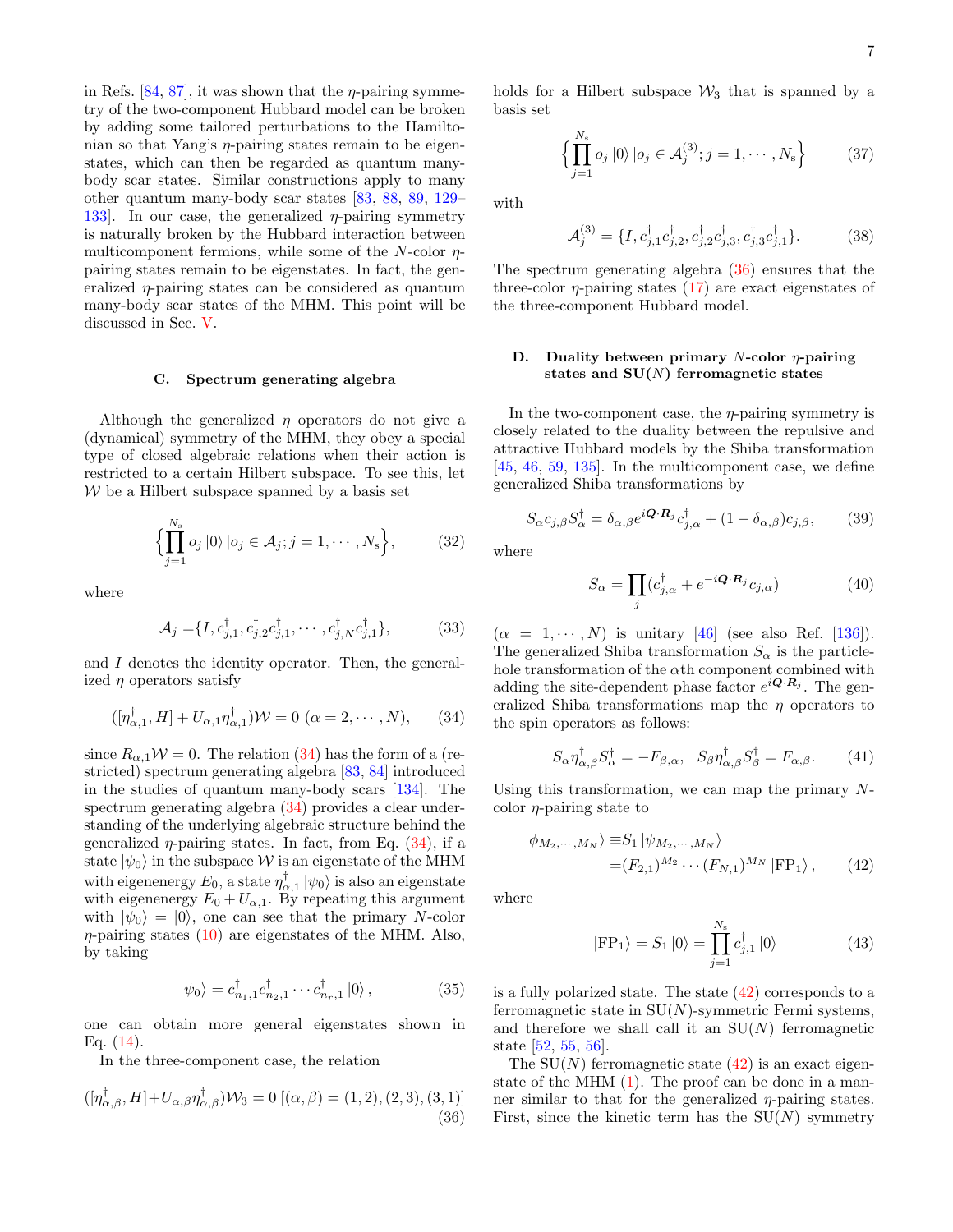[\(23\)](#page-5-0) and  $T|FP_1\rangle = 0$ , the state [\(42\)](#page-6-2) is an eigenstate of the kinetic term:  $T | \phi_{M_2,\dots,M_N} \rangle = 0$ . Second, we can also show  $V | \phi_{M_2,\dots,M_N} \rangle = 0$ , since the state [\(42\)](#page-6-2) does not contain sites occupied by more than one particle, as one can explicitly confirm this from the definition.

The existence of the  $\eta$ -pairing eigenstates in the MHM can be understood from the mapping between the primary N-color  $\eta$ -pairing state and the SU(N) ferromagnetic state. We can see this by applying the generalized Shiba transformation to the Hamiltonian, which yields

$$
S_1 H S_1^{\dagger} = -\sum_{\langle i,j \rangle} \sum_{\alpha=1}^N t_{i,j} (c_{i,\alpha}^{\dagger} c_{j,\alpha} + \text{H.c.})
$$

$$
+ \sum_j \sum_{\alpha=2}^N U_{\alpha,1} n_{j,\alpha}
$$

$$
+ \frac{1}{2} \sum_j \sum_{\alpha \neq \beta} U'_{\alpha,\beta} n_{j,\alpha} n_{j,\beta}, \tag{44}
$$

where

$$
U'_{\alpha,\beta} = \begin{cases} -U_{\alpha,\beta} & (\alpha = 1 \text{ or } \beta = 1); \\ U_{\alpha,\beta} & \text{(otherwise)}. \end{cases}
$$
(45)

The Hamiltonian [\(44\)](#page-7-1) after the mapping is also a MHM, except for the second line which gives a constant in a given sector of the Hilbert space with a definite number of particles in each component. Then, we obtain another proof of Eq.  $(11)$  from Eq.  $(42)$  and

$$
S_1 H S_1^{\dagger} | \phi_{M_2, \cdots, M_2} \rangle
$$
  
=  $(M_2 U_{2,1} + \cdots + M_N U_{N,1}) | \phi_{M_2, \cdots, M_2} \rangle$ , (46)

where the first and third lines of Eq. [\(44\)](#page-7-1) vanish.

The mapping  $(42)$  suggests that the primary N-color  $\eta$ -pairing state [\(10\)](#page-3-5) is regarded as a ferromagnetic state of  $SU(N)$  pseudospins

<span id="page-7-2"></span>
$$
|0_j\rangle, |1_j\rangle \equiv c_{j,2}^{\dagger} c_{j,1}^{\dagger} |0_j\rangle, \cdots, |(N-1)_j\rangle \equiv c_{j,N}^{\dagger} c_{j,1}^{\dagger} |0_j\rangle, \tag{47}
$$

where  $|0_i\rangle$  denotes an empty state at site j. The SU(N) pseudospin degrees of freedom are mapped to the ordinary  $SU(N)$  spin degrees of freedom

$$
c_{j,1}^{\dagger} |0_j\rangle \propto S_{j,1} |0_j\rangle, c_{j,2}^{\dagger} |0_j\rangle \propto S_{j,1} |1_j\rangle,
$$
  
... , 
$$
c_{j,N}^{\dagger} |0_j\rangle \propto S_{j,1} |(N-1)_j\rangle
$$
 (48)

by a local Shiba transformation with  $S_{j,1} \equiv c_{j,1}^{\dagger} +$  $e^{-i\mathbf{Q}\cdot\mathbf{R}_j}c_{j,1}$ . The  $\eta$  operators  $\eta_{\alpha,1},\eta_{\alpha,1}^{\dagger}$   $(\alpha=2,\cdots,N)$ and a subset  $F_{\alpha,\beta}$   $(\alpha,\beta=2,\cdots,N)$  of the spin operators form an  $su(N)$  algebra, which follows from Eqs. [\(21\)](#page-5-1) and  $(41)$ . The SU(N) pseudospin  $(47)$  is a natural generalization of the SU(2) pseudospin defined by a doublet of the empty state and the doubly occupied state in the two-component Hubbard model [\[59,](#page-29-1) [137\]](#page-31-3).

## <span id="page-7-0"></span>IV. SU(N) MAGNETIC FRAGMENTED FERMIONIC CONDENSATES

#### A. Multicomponent off-diagonal long-range order

The primary N-color  $\eta$ -pairing states [\(10\)](#page-3-5) can be regarded as a Bose-Einstein condensate of multicomponent  $\eta$  pairs created by  $\eta_{\alpha,1}^{\dagger}$  ( $\alpha = 2, \cdots, N$ ). Accordingly, the generalized  $\eta$ -pairing states show multicomponent ODLRO. As detailed in Appendix [B,](#page-18-0) the pair correlation functions of the primary  $N$ -color  $\eta$ -pairing states are calculated as

<span id="page-7-3"></span>
$$
\frac{\langle \psi_{M_2,M_3,\cdots,M_N} | c_{i,\alpha}^\dagger c_{i,1}^{\dagger} c_{j,1} c_{j,\alpha} | \psi_{M_2,M_3,\cdots,M_N} \rangle}{\langle \psi_{M_2,M_3,\cdots,M_N} | \psi_{M_2,M_3,\cdots,M_N} \rangle}
$$

$$
=\frac{M_\alpha(N_s-N_{\rm f}/2)}{N_{\rm s}(N_{\rm s}-1)}e^{i\mathbf{Q}\cdot(\mathbf{R}_i-\mathbf{R}_j)},
$$
(49)

<span id="page-7-1"></span>where  $i \neq j$  and  $\alpha = 2, \dots, N$ , and  $N_f = 2M_2 + \dots +$  $2M_N$  is the total number of particles. The correlation function [\(49\)](#page-7-3) has a constant magnitude that does not depend on the distance between sites  $i, j$ , indicating the ODLRO. On the other hand, the magnitude of the pair correlation functions may depend on  $\alpha$ . Equation [\(49\)](#page-7-3) generalizes the result for the  $\eta$ -pairing state of the twocomponent Hubbard model in Ref. [\[58\]](#page-29-0). In contrast to the two-component case, here the ODLRO extends over  $N-1$  different pairs. The right-hand side of Eq. [\(49\)](#page-7-3) does not vanish in the thermodynamic limit  $N_{\rm s} \rightarrow \infty$  if  $M_{\alpha}$  and  $(N_{\rm s}-N_{\rm f}/2)$  are of the order of  $N_{\rm s}$ .

Similarly, the pair correlation functions of the threecolor *η*-pairing state [\(17\)](#page-4-1) are given by (see Appendix [B\)](#page-18-0)

$$
\frac{\langle \psi_{l,m,n}^{(3)} | \eta_{i,\alpha,\beta}^{\dagger} \eta_{j,\alpha,\beta} | \psi_{l,m,n}^{(3)} \rangle}{\langle \psi_{l,m,n}^{(3)} | \psi_{l,m,n}^{(3)} \rangle} = \frac{r_{\alpha,\beta}(N_{\rm s} - N_{\rm f}^{(3)}/2)}{N_{\rm s}(N_{\rm s} - 1)}, \quad (50)
$$

where  $i \neq j$ ,  $r_{1,2} = l, r_{2,3} = m, r_{3,1} = n$ , and  $N_f^{(3)} =$  $2(l + m + n)$ . Hence, the ODLRO exists individually for the three-component  $\eta$  pairs in the state [\(17\)](#page-4-1) if  $l, m, n$ , and  $(N_{\rm s}-N_{\rm f}^{(3)})$  $f_f^{(3)}/2$  are of the order of  $N_s$ .

The pair correlation can experimentally be measured through the momentum distribution of on-site pairs, which we will refer to as doublons [\[81\]](#page-29-19). We define the creation operator of an  $(\alpha, \beta)$  doublon by

$$
d^{\dagger}_{\mathbf{k},\alpha,\beta} \equiv \frac{1}{\sqrt{N_s}} \sum_j c^{\dagger}_{j,\alpha} c^{\dagger}_{j,\beta} e^{i\mathbf{k} \cdot \mathbf{R}_j}.
$$
 (51)

Note that  $d_{\mathbf{Q},\alpha,\beta}^{\dagger} = \eta_{\alpha,\beta}^{\dagger}/\sqrt{N_{\rm s}}$ . The momentum distribution of  $(\alpha, 1)$  doublons at  $k = Q$  for the primary N-color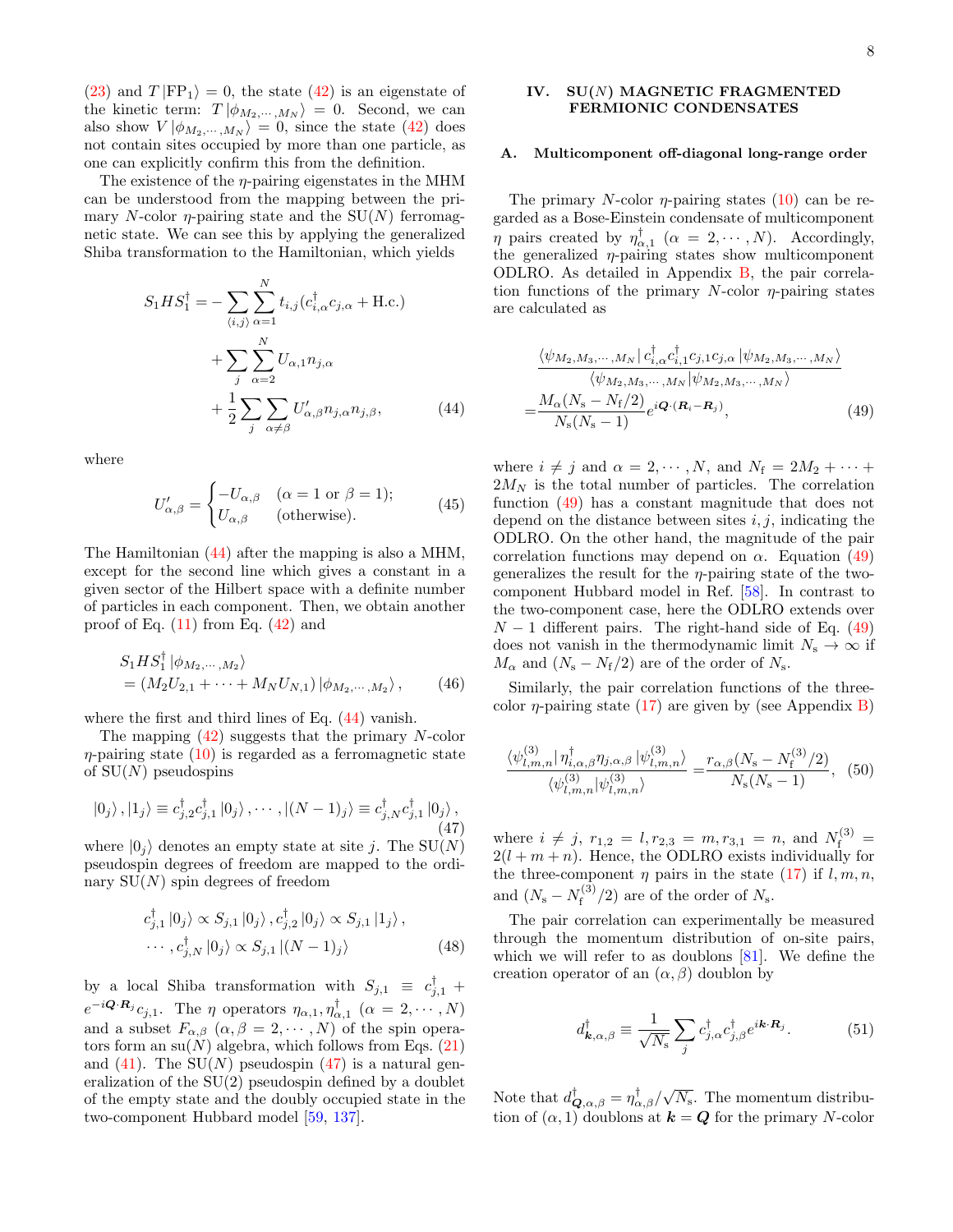$\eta$ -pairing state [\(10\)](#page-3-5) is given by

$$
\langle d_{\mathbf{Q},\alpha,1}^{\dagger} d_{\mathbf{Q},\alpha,1} \rangle
$$
  
\n
$$
= \frac{1}{N_{\rm s}} \sum_{j} \langle n_{j,1} n_{j,\alpha} \rangle + \frac{1}{N_{\rm s}} \sum_{i \neq j} \langle \eta_{i,\alpha,1}^{\dagger} \eta_{j,\alpha,1} \rangle
$$
  
\n
$$
= \frac{M_{\alpha}}{N_{\rm s}} + \frac{1}{N_{\rm s}} \frac{M_{\alpha}(N_{\rm s} - N_{\rm f}/2)}{N_{\rm s}(N_{\rm s} - 1)} \times N_{\rm s}(N_{\rm s} - 1)
$$
  
\n
$$
= \frac{M_{\alpha}(N_{\rm s} - N_{\rm f}/2 + 1)}{N_{\rm s}}, \qquad (52)
$$

where  $\alpha = 2, \dots, N$ . Thus, if  $M_{\alpha}$  and  $(N_s - N_f/2)$  are of the order of  $N_s$ , a macroscopic number of  $(\alpha, 1)$  doublons undergo Bose-Einstein condensation at momentum  $Q$ , as expected.

While Yang's  $\eta$ -pairing state (i.e.,  $N = 2$ ) saturates a bound on the momentum distribution of doublons [\[81,](#page-29-19) [138\]](#page-31-4), the generalized  $\eta$ -pairing states with  $N \geq 3$ components do not saturate an analogous bound. See Appendix [C](#page-21-0) for details.

## B. Coexistence of  $SU(N)$  magnetism and ODLRO

Another unique feature of the  $N$ -color  $\eta$ -pairing states can be seen from spin correlation functions  $\langle F_{i,\alpha,\beta}F_{i,\beta,\alpha}\rangle$   $(\alpha \neq \beta;\alpha,\beta \neq 1)$ . Here,

$$
F_{i,\alpha,\beta} \equiv c_{i,\alpha}^{\dagger} c_{i,\beta} \tag{53}
$$

is a local  $SU(N)$  spin operator. The spin correlation functions of the primary  $N$ -color  $\eta$ -pairing state can be calculated similarly to the pair correlation functions as (see Appendix [B](#page-18-0) for the derivation)

$$
\frac{\langle \psi_{M_2,M_3,\cdots,M_N} | F_{i,\alpha,\beta} F_{j,\beta,\alpha} | \psi_{M_2,M_3,\cdots,M_N} \rangle}{\langle \psi_{M_2,M_3,\cdots,M_N} | \psi_{M_2,M_3,\cdots,M_N} \rangle}
$$
  
= 
$$
\frac{M_\alpha M_\beta}{N_s(N_s-1)},
$$
(54)

where  $i \neq j$ ,  $\alpha \neq \beta$ , and  $\alpha, \beta \neq 1$ . The spin correlation function [\(54\)](#page-8-0) does not depend on the distance between sites  $i, j$  and indicates magnetic long-range order. Thus, in the primary N-color  $\eta$ -pairing states, SU(N) magnetic order and multicomponent ODLRO coexist. The magnetic long-range order is enabled by the internal structure of  $\eta$  pairs; while an  $\eta$  pair in the two-component system forms a spin singlet and thus cannot show magnetism, the multicomponent nature of the generalized  $\eta$  pairs allows  $SU(N)$  magnetism in the *η*-pairing states. Thus, the coexistence of magnetism and ODLRO is a unique feature of the multicomponent system. In fact, the spin correlation function [\(54\)](#page-8-0) is absent in the two-component case.

The generalized Shiba transformation [\(41\)](#page-6-3) relates the spin correlations of the primary  $N$ -color  $\eta$ -pairing state and the  $SU(N)$  ferromagnetic state as

$$
\frac{\langle \psi_{M_2,M_3,\cdots,M_N} | F_{i,\alpha,\beta} F_{j,\beta,\alpha} | \psi_{M_2,M_3,\cdots,M_N} \rangle}{\langle \psi_{M_2,M_3,\cdots,M_N} | \psi_{M_2,M_3,\cdots,M_N} \rangle}
$$

$$
=\frac{\langle \phi_{M_2,M_3,\cdots,M_N} | F_{i,\alpha,\beta} F_{j,\beta,\alpha} | \phi_{M_2,M_3,\cdots,M_N} \rangle}{\langle \phi_{M_2,M_3,\cdots,M_N} | \phi_{M_2,M_3,\cdots,M_N} \rangle}, \qquad (55)
$$

<span id="page-8-3"></span>where  $\alpha \neq \beta$  and  $\alpha, \beta \neq 1$ . Therefore, the magnetic long-range order  $(54)$  of the primary N-color  $\eta$ -pairing state is analogous to that of the  $SU(N)$  ferromagnetic state. However, they are not equivalent since the other spin correlation functions  $\langle F_{i,\alpha,1}F_{j,1,\alpha}\rangle$   $(\alpha \neq 1)$  are not the same. In fact, we have

$$
\frac{\langle \psi_{M_2,M_3,\cdots,M_N} | F_{i,\alpha,1} F_{j,1,\alpha} | \psi_{M_2,M_3,\cdots,M_N} \rangle}{\langle \psi_{M_2,M_3,\cdots,M_N} | \psi_{M_2,M_3,\cdots,M_N} \rangle} = 0, \quad (56)
$$

for the primary  $N$ -color  $\eta$ -pairing state, whereas

<span id="page-8-1"></span>
$$
\frac{\langle \phi_{M_2,M_3,\cdots,M_N} | F_{i,\alpha,1} F_{j,1,\alpha} | \phi_{M_2,M_3,\cdots,M_N} \rangle}{\langle \phi_{M_2,M_3,\cdots,M_N} | \phi_{M_2,M_3,\cdots,M_N} \rangle}
$$

$$
= \frac{\langle \psi_{M_2,M_3,\cdots,M_N} | \eta_{i,\alpha,1}^{\dagger} \eta_{j,\alpha,1} | \psi_{M_2,M_3,\cdots,M_N} \rangle}{\langle \psi_{M_2,M_3,\cdots,M_N} | \psi_{M_2,M_3,\cdots,M_N} \rangle}
$$

$$
= \frac{M_\alpha(N_s - N_f/2)}{N_s(N_s - 1)} \ (i \neq j), \tag{57}
$$

for the  $SU(N)$  ferromagnetic state. Equation [\(56\)](#page-8-1) is consistent with the fact that Yang's  $\eta$ -pairing states do not show magnetism.

For the three-color  $\eta$ -pairing states [\(17\)](#page-4-1), we similarly obtain the spin correlation functions as

$$
\frac{\langle \psi_{l,m,n}^{(3)} | F_{i,\alpha,\beta} F_{j,\beta,\alpha} | \psi_{l,m,n}^{(3)} \rangle}{\langle \psi_{l,m,n}^{(3)} | \psi_{l,m,n}^{(3)} \rangle} = \frac{\tilde{r}_{\alpha,\beta}}{N_{\rm s}(N_{\rm s}-1)},\qquad(58)
$$

<span id="page-8-0"></span>where  $i \neq j$ ,  $\alpha \neq \beta$ ,  $\tilde{r}_{1,2} = mn$ ,  $\tilde{r}_{2,3} = nl$ ,  $\tilde{r}_{3,1} = lm$ , and  $\tilde{r}_{\beta,\alpha} = \tilde{r}_{\alpha,\beta}$ . Thus, the three-color *η*-pairing states also show the magnetic long-range order.

## C. Generalized  $\eta$ -pairing states as fragmented condensates

Condensation of fermion pairs is characterized by the presence of an extensive (i.e., of the order of  $N_s$ ) eigenvalue of a two-particle reduced density matrix [\[138,](#page-31-4) [139\]](#page-31-5)

<span id="page-8-2"></span>
$$
(\rho_2)_{(i,\alpha_1,j,\alpha_2),(k,\alpha_3,l,\alpha_4)} \equiv \text{Tr}[c_{j,\alpha_2}^{\dagger} c_{i,\alpha_1}^{\dagger} c_{k,\alpha_3} c_{l,\alpha_4} \rho], (59)
$$

where  $\rho$  is a density matrix of the system. In the primary N-color  $\eta$ -pairing state,  $N-1$  different  $\eta$  pairs, which are created by  $\eta_{\alpha,1}^{\dagger}$  ( $\alpha = 2, \cdots, N$ ), are simultaneously condensed. Accordingly, the wave functions of the pairs,

$$
f^{(\alpha)}_{(i,\beta_1,j,\beta_2)} \equiv \frac{1}{\sqrt{2N_s}} \delta_{i,j} e^{-i\boldsymbol{Q} \cdot \boldsymbol{R}_j} (\delta_{\beta_1,\alpha} \delta_{\beta_2,1} - \delta_{\beta_1,1} \delta_{\beta_2,\alpha}),
$$
\n(60)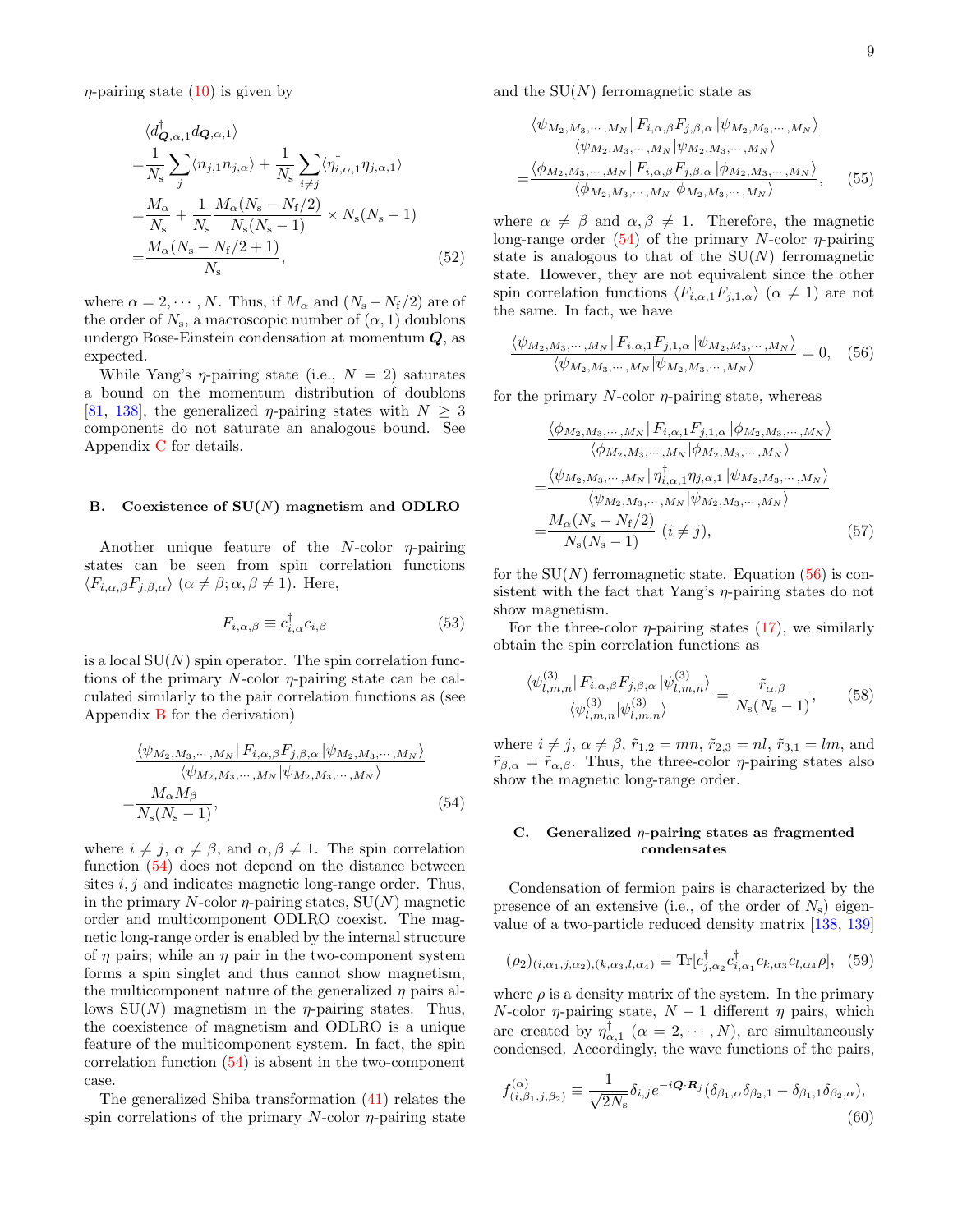where  $\alpha = 2, \dots, N$ , constitute  $N - 1$  eigenvectors of the two-particle density matrix  $\rho_2$  of the primary N-color  $\eta$ -pairing state. In fact, by setting  $\rho = |\psi_{M_2,\cdots,M_N}\rangle \langle \psi_{M_2,\cdots,M_N}| / \langle \psi_{M_2,\cdots,M_N}|\psi_{M_2,\cdots,M_N}\rangle,$ we have

$$
\begin{split} &(\rho_2 f^{(\alpha)})_{(i,\beta_1,j,\beta_2)} \\ &= \sum_{k,l} \sum_{\beta_3,\beta_4} (\rho_2)_{(i,\beta_1,j,\beta_2),(k,\beta_3,l,\beta_4)} f^{(\alpha)}_{(k,\beta_3,l,\beta_4)} \\ &= \frac{\sqrt{2}}{\sqrt{N_s}} \sum_{l} e^{-i\mathbf{Q} \cdot \mathbf{R}_l} \text{Tr}[c_{j,\beta_2}^{\dagger} c_{i,\beta_1}^{\dagger} c_{l,\alpha} c_{l,1} \rho] \\ &= \frac{2M_{\alpha}(N_s - N_{\rm f}/2 + 1)}{N_s} f^{(\alpha)}_{(i,\beta_1,j,\beta_2)}, \end{split} \tag{61}
$$

where we have used  $\text{Tr}[c_{j,1}^{\dagger}c_{j,\alpha}^{\dagger}c_{j,\alpha}c_{j,1}\rho] = M_{\alpha}/N_{\rm s}$  and Eq. [\(49\)](#page-7-3). The  $N-1$  eigenvalues

$$
\Lambda_{\alpha} = \frac{2M_{\alpha}(N_{\rm s} - N_{\rm f}/2 + 1)}{N_{\rm s}} \quad (\alpha = 2, \cdots, N) \tag{62}
$$

are of the order of  $N_s$  if  $M_\alpha$  ( $\alpha = 2, \cdots, N$ ) and  $N_s - N_f/2$ are of the order of  $N_s$ . This means that the primary Ncolor η-pairing state is a fragmented fermionic condensate [\[85\]](#page-29-9), in which the two-particle density matrix has multiple extensive eigenvalues. Similarly, in the three-color  $\eta$ -pairing state, three different  $\eta$  pairs are simultaneously Bose-Einstein condensed, forming a fragmented condensate.

It should be noted that fragmented Bose-Einstein condensates are based on a certain symmetry of the Hamiltonian and hence generally fragile against perturbations that break that symmetry [\[85\]](#page-29-9). In the present case, the relevant symmetry of the Hamiltonian is  $[U(1)]^N$  (see Sec. [II\)](#page-2-0) and the symmetry-breaking perturbation is the one that breaks it by transferring particles in one component to the other of the condensates. We note that such symmetry-breaking term is negligible for alkaline-earthlike atoms, in which nuclear spins are decoupled from electronic degrees of freedom [\[11,](#page-27-9) [44\]](#page-28-5). The nuclear-spinchanging process can be achieved by using a Raman laser [\[43\]](#page-28-4). A crucial observation here is that such a process must be implemented intentionally and in a fine-tuned manner; otherwise fragmented condensates can be stable. In particular, for  $\eta$  pairing formed between <sup>171</sup>Yb and  $173\text{Yb}$  (see Sec. [II\)](#page-2-0), such a mixing process is precluded due to the superselection rule, and therefore this η-paired fragmented condensate is absolutely stable. This is in sharp contrast to other fragmented condensates such as spinor condensates  $[85]$  and constitutes a very unique feature of η-paired multicomponent fermionic condensates.

## <span id="page-9-0"></span>V. WEAK ERGODICITY BREAKING

## Absence of  $\eta$ -pairing symmetry, its physical consequence, and the ETH

The absence of the  $\eta$ -pairing symmetry leads to an important consequence on thermalization in the MHM. The two-component Hubbard model has the  $\eta$ -pairing symmetry and the  $\eta$  operators obey an su(2) algebra  $[\eta_{2,1}^{\mu}, \eta_{2,1}^{\nu}] = i\epsilon_{\mu\nu\lambda}\eta_{2,1}^{\lambda}(\mu,\nu,\lambda=x,y,z)$  [\[59\]](#page-29-1), where

$$
\eta_{2,1}^x \equiv \frac{1}{2} (\eta_{2,1}^\dagger + \eta_{2,1}), \tag{63a}
$$

$$
\eta_{2,1}^y \equiv \frac{1}{2i} (\eta_{2,1}^\dagger - \eta_{2,1}),\tag{63b}
$$

$$
\eta_{2,1}^z \equiv \frac{1}{2} \sum_j (n_{j,1} + n_{j,2} - 1). \tag{63c}
$$

Accordingly, eigenstates of the two-component Hubbard model can be labeled by the quantum numbers of the  $\eta$ -pairing SU(2) symmetry and the spin SU(2) symmetry [\[46,](#page-28-7) [59\]](#page-29-1). The  $\eta$ -pairing SU(2) symmetry is related to the conservation of the total particle number  $2\eta_{2,1}^z + N_s$  and the conservation of the number of doublons at momentum  $Q$ :

<span id="page-9-1"></span>
$$
\frac{1}{N_s} \eta_{2,1}^{\dagger} \eta_{2,1} = d_{\mathbf{Q},2,1}^{\dagger} d_{\mathbf{Q},2,1}.
$$
 (64)

Since conserved quantities do not change during the time evolution, thermalization of an isolated quantum system should be discussed separately in each sector specified by the values of the conserved quantities. In a given sector, it can be shown that arbitrary initial states will thermalize after a sufficiently long time if this sector satisfies the strong ETH, which states that every energy eigenstate is thermal, i.e., indistinguishable from the microcanonical ensemble concerning local or few-body observ-ables [\[92](#page-29-13)[–96\]](#page-29-15). Yang's  $\eta$ -pairing state, which is the  $N = 2$ case of Eq.  $(10)$ , satisfies the ETH of the two-component Hubbard model; in fact, this state is unique in a sector specified by the quantum numbers of the  $\eta$ -pairing symmetry [\[86\]](#page-29-10). In Refs. [\[84,](#page-29-8) [87\]](#page-29-16), it is shown that Yang's η-pairing state can be a quantum many-body scar state which violates the ETH if the model is deformed by special terms that break the  $\eta$ -pairing symmetry but leave the  $\eta$ -pairing state as an eigenstate. However, this construction requires tailored perturbations that alter the model from the simple Hubbard model.

The absence of the  $\eta$ -pairing symmetry in the MHM implies that the primary  $N$ -color  $\eta$ -pairing eigenstates [\(10\)](#page-3-5) [and the three-color  $\eta$ -pairing eigenstates [\(17\)](#page-4-1)] are quantum many-body scar states. In fact, since the generic internal symmetry of the MHM is  $[U(1)]^N$  (see Sec. [II\)](#page-2-0), the Hilbert space of the model is divided into subsectors labeled by the number of particles in each component, and the generalized  $\eta$ -pairing eigenstates belong to one of the subsectors which may contain many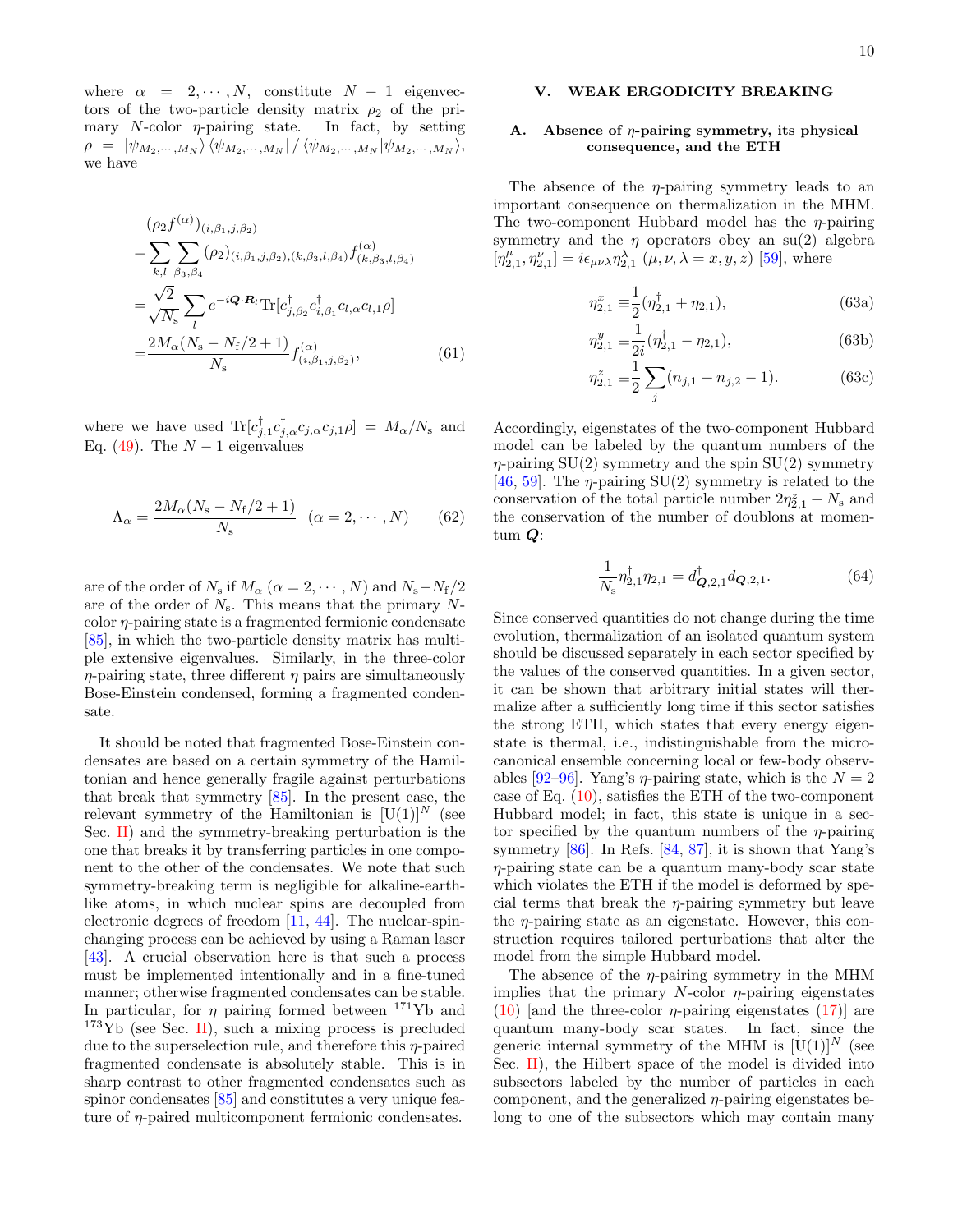thermal eigenstates that are essentially distinct from the  $\eta$ -pairing eigenstates. We will corroborate that the generalized  $\eta$ -pairing eigenstates do not obey the ETH, by calculating the entanglement entropy and non-thermalizing dynamics in the following subsections. This indicates a weak breakdown of ergodicity in the MHM. We note that special attention needs to be paid if the model has additional internal symmetry such as  $SU(N)$ . See Appendix [A](#page-17-0) for this point.

In the MHM, the Heisenberg equation for the number of doublons at momentum  $Q$  is given by

$$
\frac{d}{dt}d_{\mathbf{Q},\alpha,\beta}^{\dagger}(t)d_{\mathbf{Q},\alpha,\beta}(t)
$$
\n
$$
=\frac{i}{N_{\rm s}}\sum_{i,j}\sum_{\gamma(\neq\alpha,\beta)}(U_{\alpha,\gamma}+U_{\beta,\gamma})e^{i\mathbf{Q}\cdot(\mathbf{R}_{i}-\mathbf{R}_{j})}
$$
\n
$$
\times n_{i,\gamma}(c_{i,\alpha}^{\dagger}c_{i,\beta}^{\dagger}c_{j,\beta}c_{j,\alpha}-\text{H.c.}),
$$
\n(65)

and this quantity is not conserved due to the absence of the  $\eta$ -pairing symmetry. The right-hand side of Eq. [\(65\)](#page-10-0) indicates that the number of doublons at momentum  $Q$ can be relaxed due to the correlations between particles in three different components. Clearly, such correlations are absent in the two-component case.

The conservation of the number of doublons at momentum  $Q$  for  $N = 2$  and the non-conservation thereof for  $N \geq 3$  can experimentally be tested, offering a method for diagnosing the existence (or absence) of the  $\eta$ -pairing symmetry. The change in this quantity also provides a signature of the three-particle correlations appearing on the right-hand side of Eq. [\(65\)](#page-10-0).

#### B. Sub-volume law entanglement entropy

A useful indicator of the violation of the ETH is entanglement entropy, since the ETH implies that the entanglement entropy of a thermal eigenstate obeys a volume law if it lies in the bulk of the eigenspectrum [\[97–](#page-30-0)[100\]](#page-30-1). To calculate the entanglement entropy of the N-color  $\eta$ pairing states, we divide the lattice into two parts A and B. The number of sites of subsystem  $A(B)$  is denoted by  $N_{s,A}$  ( $N_{s,B} = N_s - N_{s,A}$ ). We consider the entanglement entropy of the primary  $N$ -color  $\eta$ -pairing state:

$$
S_A = -\text{Tr}_A[\rho_A \log \rho_A],\tag{66}
$$

where

$$
\rho_A = \text{Tr}_B \left[ \frac{|\psi_{M_2,\cdots,M_N}\rangle \langle \psi_{M_2,\cdots,M_N}|}{\langle \psi_{M_2,\cdots,M_N} | \psi_{M_2,\cdots,M_N} \rangle} \right] \tag{67}
$$

is the reduced density matrix in subsystem A. As detailed in Appendix [D,](#page-22-0) the entanglement entropy is calculated to give

$$
S_A = \frac{N-1}{2} \log N_{s,A} + \text{const.},\tag{68}
$$

which generalizes the result previously obtained for the two-component case [\[86\]](#page-29-10). For the three-color  $\eta$ -pairing state [\(17\)](#page-4-1), the entanglement entropy is given by setting  $N-1=3$  in Eq. [\(68\)](#page-10-1). The entanglement entropy (68) is not proportional to  $N_{s,A}$  and therefore does not obey the volume law. Furthermore, it can be shown that the  $N$ -color  $\eta$ -pairing eigenstates lie in the bulk of the eigenspectrum if the interaction parameters are appropriately tuned (see Appendix [E\)](#page-24-0). The sub-volume law entanglement entropy thus indicates that the primary  $N$ -color  $\eta$ pairing states are non-thermal eigenstates of the MHM, and that the three-color  $\eta$ -pairing states are also nonthermal in the three-component Hubbard model.

## <span id="page-10-3"></span>C. Non-thermalizing dynamics: persistent oscillations

<span id="page-10-0"></span>The weak breakdown of ergodicity, or the violation of the strong ETH, implies that some initial states do not thermalize. To observe a non-thermalizing dynamics of the primary  $N$ -color  $\eta$ -pairing states, it is convenient to apply an external field to the MHM:

$$
H_{\rm dyn} \equiv H + \frac{\Omega}{2} (F_{2,3} + F_{3,2}) + \frac{\delta}{2} (F_{2,2} - F_{3,3}).
$$
 (69)

Here, the two components coupled by an external field may be any two from  $2, \dots, N$ . The external field can experimentally be realized with a Raman laser that induces transition between two hyperfine states of atoms [\[43\]](#page-28-4).

One can confirm that the action of the Hamiltonian  $H_{\text{dyn}}$  is closed within a subspace spanned by primary Ncolor  $\eta$ -pairing states

<span id="page-10-2"></span>
$$
|m\rangle \equiv \frac{|\psi_{S+m,S-m,M_4,\cdots,M_N}\rangle}{\sqrt{\langle \psi_{S+m,S-m,M_4,\cdots,M_N} | \psi_{S+m,S-m,M_4,\cdots,M_N} \rangle}},
$$
(70)

where  $S = (M_2 + M_3)/2$  and  $m = -S, -S + 1, \dots, S -$ 1, S. The matrix representation of the external-field operators  $S^x \equiv (F_{2,3} + F_{3,2})/2, S^y \equiv (F_{2,3} - F_{3,2})/(2i),$ and  $S^z \equiv (F_{2,2} - F_{3,3})/2$  in this subspace gives a spin-S representation of the su(2) algebra since

$$
F_{2,3}|m\rangle = \sqrt{S(S+1) - m(m+1)} |m+1\rangle, \quad (71a)
$$

$$
F_{3,2}|m\rangle = \sqrt{S(S+1) - m(m-1)} |m-1\rangle, \quad (71b)
$$

$$
\frac{1}{2}(F_{2,2} - F_{3,3}) |m\rangle = m |m\rangle.
$$
 (71c)

Therefore, we can map the states  $|m\rangle$   $(m = -S, \cdots, S)$ to the eigenstates of the z component of a single collective pseudospin  $S = (S^x, S^y, S^z)$  with magnitude S. The Hamiltonian after this mapping is expressed as

$$
H_{\rm dyn} = \Omega S^x + (U_{2,1} - U_{3,1} + \delta) S^z \tag{72}
$$

<span id="page-10-1"></span>up to a constant shift. The Heisenberg equations of motion for the collective pseudospin operators are given by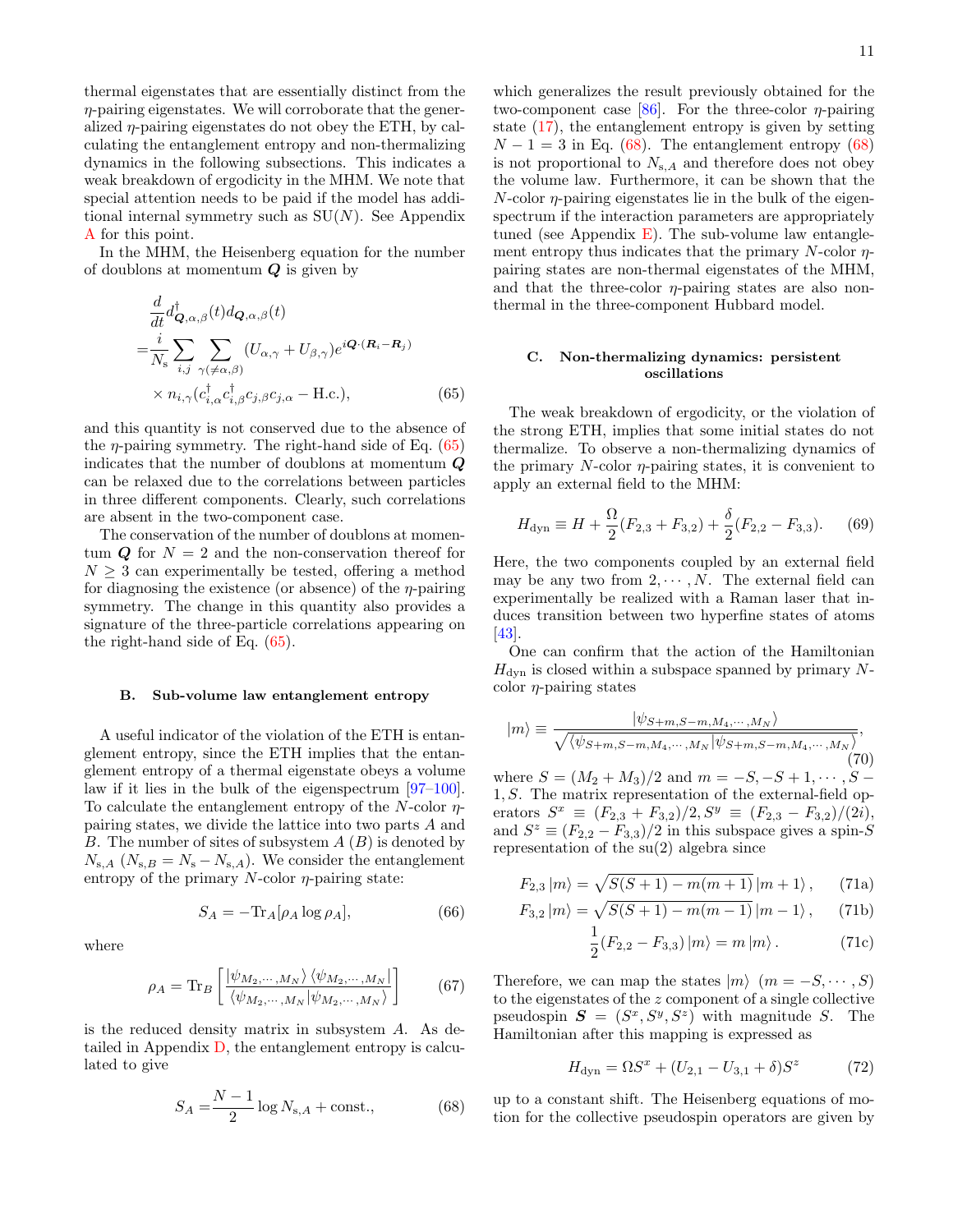$$
\frac{d}{dt}S^x = -(U_{2,1} - U_{3,1} + \delta)S^y,\tag{73a}
$$

$$
\frac{d}{dt}S^y = -\Omega S^z + (U_{2,1} - U_{3,1} + \delta)S^x,\tag{73b}
$$

$$
\frac{d}{dt}S^z = \Omega S^y. \tag{73c}
$$

We take a primary N-color  $\eta$ -pairing state  $|\psi_{M_2,\dots,M_N}\rangle$ as an initial state and consider the dynamics of the normalized numbers of doublons

$$
m_2(t) \equiv \frac{1}{M_2 + M_3} \sum_j \langle n_{j,1}(t) n_{j,2}(t) \rangle, \tag{74a}
$$

$$
m_3(t) \equiv \frac{1}{M_2 + M_3} \sum_j \langle n_{j,1}(t) n_{j,3}(t) \rangle, \tag{74b}
$$

where  $n_{j,\alpha}(t) = e^{iH_{\text{dyn}}t} n_{j,\alpha}e^{-iH_{\text{dyn}}t}$  is the Heisenberg representation of the density operator of the αth component. We note  $\sum_j \langle n_{j,1}(t) n_{j,2}(t) \rangle = \sum_j \langle n_{j,2}(t) \rangle$ and  $\sum_{j} \langle n_{j,1}(t)n_{j,3}(t) \rangle = \sum_{j} \langle n_{j,3}(t) \rangle$  in the subspace spanned by the  $\eta$ -pairing states [\(70\)](#page-10-2), and therefore we have  $M_2 = \sum_j \langle n_{j,1}(0) n_{j,2}(0) \rangle$  and  $M_3 =$  $\sum_j \langle n_{j,1}(0) n_{j,3}(0) \rangle$ . From the solution of the Heisenberg equations of motion [\(73a\)](#page-11-1)-[\(73c\)](#page-11-2), the time evolution of the numbers of doublons is given by

$$
m_2(t) = \frac{S + \langle S^z(t) \rangle}{M_2 + M_3}
$$
  
=  $\frac{1}{2} + \left( m_2(0) - \frac{1}{2} \right)$   
 $\times \frac{(U_{2,1} - U_{3,1} + \delta)^2 + \Omega^2 \cos(\omega t)}{(U_{2,1} - U_{3,1} + \delta)^2 + \Omega^2},$  (75a)

$$
m_3(t) = 1 - m_2(t),\tag{75b}
$$

where

$$
\omega = \sqrt{(U_{2,1} - U_{3,1} + \delta)^2 + \Omega^2}.
$$
 (76)

Note that the solutions [\(75a\)](#page-11-3) and [\(75b\)](#page-11-4) do not depend on the total number  $M_2 + M_3$  of  $(1, 2)$  and  $(1, 3)$  doublons.

The solutions [\(75a\)](#page-11-3) and [\(75b\)](#page-11-4) show that the numbers of doublons oscillate without any relaxation. The persistent oscillations can be interpreted as a precession of the collective pseudospin S. The local parts  $F_{j,2,3}, F_{j,3,2}$ , and  $(F_{j,2,2} - F_{j,3,3})/2$  of the external field act as SU(2) spin operators on the two components  $|1_j\rangle, |2_j\rangle$  of the  $SU(N)$  pseudospin [\(47\)](#page-7-2). More generally, two components  $|l_i\rangle$  and  $|k_i\rangle$  of the SU(N) pseudospin [\(47\)](#page-7-2) for  $l, k \geq 1$  can be coupled by adding an external field  $\propto (F_{l+1,k+1} + F_{k+1,l+1})$  to the Hamiltonian. When more components of the  $SU(N)$  pseudospin are coupled, the Ncolor  $\eta$ -pairing states may show more complex collective dynamics. We note that the non-thermalizing dynamics presented in this subsection does not have its counterpart in the conventional  $N = 2$  case, where Yang's  $\eta$ -pairing state is spin-singlet and does not have any internal degrees of freedom.

## <span id="page-11-1"></span><span id="page-11-0"></span>VI. PARTIAL INTEGRABILITY AND NON-THERMALIZATION IN HUBBARD MODELS

## A. Integrable sectors in the multicomponent Hubbard model and generalization to other Hubbard models

<span id="page-11-2"></span>The MHM allows the construction of exact eigenstates although it is not integrable. The exact eigenstates are categorized into two families: the  $\eta$ -pairing states and the  $SU(N)$  ferromagnetic states. A general form of the  $\eta$ -pairing eigenstates is given by Eq. [\(14\)](#page-4-0), which may contain unpaired fermions. Similarly, a general form of the  $SU(N)$  ferromagnetic eigenstates is written as

<span id="page-11-5"></span>
$$
(F_{2,1})^{M_2} \cdots (F_{N,1})^{M_N} c_{n_1,1}^{\dagger} \cdots c_{n_r,1}^{\dagger} |0\rangle.
$$
 (77)

In fact, the state [\(77\)](#page-11-5) is an eigenstate of the MHM in Eq.  $(1)$ , which can be shown similarly to special case  $(42)$ . That is, the state [\(77\)](#page-11-5) is an eigenstate of the kinetic term T with eigenvalue  $\epsilon_{n_1} + \cdots + \epsilon_{n_r}$  due to its  $\text{SU}(N)$  symmetry, and the eigenstate is annihilated by the interaction term  $V$  since the state  $(77)$  does not contain sites occupied by more than one fermion. The previously shown  $SU(N)$  ferromagnetic state  $(42)$  corresponds to the case with  $r = N_s$  in Eq. [\(77\)](#page-11-5).

The  $\eta$ -pairing eigenstates [\(14\)](#page-4-0) and the SU(N) ferromagnetic eigenstates [\(77\)](#page-11-5) share a common structure; they are generated by acting with the  $\eta$  or spin operators on the spin-polarized states of the form

<span id="page-11-6"></span>
$$
c_{n_1,1}^{\dagger} \cdots c_{n_r,1}^{\dagger} \left| 0 \right\rangle. \tag{78}
$$

<span id="page-11-4"></span><span id="page-11-3"></span>The eigenstates [\(78\)](#page-11-6) are identical to those of noninteracting case, in which the model is integrable. Therefore, the  $\eta$ -pairing eigenstates and the SU(N) ferromagnetic eigenstates of the MHM can be mapped to the eigenstates of the integrable free-fermion model, although the MHM itself is not integrable in the entire Hilbert space. We shall refer to this structure as partial integrability of the MHM (see also Refs. [\[107,](#page-30-4) [108\]](#page-30-5) for this terminology). Similar structures have been found in some models that exhibit Hilbert space fragmentation [\[140–](#page-31-6) [143\]](#page-31-7).

The η-pairing eigenstates with unpaired fermions in Eq. [\(14\)](#page-4-0) for  $N = 2$  have been well known in the twocomponent Hubbard model [\[59,](#page-29-1) [86\]](#page-29-10). Similar free-fermionlike eigenstates have also been discussed in Refs. [\[144,](#page-31-8) [145\]](#page-31-9). However, the MHM has a unique property that is absent in the conventional two-component case; the Hubbard interaction term  $V$  has, in general, neither the  $\eta$  symmetry nor the SU(N) symmetry. Therefore, the eigenstates  $(14)$  and  $(77)$  do not require the full symmetry of the Hamiltonian but only the  $SU(N)$  symmetry [or the  $SO(2N)$  symmetry (see Sec. [III B\)](#page-4-6)] of the kinetic term is required. This leads to a crucial difference in thermalization in the MHM, as shown in Sec. [VI B.](#page-13-0)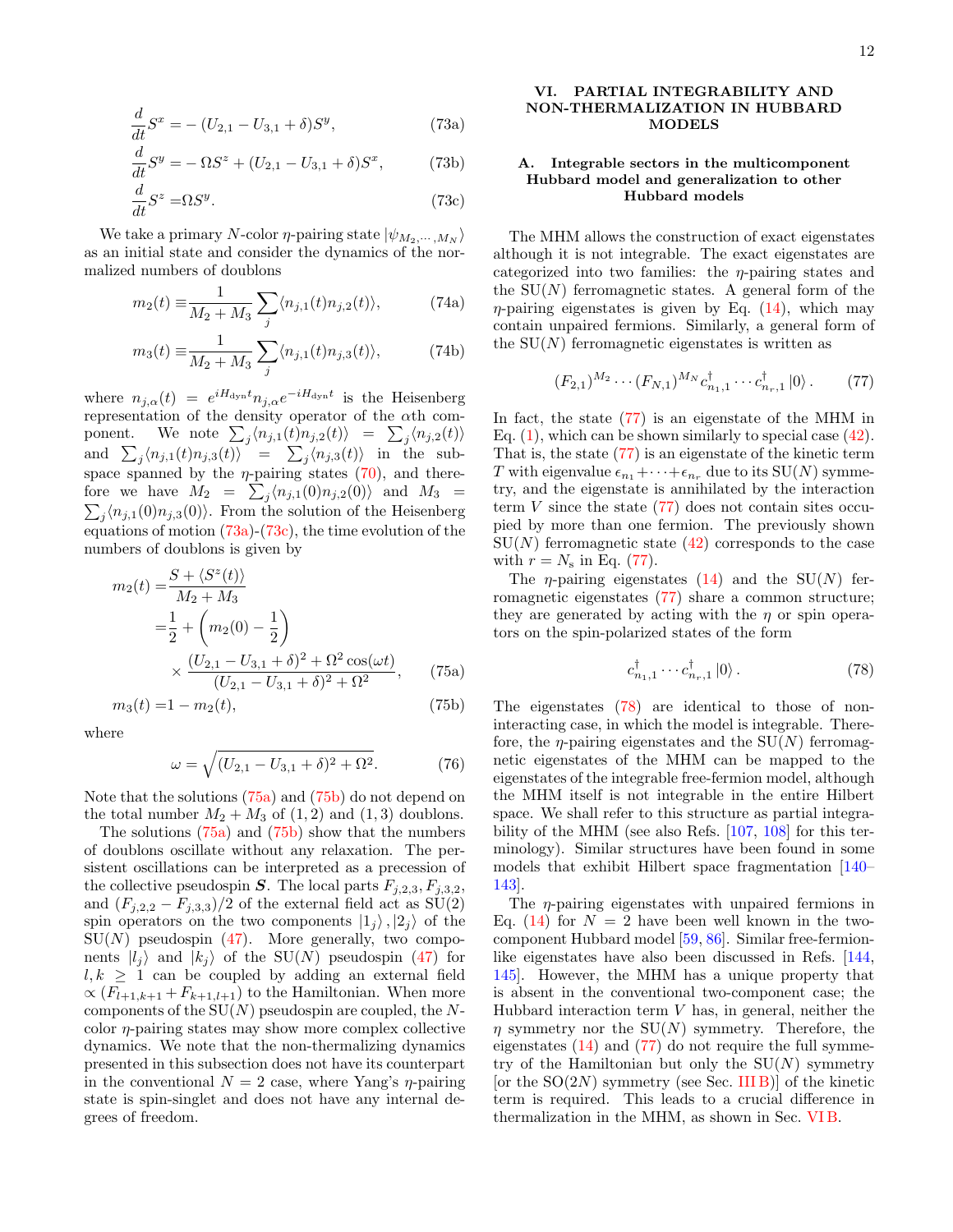The above discussion can be generalized to other Hubbard models and their variants. For example, since the  $SU(N)$  ferromagnetic state [\(77\)](#page-11-5) does not contain multiply occupied sites, it is an exact eigenstate of a Hamiltonian

$$
H_{\text{gen}}^{(2)} = -\sum_{\langle i,j \rangle} \sum_{\alpha=1}^{N} t_{i,j} (c_{i,\alpha}^{\dagger} c_{j,\alpha} + \text{H.c.}) + \sum_{j} \sum_{\alpha,\beta,\gamma,\delta} U_{j;\alpha,\beta,\gamma,\delta} c_{j,\alpha}^{\dagger} c_{j,\beta}^{\dagger} c_{j,\gamma} c_{j,\delta}
$$
(79)

for arbitrary two-body on-site interactions with coefficients  $U_{j;\alpha,\beta,\gamma,\delta}$ . Note that this model with  $N = 2$  is unique and equivalent to the ordinary Hubbard model, since the on-site interaction automatically satisfies the spin  $SU(2)$  symmetry. However, in the multicomponent  $(N \geq 3)$  case, the model [\(79\)](#page-12-0) includes several important models that are not covered by the conventional Hubbard model [\(1\)](#page-2-1). For example, a two-orbital Hubbard model with degenerate bands [\[109–](#page-30-6)[112\]](#page-30-23)

$$
H_{\text{orb}} = -\sum_{\langle i,j \rangle} \sum_{m=1,2} \sum_{\sigma=\uparrow,\downarrow} t_{i,j} (c_{i,m,\sigma}^{\dagger} c_{j,m,\sigma} + \text{H.c.}) + U \sum_{j,m} c_{j,m,\uparrow}^{\dagger} c_{j,m,\uparrow} c_{j,m,\downarrow} c_{j,m,\downarrow} + U' \sum_{j,\sigma,\sigma'} c_{j,1,\sigma}^{\dagger} c_{j,1,\sigma} c_{j,2,\sigma'} c_{j,2,\sigma'} + J_H \sum_{j,\sigma,\sigma'} c_{j,1,\sigma}^{\dagger} c_{j,1,\sigma'} c_{j,2,\sigma'}^{\dagger} c_{j,2,\sigma'}.
$$
  
+  $J'_H \sum_{j} (c_{j,1,\uparrow}^{\dagger} c_{j,1,\downarrow}^{\dagger} c_{j,2,\uparrow} c_{j,2,\downarrow} + \text{H.c.}),$  (80)

belongs to the  $N = 4$  case of Eq. [\(79\)](#page-12-0). Here, the orbital and spin degrees of freedom, which are denoted by m and  $\sigma$ , respectively, constitute four components. Another example is a two-orbital  $SU(M)$  Hubbard model of ultracold alkaline-earth-like atoms in a magic-wavelength optical lattice [\[11\]](#page-27-9)

$$
H_{\text{AEA}} = -\sum_{\langle i,j \rangle} \sum_{m=e,g} \sum_{\sigma=1}^{M} t_{i,j} (c_{i,m,\sigma}^{\dagger} c_{j,m,\sigma} + \text{H.c.})
$$
  
+ 
$$
\sum_{j,m} \frac{U_m}{2} n_{j,m} (n_{j,m} - 1) + U_{eg} \sum_{j} n_{j,e} n_{j,g}
$$
  
+ 
$$
V_{\text{ex}} \sum_{j,\sigma,\sigma'} c_{j,g,\sigma}^{\dagger} c_{j,e,\sigma'}^{\dagger} c_{j,g,\sigma'} c_{j,e,\sigma}, \qquad (81)
$$

where  $n_{j,m} \equiv \sum_{\sigma} c_{j,m,\sigma}^{\dagger} c_{j,m,\sigma}^{\dagger}$ . Here, the orbital  $(m =$ e, g) and nuclear spin  $(\sigma = 1, \cdots, M)$  degrees of freedom provide  $N = 2M$  component systems. Besides the multiorbital models, a spin-3/2 Hubbard model

<span id="page-12-2"></span>
$$
H_{3/2} = -\sum_{\langle i,j \rangle} \sum_{\sigma = \pm 3/2, \pm 1/2} t_{i,j} (c_{i,\sigma}^{\dagger} c_{j,\sigma} + \text{H.c.})
$$
  
+  $U_0 \sum_j P_{0,0}^{\dagger}(j) P_{0,0}(j)$   
+  $U_2 \sum_j \sum_{m = \pm 2, \pm 1,0} P_{2,m}^{\dagger}(j) P_{2,m}(j),$  (82)

<span id="page-12-0"></span>where  $P_{0,0}(j)$  and  $P_{2,m}(j)$  are the singlet and quintet pairing operators, has also been proposed for ultracold fermionic atoms [\[113,](#page-30-24) [114\]](#page-30-7). This model is an  $N = 4$ case of Eq. [\(79\)](#page-12-0). The models  $(80)-(82)$  $(80)-(82)$  have the SU(N) ferromagnetic eigenstates [\(77\)](#page-11-5) despite the absence of the full  $SU(N)$  symmetry. As shown later in Sec. VIB, this property leads to the weak breakdown of ergodicity in the models  $(80)$ - $(82)$ .

The  $N$ -color  $\eta$ -pairing eigenstates can also be generalized to eigenstates of a certain class of Hubbard-like models. In Appendix  $F$ , we provide an extension of the MHM to the case with site-dependent potentials and interactions strengths, including a periodic Anderson model.

In the discussion so far, the eigenstates in the integrable sector of the MHM can be mapped to those of noninteracting models. While our primary focus is the MHM [\(1\)](#page-2-1), we here note that we can also embed eigenstates of some integrable models with interactions by perturbing the MHM. To see this, we consider a one-dimensional model

<span id="page-12-3"></span><span id="page-12-1"></span>
$$
H_{\text{gen}}^{(\text{NN})} = -t_{\text{h}} \sum_{j} \sum_{\alpha=1}^{N} (c_{j,\alpha}^{\dagger} c_{j+1,\alpha} + \text{H.c.})
$$

$$
+ U' \sum_{j} \sum_{\alpha,\beta} n_{j,\alpha} n_{j+1,\beta}
$$

$$
+ \sum_{j} \sum_{\alpha,\beta,\gamma,\delta} U_{j;\alpha,\beta,\gamma,\delta} c_{j,\alpha}^{\dagger} c_{j,\beta}^{\dagger} c_{j,\gamma} c_{j,\delta}, \qquad (83)
$$

where  $U_{j;\alpha,\beta,\gamma,\delta}$  is an arbitrary two-body interaction coefficient. Here, an  $SU(N)$ -symmetric nearest-neighbor interaction term with strength  $U'$  is added to the model  $(79)$  in one dimension, while the  $SU(N)$  symmetry of the entire Hamiltonian [\(83\)](#page-12-3) can be broken by the on-site interaction. The eigenstates in a spin-polarized sector of Eq. [\(83\)](#page-12-3) with a single component  $\alpha = 1$  are obtained by those of a Hamiltonian

<span id="page-12-4"></span>
$$
H_{\rm NN} = -t_{\rm h} \sum_{j} (c_{j,1}^{\dagger} c_{j+1,1} + \text{H.c.}) + U' \sum_{j} n_{j,1} n_{j+1,1},
$$
\n(84)

<span id="page-12-6"></span>since the on-site interaction does not act on particles in the same component. The Hamiltonian [\(84\)](#page-12-4) is integrable and equivalent to the XXZ chain (under an appropriate boundary condition) via the Jordan-Wigner transforma-tion [\[146\]](#page-31-10). Given an eigenstate  $|\phi_1\rangle$  of the integrable Hamiltonian [\(84\)](#page-12-4), a family of states

<span id="page-12-5"></span>
$$
(F_{2,1})^{M_2} \cdots (F_{N,1})^{M_N} |\phi_1\rangle \tag{85}
$$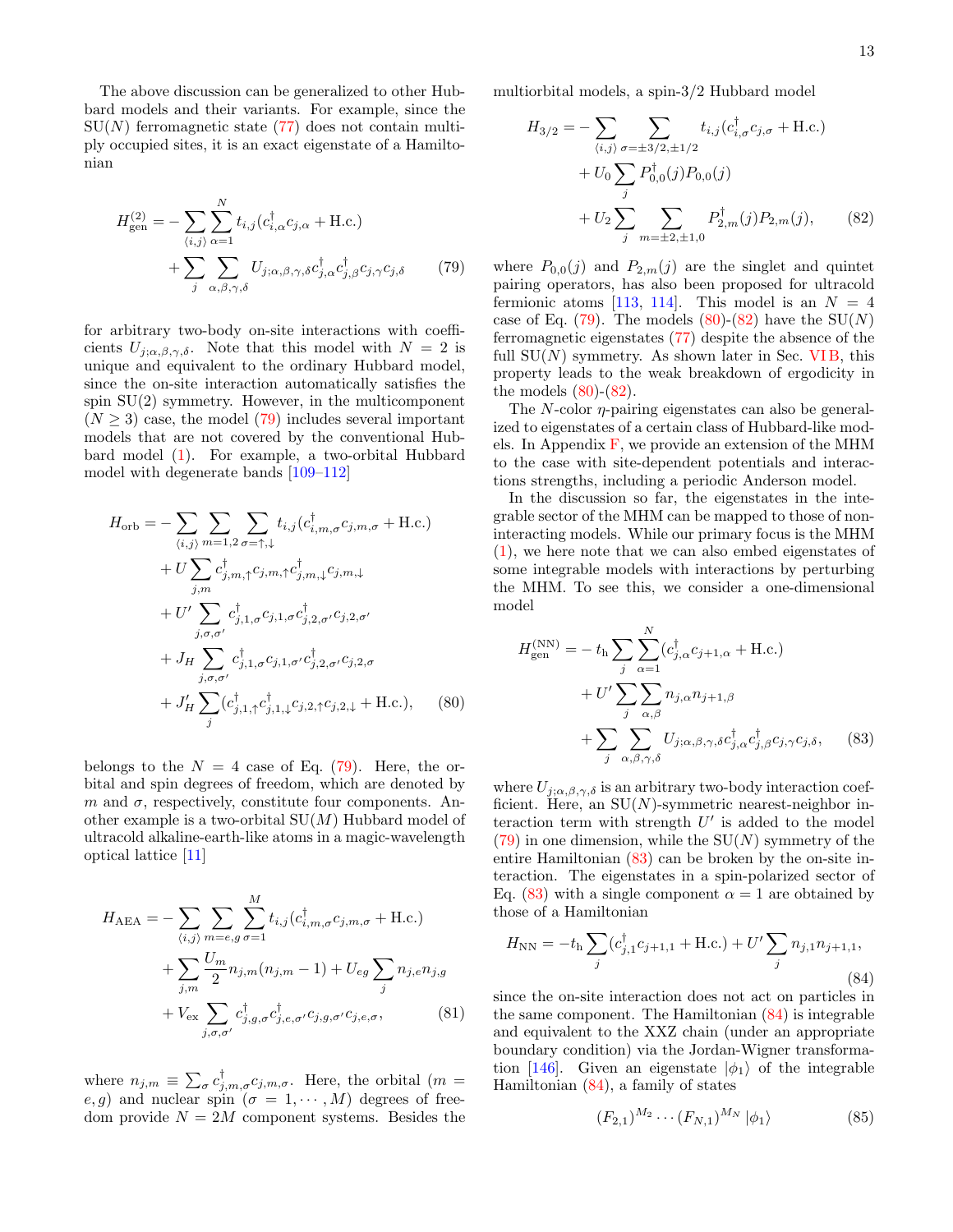become eigenstates of Eq. [\(83\)](#page-12-3), since they do not contain doubly occupied sites and are annihilated by any on-site interaction. In this case, the eigenstates [\(85\)](#page-12-5) of the model [\(83\)](#page-12-3) can be mapped to those of the integrable model [\(84\)](#page-12-4) with interactions.

Another embedding of an integrable model is obtained by considering the following Hamiltonian:

$$
H_{\text{gen}}^{(3)} = -t_{\text{h}} \sum_{j} \sum_{\alpha=1}^{N} (c_{j,\alpha}^{\dagger} c_{j+1,\alpha} + \text{H.c.})
$$
  
+  $U \sum_{j} \sum_{\alpha < \beta} n_{j,\alpha} n_{j,\beta}$   
+  $\sum_{j} \sum_{\alpha_1, \cdots, \alpha_6} U_{j;\alpha_1, \cdots, \alpha_6}^{(3)} c_{j,\alpha_1}^{\dagger} c_{j,\alpha_2}^{\dagger} c_{j,\alpha_3}^{\dagger} c_{j,\alpha_5} c_{j,\alpha_6}.$   
(86)

Here, a three-body interaction term with coefficient  $U^{(3)}_{j;\alpha_1,\cdots,\alpha_6}$  that breaks the SU(N) symmetry is added to the one-dimensional  $SU(N)$  Hubbard model. In a Hilbert subspace  $\mathcal{H}_{1,2}$  that contains only two components  $\alpha = 1, 2$ , eigenstates of the model [\(86\)](#page-13-1) reduce to those of the one-dimensional two-component Hubbard model, which is integrable [\[45,](#page-28-6) [46\]](#page-28-7). Then, a family of states

$$
(F_{3,1})^{M_3}\cdots (F_{N,1})^{M_N}(F_{3,2})^{M'_3}\cdots (F_{N,2})^{M'_N}\ket{\phi_{1,2}},
$$
\n(87)

where  $|\phi_{1,2}\rangle$  is an eigenstate in the subsector  $\mathcal{H}_{1,2}$ , become eigenstates of the Hamiltonian [\(86\)](#page-13-1), since these states, by construction, do not contain sites occupied by more than two particles. In this case, the partial integrability of the Hamiltonian [\(86\)](#page-13-1) is due to the subsector that can be mapped to the one-dimensional two-component Hubbard model, which is a genuinely interacting integrable model.

## <span id="page-13-0"></span>B. Non-thermalizing dynamics due to partial integrability

Now we discuss the consequence of partial integrability on thermalization in the MHM and its generalized models. The existence of integrable subsectors implies that some initial states in the subsectors do not thermalize. Such initial states that fail to thermalize take the following forms:

$$
|\psi_{\eta}\rangle = (\eta_{2,1}^{\dagger})^{n_2} \cdots (\eta_{N,1}^{\dagger})^{n_N} |\phi_1\rangle, \qquad (88)
$$

$$
|\psi_{\text{FM}}\rangle = (F_{2,1})^{n_2} \cdots (F_{N,1})^{n_N} |\phi_1\rangle, \qquad (89)
$$

where  $|\phi_1\rangle$  is an *n*-particle state that only contains component 1. We define the Hilbert subspaces spanned by states in the form  $(88)$  or  $(89)$  as

$$
\mathcal{H}_{\eta}^{\{n_{\alpha}\}} \equiv \{(\eta_{2,1}^{\dagger})^{n_2} \cdots (\eta_{N,1}^{\dagger})^{n_N} \,|\phi_1\rangle \,|\,\phi_1\rangle \in \mathcal{H}_1^{(n)}\},\tag{90}
$$

$$
\mathcal{H}_{\text{FM}}^{\{n_{\alpha}\}} \equiv \{ (F_{2,1})^{n_2} \cdots (F_{N,1})^{n_N} | \phi_1 \rangle | | \phi_1 \rangle \in \mathcal{H}_1^{(n)} \}, \tag{91}
$$

where

$$
\mathcal{H}_1^{(n)} \equiv \text{span}[\{c_{j_1,1}^{\dagger} \cdots c_{j_n,1}^{\dagger} | 0 \rangle\}_{j_1, \cdots, j_n}] \tag{92}
$$

is a Hilbert subspace of spin-polarized states with  $n$  particles. The superscript  $\{n_{\alpha}\}\$ in  $\mathcal{H}_{\eta}^{\{n_{\alpha}\}}$  and  $\mathcal{H}_{\text{FM}}^{\{n_{\alpha}\}}$  indicates the number  $n_{\alpha}$  of particles in the  $\alpha$ <sup>th</sup> component ( $\alpha$  =  $1, \cdots, N$ . For  $\alpha = 1$ , we define  $n_1 = n + n_2 + \cdots + n_N$ in Eq. [\(90\)](#page-13-4) and  $n_1 = n - n_2 - \cdots - n_N$  in Eq. [\(91\)](#page-13-5). In each subspace, the Hamiltonian [\(1\)](#page-2-1) acts on states as

$$
H |\psi_{\eta} \rangle = (T + C) |\psi_{\eta} \rangle
$$
  
=  $(\eta_{2,1}^{\dagger})^{n_2} \cdots (\eta_{N,1}^{\dagger})^{n_N} (T + C) |\phi_1 \rangle$ , (93)  

$$
H |\psi_{\text{EM}} \rangle = T |\psi_{\text{EM}} \rangle
$$

<span id="page-13-7"></span><span id="page-13-6"></span>
$$
|\psi_{\text{FM}}\rangle = I |\psi_{\text{FM}}\rangle
$$
  
=  $(F_{2,1})^{n_2} \cdots (F_{N,1})^{n_N} T |\phi_1\rangle,$  (94)

<span id="page-13-1"></span>where  $C = n_2 U_{2,1} + \cdots + n_N U_{N,1}$  is a constant. Note that the action of the Hamiltonian is closed in each subspace since  $T |\phi_1\rangle \in \mathcal{H}_1^{(n)}$ . Therefore, an initial state starting from the subspace  $\mathcal{H}_{\eta}^{\{n_{\alpha}\}}$  or  $\mathcal{H}_{\text{FM}}^{\{n_{\alpha}\}}$  remain in the same subspace during the time evolution and these subspaces are dynamically disconnected from the rest of the Hilbert space. In other words, the Krylov subspaces spanned by  $\{\ket{\psi_0}, H \ket{\psi_0}, H^2 \ket{\psi_0} \cdots \}$   $(\ket{\psi_0} = \ket{\psi_\eta}$  or  $\ket{\psi_{FM}}$  do not cover the entire Hilbert space, similarly as in systems with (weak) Hilbert space fragmentation  $|140|$ .

For simplicity, here we assume translation invariance  $t_{i,j} = t_{h}$  and calculate the time evolution of the spinresolved momentum distribution

<span id="page-13-11"></span>
$$
O_{\mathbf{k},\alpha} = c_{\mathbf{k},\alpha}^{\dagger} c_{\mathbf{k},\alpha},\tag{95}
$$

where  $c_{\mathbf{k},\alpha} = \frac{1}{\sqrt{l}}$  $\frac{1}{N_{\rm s}}\sum_j c_{j,\alpha}e^{-i\boldsymbol{k}\cdot\boldsymbol{R}_j}$ . The observable  $O_{\boldsymbol{k},\alpha}$ commutes with the kinetic term,

<span id="page-13-10"></span><span id="page-13-8"></span>
$$
[T, O_{\mathbf{k}, \alpha}] = 0,\t\t(96)
$$

while it does not commute with the Hamiltonian if  $U_{\alpha,\beta} \neq 0$  for some  $\beta$ :

$$
[H, O_{\mathbf{k}, \alpha}] = \frac{1}{2N_s} \sum_{j, j'} \sum_{\beta (\neq \alpha)} U_{\alpha, \beta} e^{i\mathbf{k} \cdot (\mathbf{R}_j - \mathbf{R}_{j'})}
$$

$$
\times c_{j, \alpha}^{\dagger} c_{j', \alpha} (n_{j, \beta} - n_{j', \beta}) - \text{H.c.}. \tag{97}
$$

<span id="page-13-3"></span><span id="page-13-2"></span>For the initial states  $|\psi_{S}\rangle$  (S =  $\eta$ , FM), we have

<span id="page-13-9"></span>
$$
\langle O_{\mathbf{k},\alpha}(t) \rangle_{\text{S}} \equiv \frac{\langle \psi_{\text{S}} | e^{iHt} O_{\mathbf{k},\alpha} e^{-iHt} | \psi_{\text{S}} \rangle}{\langle \psi_{\text{S}} | \psi_{\text{S}} \rangle}
$$

$$
= \frac{\langle \psi_{\text{S}} | e^{iTt} O_{\mathbf{k},\alpha} e^{-iTt} | \psi_{\text{S}} \rangle}{\langle \psi_{\text{S}} | \psi_{\text{S}} \rangle}
$$

$$
= \frac{\langle \psi_{\text{S}} | O_{\mathbf{k},\alpha} | \psi_{\text{S}} \rangle}{\langle \psi_{\text{S}} | \psi_{\text{S}} \rangle} = \langle O_{\mathbf{k},\alpha}(0) \rangle_{\text{S}}, \qquad (98)
$$

<span id="page-13-5"></span><span id="page-13-4"></span>from Eqs.  $(93)$ ,  $(94)$ , and  $(96)$ . The initial distributions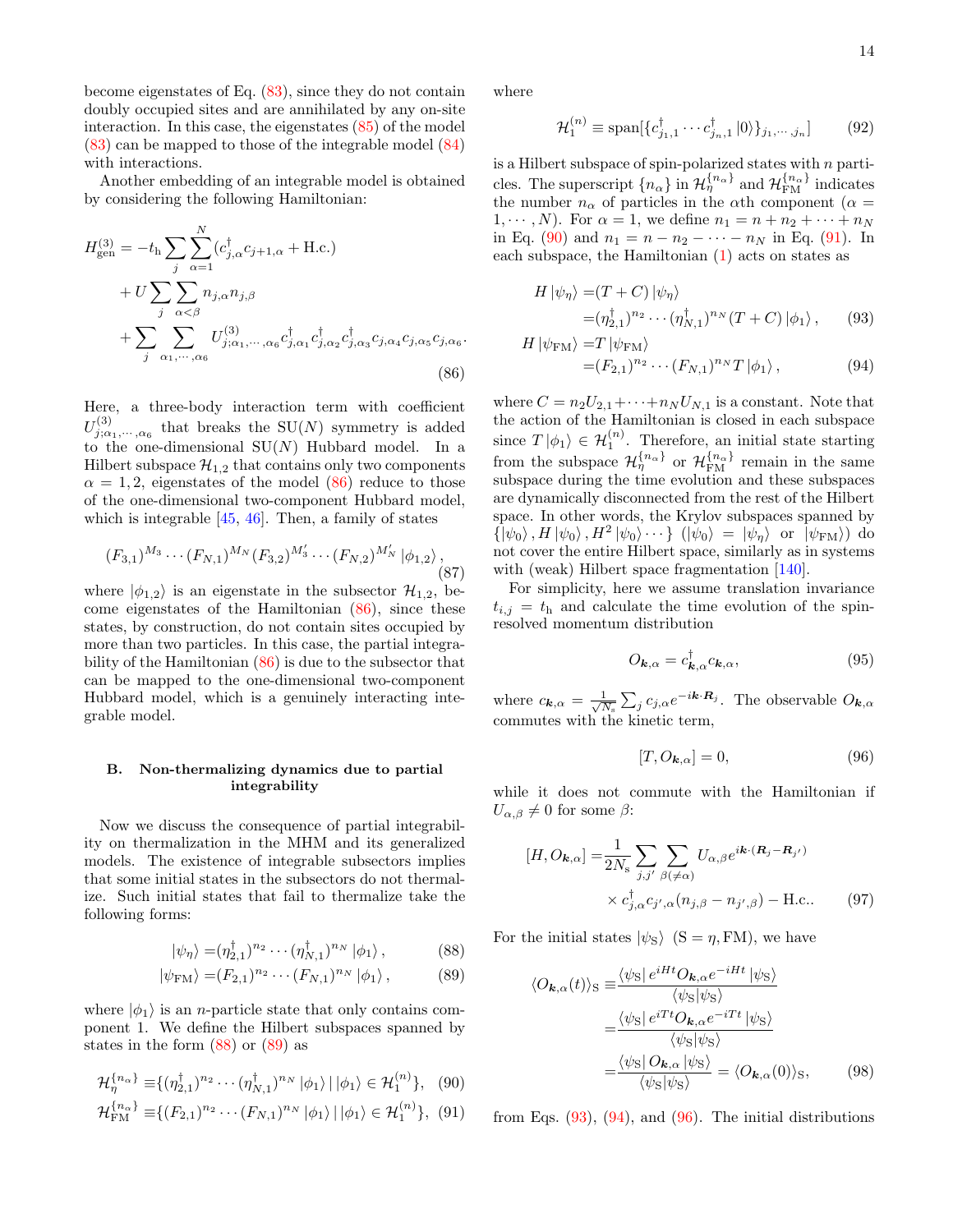15

of the first component are given by (see Appendix [G\)](#page-26-0)

$$
\langle O_{\mathbf{k},1}(0)\rangle_{\eta} = \langle O_{\mathbf{k},1}\rangle_{1} + \sum_{\alpha=2}^{N} \frac{M_{\alpha}}{N_{\rm s} - n} \langle 1 - O_{\mathbf{k},1}\rangle_{1}, \quad (99)
$$

$$
\langle O_{\mathbf{k},1}(0) \rangle_{\text{FM}} = \langle O_{\mathbf{k},1} \rangle_1 - \sum_{\alpha=2}^{N} \frac{M_{\alpha}}{n} \langle O_{\mathbf{k},1} \rangle_1, \tag{100}
$$

and for  $\alpha \neq 1$  by

$$
\langle O_{\mathbf{k},\alpha}(0)\rangle_{\eta} = \frac{M_{\alpha}}{N_{\rm s} - n} \langle 1 - O_{\mathbf{Q}-\mathbf{k},1} \rangle_{1},\tag{101}
$$

$$
\langle O_{\mathbf{k},\alpha}(0)\rangle_{\text{FM}} = \frac{M_{\alpha}}{n} \langle O_{\mathbf{k},1}\rangle_1, \tag{102}
$$

where

$$
\langle \cdots \rangle_1 \equiv \frac{\langle \phi_1 | \cdots | \phi_1 \rangle}{\langle \phi_1 | \phi_1 \rangle}.
$$
 (103)

The observable [\(98\)](#page-13-9) is clearly time-independent and retains the memory of the initial states, indicating the absence of thermalization. We note that the observables are not conserved quantities of the Hamiltonian because of the interaction term [see Eqs.  $(97)$ ]. Physically, this means that the interaction can lead to the relaxation of these observables, but it cannot in the integrable subsectors where the interaction term becomes a constant.

The existence of the non-thermalizing subsectors implies that special initial states taken from the subsectors  $\mathcal{H}_{\eta}^{\{n_{\alpha}\}}$  and  $\mathcal{H}_{\text{FM}}^{\{n_{\alpha}\}}$  may defy thermalization, though generic initial states are expected to show thermalization due to the non-integrable nature of the MHM. Since the MHM has, in general, neither the  $\eta$  symmetry nor the  $SU(N)$  symmetry, energy eigenstates of this model cannot be distinguished by the quantum numbers of these symmetries. In fact, when the internal symmetry of the MHM is  $[U(1)]^N$  (see Sec. [II\)](#page-2-0), generic energy eigenstates after resolving all the conserved quantities can only be labeled by the energy and the number of each component, and the subsectors  $\mathcal{H}_{\eta}^{\{n_{\alpha}\}}$  and  $\mathcal{H}_{\text{FM}}^{\{n_{\alpha}\}}$  are embedded in the Hilbert subspace of eigenstates having the same particle number for each component. Since the  $SU(N)$  ferromagnetic states [\(77\)](#page-11-5) are eigenstates of the generalized Hubbard models  $(79)-(82)$  $(79)-(82)$ , these models show the nonergodic time evolution as well [\[147\]](#page-31-11).

We note that the non-ergodic time evolution described in this subsection is distinct from the persistent oscillations in Sec.  $VC$ , which require the coupling between the η-pairing states with different particle numbers in some components. Thus, the MHM exhibits two non-ergodic features: persistent oscillations between quantum manybody scar states and non-thermalization due to the presence of integrable subsectors.

## <span id="page-14-3"></span>C. Dissipation-induced non-thermalization

The weak ergodicity breaking in the MHM suggests the possibility of observing non-thermalizing dynamics

<span id="page-14-7"></span><span id="page-14-4"></span>in experiments. However, to observe non-thermalization due to partial integrability, an initial state should belong to the integrable subspaces (or at least should have sufficiently large weights on those subspaces). This may imply that the non-thermalizing dynamics requires finetuning of an initial state and that experimentally accessible initial states would thermalize in most cases. To circumvent this problem, here we propose to utilize dissipation for the observation of non-thermalization caused by partial integrability.

<span id="page-14-6"></span><span id="page-14-5"></span>Suppose that the system described by the MHM is coupled to a Markovian environment. The dynamics of the density matrix  $\rho(t)$  of the system is governed by the quantum master equation [\[148](#page-31-12)[–150\]](#page-31-13)

<span id="page-14-0"></span>
$$
\frac{d\rho}{dt} = -i[H, \rho] + \mathcal{D}_s[\rho].\tag{104}
$$

Here, we consider two types of dissipators  $\mathcal{D}_s$  specified by the index  $s = 1, 2$ . One dissipator is given by

$$
\mathcal{D}_{1}[\rho] = \sum_{j} \sum_{\alpha=2}^{N} \Gamma_{j,\alpha} \times \left( F_{j,1,\alpha} \rho F_{j,1,\alpha}^{\dagger} - \frac{1}{2} \{ F_{j,1,\alpha}^{\dagger} F_{j,1,\alpha}, \rho \} \right) + \sum_{j} \sum_{\alpha < \beta} \widetilde{\Gamma}_{j,\alpha,\beta} \times \left( L_{j,\alpha,\beta} \rho L_{j,\alpha,\beta}^{\dagger} - \frac{1}{2} \{ L_{j,\alpha,\beta}^{\dagger} L_{j,\alpha,\beta}, \rho \} \right), \quad (105)
$$

with  $\Gamma_{j,\alpha} > 0$  and  $\tilde{\Gamma}_{j,\alpha,\beta} > 0$ , and the other dissipator is given by

$$
\mathcal{D}_2[\rho] = \sum_j \sum_{\alpha < \beta} \tilde{\Gamma}_{j,\alpha,\beta} \times \left( L_{j,\alpha,\beta} \rho L_{j,\alpha,\beta}^\dagger - \frac{1}{2} \{ L_{j,\alpha,\beta}^\dagger L_{j,\alpha,\beta}, \rho \} \right), \tag{106}
$$

with  $\tilde{\Gamma}_{j,\alpha,\beta} > 0$ . The first Lindblad operator

<span id="page-14-1"></span>
$$
F_{j,1,\alpha} = c_{j,1}^{\dagger} c_{j,\alpha} \tag{107}
$$

induces a spin-flip process, which can be realized by, e.g., the decay of atomic states due to spontaneous emission of a photon [\[81\]](#page-29-19). The second Lindblad operator

<span id="page-14-2"></span>
$$
L_{j,\alpha,\beta} = c_{j,\alpha} c_{j,\beta} \tag{108}
$$

describes two-body loss of particles. Such two-body loss occurs in ultracold atoms that experience two-body inelastic collisions [\[151](#page-31-14)[–154\]](#page-31-15).

For the quantum master equation [\(104\)](#page-14-0) with the dis-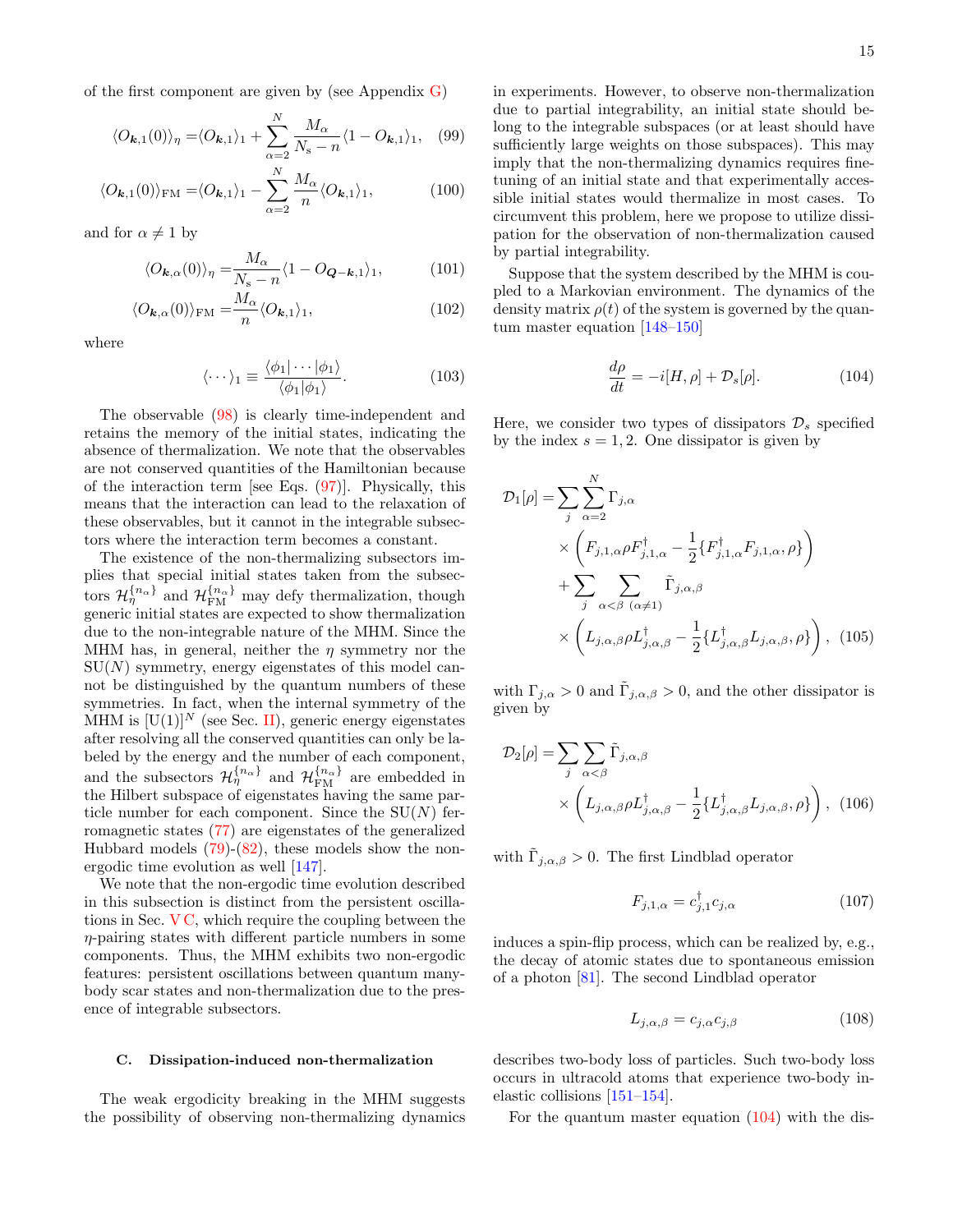sipator  $\mathcal{D}_s$ , we define the Hilbert subspace  $\mathcal{H}_{\mathrm{D},s}^{\{n_\alpha\}}$  by

$$
\mathcal{H}_{D,1}^{\{n_{\alpha}\}} \equiv \text{span}\{\{ |E^{\{n_{\alpha}\}}\rangle | H | E^{\{n_{\alpha}\}}\rangle = E^{\{n_{\alpha}\}} | E^{\{n_{\alpha}\}}\rangle, \sum_{j} n_{j,\alpha} |E^{\{n_{\alpha}\}}\rangle = n_{\alpha} |E^{\{n_{\alpha}\}}\rangle \quad (\forall \alpha), \nF_{j,1,\alpha} | E^{\{n_{\alpha}\}}\rangle = 0 \quad (\forall j, \alpha = 2, \cdots, N), \nL_{j,\alpha,\beta} | E^{\{n_{\alpha}\}}\rangle = 0 \quad (\forall j, \alpha < \beta, \alpha \neq 1)\}], \n\mathcal{H}_{D,2}^{\{n_{\alpha}\}} \equiv \text{span}\{\{ |E^{\{n_{\alpha}\}}\rangle | H | E^{\{n_{\alpha}\}}\rangle = E^{\{n_{\alpha}\}} | E^{\{n_{\alpha}\}}\rangle, \n\sum_{j} n_{j,\alpha} | E^{\{n_{\alpha}\}}\rangle = n_{\alpha} | E^{\{n_{\alpha}\}}\rangle \quad (\forall \alpha), \nL_{j,\alpha,\beta} | E^{\{n_{\alpha}\}}\rangle = 0 \quad (\forall j, \alpha < \beta)\}].
$$
\n(110)

We shall call the subspace  $\mathcal{H}_{\text{D},s}^{\{n_{\alpha}\}}$  the dark space, as it is spanned by dark states [\[75,](#page-29-20) [76\]](#page-29-21) which are immune to dissipation. The dark space is also a decoherence-free subspace [\[115,](#page-30-8) [116\]](#page-30-9) and a state  $|\psi\rangle \in \mathcal{H}_{D,s}^{\{n_{\alpha}\}}$  undergoes unitary time evolution since  $\mathcal{D}_s[\ket{\psi} \bra{\psi}] = 0.$ 

It can easily be shown that the integrable subsectors  $\mathcal{H}_{\eta}^{\{n_{\alpha}\}}$  [Eq. [\(90\)](#page-13-4)] and  $\mathcal{H}_{\text{FM}}^{\{n_{\alpha}\}}$  [Eq. [\(91\)](#page-13-5)] are included in the dark space:

$$
\mathcal{H}_{\eta}^{\{n_{\alpha}\}} \subset \mathcal{H}_{\text{D},1}^{\{n_{\alpha}\}},\tag{111}
$$

$$
\mathcal{H}_{\text{FM}}^{\{n_{\alpha}\}} \subset \mathcal{H}_{\text{D},2}^{\{n_{\alpha}\}}.
$$
 (112)

In other words, the generalized  $\eta$ -pairing states [\(14\)](#page-4-0) and the  $SU(N)$  ferromagnetic states [\(77\)](#page-11-5) are dark states of the quantum master equation for the dissipators  $\mathcal{D}_1$ and  $\mathcal{D}_2$ , respectively. To show  $(111)$  and  $(112)$ , it suffices to show that the eigenstates  $(14)$  and  $(77)$  are annihilated by the Lindblad operators  $(107)$  and  $(108)$ , respectively. This can be confirmed from the Fockstate representation [as in Eq.  $(12)$ ] of the eigenstates [\(14\)](#page-4-0),  $F_{j,1,\alpha} \eta_{j,\alpha,1}^{\dagger} |0\rangle = L_{j,\alpha,\beta} \eta_{j,\alpha,1}^{\dagger} |0\rangle = F_{j,1,\alpha} c_{j,1}^{\dagger} |0\rangle =$  $L_{j,\alpha,\beta}c_{j,1}^{\dagger}\left|0\right\rangle = 0 \ (\alpha \neq 1;\alpha \leq \beta),$  and the fact that the  $SU(N)$  ferromagnetic states do not have sites with multiple occupancy. This result is a natural generalization of that for the two-component dissipative Hubbard models studied in Refs. [\[81,](#page-29-19) [151,](#page-31-14) [153\]](#page-31-16). See also a recent study of an SU(3) dissipative Hubbard model [\[154\]](#page-31-15).

The dark space is invariant under the time evolution and thus a state in the dark space evolves in time within the same space. Since the time evolution in the decoherence-free subspace is unitary, an initial state in the integrable subsectors  $\mathcal{H}_{\eta}^{\{n_{\alpha}\}}$  or  $\mathcal{H}_{\text{FM}}^{\{n_{\alpha}\}}$  undergoes the same non-thermalizing dynamics as in the case without dissipation. Moreover, if an initial state is not included in the integrable subsectors, the dynamics of the density matrix  $\rho(t)$  is confined in the dark space due to dissipation after a sufficiently long time. This suggests that the non-thermalizing dynamics may be observed for a wide range of initial states without fine-tuning.

Specifically, the density matrix  $\rho_s(t)$  of the system after a sufficiently long time evolution under the quantum master equation with the dissipator  $\mathcal{D}_s$  can be written as

<span id="page-15-2"></span>
$$
\rho_s(t) = \sum_{n_1 + \dots + n_N \le n_{\rm ini}} p_s(\{n_\alpha\}) \rho_s^{\{n_\alpha\}}(t),
$$
\n(113)

where  $n_{\text{ini}}$  is the particle number in the initial state,

$$
\rho_s^{\{n_{\alpha}\}}(t) = \sum_{l,m} c_{s,l,m}(\{n_{\alpha}\}) \exp[i(E_{s,m}^{\{n_{\alpha}\}} - E_{s,l}^{\{n_{\alpha}\}})t] \times |E_{s,l}^{\{n_{\alpha}\}}\rangle \langle E_{s,m}^{\{n_{\alpha}\}}|
$$
\n(114)

is the density matrix satisfying  $\text{Tr}[\rho_s^{\{n_\alpha\}}(t)] = 1$ , and  $|E_{s,l}^{\{n_\alpha\}}\rangle$  denotes an energy eigenstate in the dark space  ${\cal H}_{D,s}^{\{n_\alpha\}}$  with  $n_\alpha$  particles in the  $\alpha$ th component ( $\alpha =$  $1, \dots, N$  and eigenvalue  $E_{s,l}^{\{n_{\alpha}\}}$ . In Eq. [\(113\)](#page-15-2), we have ignored the exponentially small contribution from the outside of the dark space. Here, a weak  $[U(1)]^N$  symmetry of the quantum master equation (i.e., the invari-ance of Eq. [\(104\)](#page-14-0) under  $c_{j,\alpha} \to e^{i\theta_{\alpha}} c_{j,\alpha}$  ensures that the density matrix [\(113\)](#page-15-2) does not have off-diagonal components between sectors with different  $\{n_{\alpha}\}\$  [\[155,](#page-31-17) [156\]](#page-31-18). The coefficient  $p_s({n_{\alpha}})$  corresponds to the probability of  $n_{\alpha}$  particles being found in the  $\alpha$ th component  $(\alpha = 1, \cdots, N)$  in the state  $\rho_s(t)$ . The coefficients  $p_s({n_{\alpha}})$  and  $c_{s,l,m}({n_{\alpha}})$  depend on the initial condition.

<span id="page-15-1"></span><span id="page-15-0"></span>The non-thermalizing dynamics in the dark space can now be explicitly shown. We first note that

$$
F_{j,1,\alpha}^{\dagger}F_{j,1,\alpha} = n_{j,\alpha}(1 - n_{j,1}),\tag{115}
$$

<span id="page-15-4"></span><span id="page-15-3"></span>
$$
L_{j,\alpha,\beta}^{\dagger}L_{j,\alpha,\beta} = n_{j,\alpha}n_{j,\beta},\tag{116}
$$

and that the interaction term acts on states in the dark spaces as

$$
V|\psi_1\rangle = \sum_{\alpha=2}^{N} U_{1,\alpha} n_{\alpha} |\psi_1\rangle \text{ for } |\psi_1\rangle \in \mathcal{H}_{D,1}^{\{n_{\alpha}\}},\qquad(117)
$$

$$
V |\psi_2\rangle = 0 \text{ for } |\psi_2\rangle \in \mathcal{H}_{D,2}^{\{n_{\alpha}\}}.
$$
 (118)

Then, for the translationally invariant case  $t_{i,j} = t_{h}$ , the time evolution of the spin-resolved momentum distribution  $[Eq. (95)]$  $[Eq. (95)]$  $[Eq. (95)]$  is calculated from Eqs.  $(96)$ ,  $(117)$ , and  $(118)$  as

$$
\langle O_{\mathbf{k},\alpha}(t) \rangle_{s}^{\{n_{\alpha}\}} \equiv \text{Tr}[O_{\mathbf{k},\alpha} \rho_{s}^{\{n_{\alpha}\}}(t)]
$$

$$
= \text{Tr}[O_{\mathbf{k}} e^{-iHt} \rho_{s}^{\{n_{\alpha}\}}(0) e^{iHt}]
$$

$$
= \text{Tr}[O_{\mathbf{k},\alpha} e^{-iTt} \rho_{s}^{\{n_{\alpha}\}}(0) e^{iTt}]
$$

$$
= \text{Tr}[O_{\mathbf{k},\alpha} \rho_{s}^{\{n_{\alpha}\}}(0)]. \tag{119}
$$

Thus, the spin-resolved momentum distribution does not relax in the dark space. Since

<span id="page-15-5"></span>
$$
n_{\alpha} = \sum_{\mathbf{k}} \langle O_{\mathbf{k}, \alpha}(t) \rangle_s^{\{n_{\alpha}\}}, \tag{120}
$$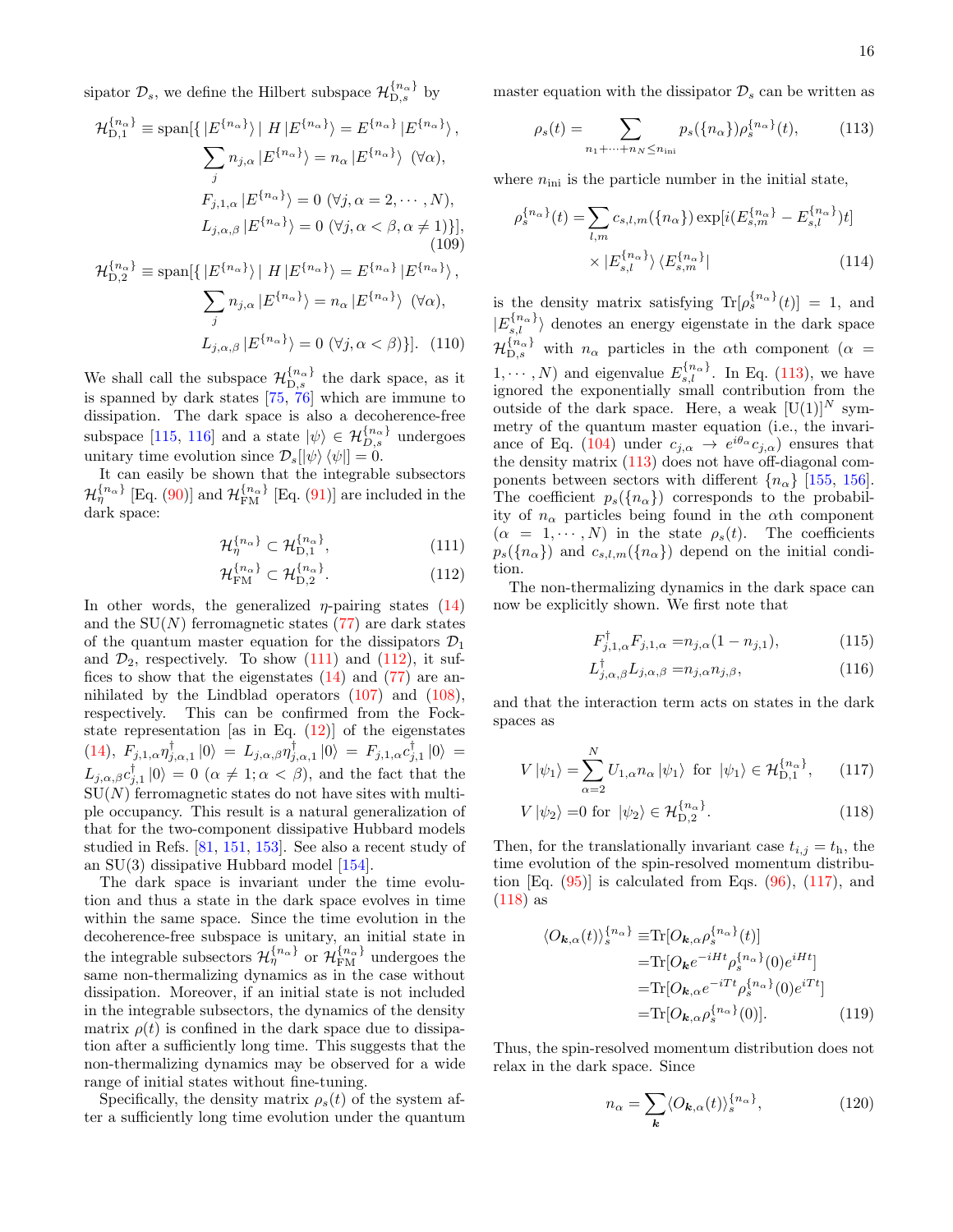the subsector of the dark space can be identified from the measured single-shot values of  $n_{\alpha}$  within experimental accuracy, and the non-thermalizing dynamics in the subsector may be observed experimentally. Furthermore, the quantum gas microscopy [\[157\]](#page-31-19) may facilitate the identification of the subsector due to high-precision measurement of  $n_{\alpha}$ .

Several remarks are in order here. First, the dissipators should appropriately be chosen so that the dark spaces are dominated by the integrable subsectors. For example, if some of the coefficients  $\Gamma_{j,\alpha}$  and  $\tilde{\Gamma}_{j,\alpha,\beta}$  of the dissipators are set to zero, the dark spaces may contain more states that do not belong to the integrable subsectors. In particular, the Lindblad operators  $L_{j,\alpha,\beta}$ are included in the dissipator  $\mathcal{D}_1$  to eliminate such unwanted states and may be unnecessary for reaching the  $\eta$ -pairing states from some initial conditions. Second, the Lindblad operators [\(107\)](#page-14-1) and [\(108\)](#page-14-2) may still admit the existence of dark states that lie outside the integrable subspaces. For example, some special eigenstates with no double occupancy are known to exist in the twocomponent Hubbard model with translation invariance [\[58,](#page-29-0) [158\]](#page-31-20). However, since the particle density of these eigenstates vanishes in the thermodynamic limit, they do not contribute to the blocks in the dark space with sufficiently large particle numbers. These states do not affect the non-thermalizing dynamics as shown in Eq. [\(119\)](#page-15-5). Third, the dissipation-induced non-thermalization proposed here is distinct from the dissipation-induced nonstationary dynamics of dissipative Hubbard models studied in Refs. [\[78,](#page-29-17) [159](#page-31-21)[–161\]](#page-31-22). While dissipation in the previous works induces coherent oscillations in the dark space, here we utilize dissipation to distill the integrable dynamics of effectively non-interacting particles in the MHM.

Experimentally, an  $SU(N)$  Hubbard model with twobody loss has been realized with ultracold <sup>173</sup>Yb atoms [\[162\]](#page-31-23). The experimentally observed state with a constant but nonzero particle number is expected to be described by the density matrix  $(113)$  with  $s = 2$ , which involves the  $SU(N)$  ferromagnetic dark states. Furthermore, ultracold alkaline-earth-like atoms described by the twoorbital  $SU(M)$  Hubbard model  $(81)$  are another promising candidate for the observation of dissipation-induced non-thermalization. In this system, inelastic collision processes involving an excited state of atoms lead to twobody losses described by Lindblad operators  $c_{j,e,\sigma}c_{j,e,\sigma}$ and  $c_{j,e,\sigma}c_{j,g,\sigma'} \pm c_{j,e,\sigma'}c_{j,g,\sigma}$  [\[162–](#page-31-23)[164\]](#page-31-24). In addition, twobody loss processes between ground-state atoms with Lindblad operators  $c_{j,g,\sigma}c_{j,g,\sigma'}$  can be induced by pho-toassociation [\[165\]](#page-31-25). The two-orbital  $SU(M)$  Hubbard model  $(81)$  with such two-body losses has  $SU(2M)$  ferromagnetic states as dark states.

#### <span id="page-16-0"></span>VII. CONCLUSION AND OUTLOOK

We have constructed the  $N$ -color  $\eta$ -pairing eigenstates of the MHM. While the previous studies on superfluid

pairing in multicomponent systems are mostly based on mean-field theory  $[15-20, 22-27]$  $[15-20, 22-27]$  $[15-20, 22-27]$  $[15-20, 22-27]$ , the  $\eta$ -pairing mechanism allows the construction of exact eigenstates, revealing that the MHM can exhibit ODLRO coexisting with  $SU(N)$  magnetism. The  $SU(N)$  magnetic  $\eta$  pairing is unique to multicomponent systems and absent in the ordinary spin- $1/2$  systems. The primary N-color  $\eta$ -pairing states are realized as dark states of the dissipator with the Lindblad operator [\(107\)](#page-14-1). The dissipation-induced  $n$ pairing may provide a possible nonequilibrium pairing mechanism of multicomponent fermions that does not rely on low temperatures [\[81\]](#page-29-19). Extension of various methods for nonequilibrium realization of  $\eta$  pairing [\[63](#page-29-5)[–79,](#page-29-22) [82\]](#page-29-6) to multicomponent systems is an important direction for future study. It is also worthwhile to search for conditions under which the  $N$ -color  $\eta$ -pairing states are ground states of the MHM or other Hamiltonians, as in the two-component case [\[166–](#page-31-26)[171\]](#page-31-27). Since Yang's  $\eta$ -pairing states show anomalous superfluid response [\[80\]](#page-29-23), the N-color  $\eta$ pairing states may realize novel  $SU(N)$  magnetic superfluidity.

The  $N$ -color  $\eta$ -pairing eigenstates do not rely on symmetry of the Hamiltonian but arise from the spectrum generating algebras defined in Hilbert subspaces. This result uncovers that  $\eta$  pairing in the previously studied two-component case is rather special; the Hilbert subspace in which the spectrum generating algebra is defined covers the entire Hilbert space only if the number of components is two.

We have also shown that the  $N$ -color  $\eta$ -pairing eigenstates are quantum many-body scars which exhibit weak ergodicity breaking in the MHM. The crucial difference between the  $N = 2$  and  $N \geq 3$  cases is that the Hubbard interaction for multicomponent fermions can break the *η*-pairing symmetry and the  $SU(N)$  symmetry (see also Appendix [A](#page-17-0) for the importance of breaking the latter symmetry). As the  $\eta$ -pairing scar states require tailored perturbations in the two-component case [\[83,](#page-29-7) [84\]](#page-29-8), the present result suggests that the interaction in the two-component Hubbard model is too restrictive in this respect; if the number of components is increased at least by one, the Hubbard interaction term acquires sufficient flexibility so that the  $\eta$ -pairing states can be true quantum many-body scars.

The exact eigenstates constitute integrable subsectors of the MHM, leading to non-thermalization in those sectors. While generic initial states in a non-integrable system are expected to relax to the (micro-)canonical ensemble, a state inside an integrable sector will relax to a generalized Gibbs ensemble [\[172,](#page-31-28) [173\]](#page-32-0). Therefore, the partial integrability raises an interesting possibility of relaxation to an ensemble that is neither the canonical nor generalized Gibbs ensembles if an initial state has comparable weights on integrable sectors and non-integrable sectors. In this regard, the dissipation-induced nonthermalization discussed in Sec. [VI C](#page-14-3) can be exploited, since dissipation can selectively decrease the weights on the non-integrable sectors. Because the dissipative pro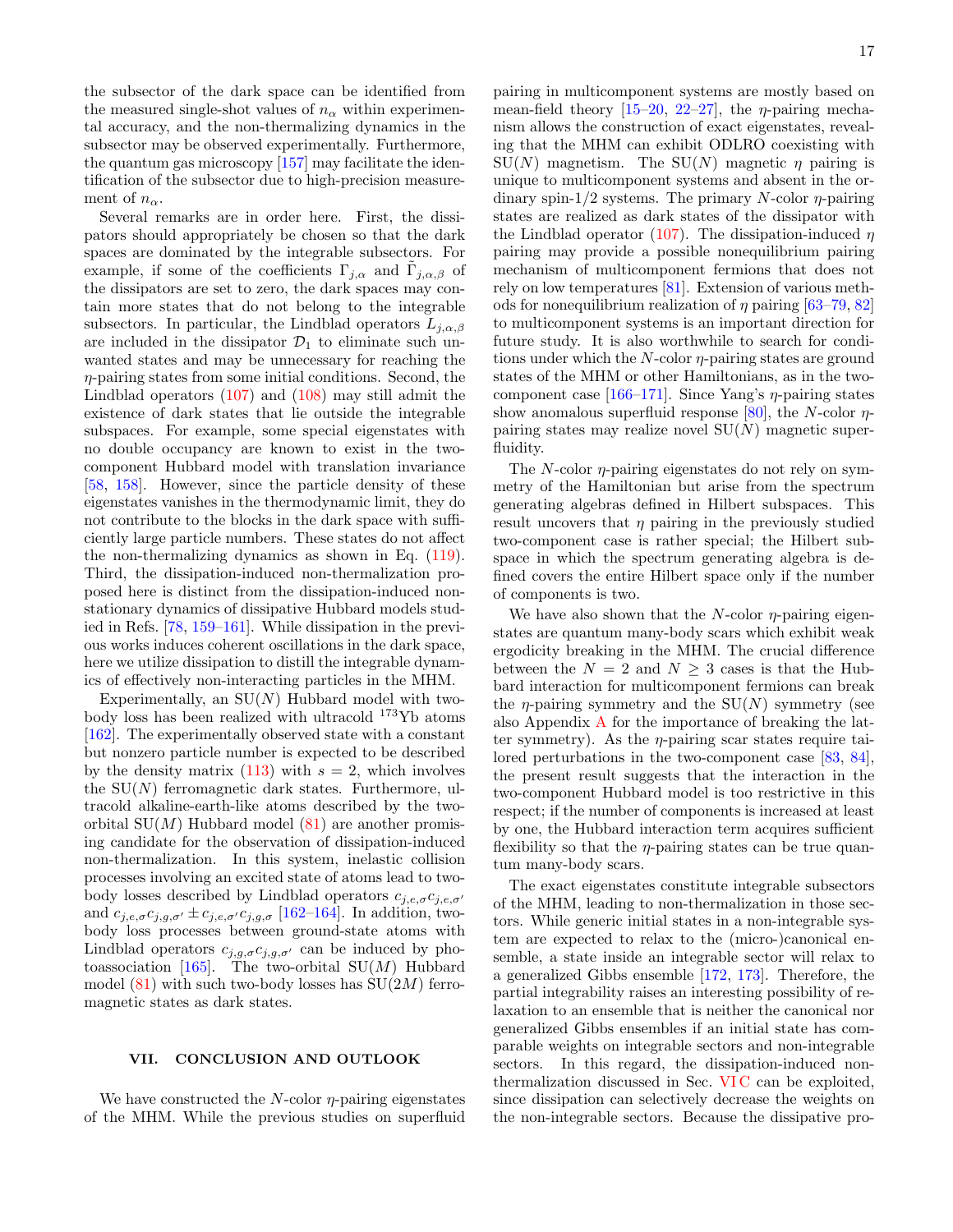cesses in Sec. [VI C](#page-14-3) can be controllablly introduced in cold atoms [\[165\]](#page-31-25), one may smoothly change the steady-state ensemble of the MHM from the canonical ensemble to the generalized Gibbs ensemble by changing the time during which the system is subject to dissipation.

Non-ergodic dynamics in the Hubbard model has been observed in cold-atom quantum simulators with sufficiently strong disordered or tilted potentials [\[174–](#page-32-1)[177\]](#page-32-2). The quantum many-body scars and the partial integrability in the MHM provide the mechanisms of weak ergodicity breaking in clean and translationally invariant Hubbard systems. Given the high controllability of quantum simulators, including the techniques of dissipation engineering, the MHM offers a unique platform for the study of many-body physics and quantum statistical mechanics.

#### ACKNOWLEDGMENTS

We thank Ryusuke Hamazaki, Takashi Mori, and Hironobu Yoshida for helpful discussions. M.N. was supported by KAKENHI Grant No. JP20K14383 from the Japan Society for the Promotion of Science (JSPS). H.K. was supported by JSPS Grant-in-Aid for Scientific Research on Innovative Areas: No. JP20H04630, JSPS KAKENHI Grant No. JP18K03445, No. JP21H05191, and the Inamori Foundation. M.U. was supported by JSPS KAKENHI Grant No. JP18H01145.

## <span id="page-17-0"></span>Appendix A:  $\eta$ -pairing states of the SU(N) Hubbard model

If the interaction coefficients in the MHM in Eq.  $(1)$ are independent of components, i.e.,  $U_{\alpha,\beta} = U$  for all  $\alpha, \beta = 1, \cdots, N \ (\alpha \neq \beta)$ , the model has the SU(N) [in fact,  $U(N)$  symmetry since

<span id="page-17-1"></span>
$$
[F_{\alpha,\beta},H] = 0,\tag{A1}
$$

where  $\{F_{\alpha,\beta}\}_{{\alpha,\beta=1,\cdots,N}}$  are the SU(N) spin operators defined in Eq.  $(20)$ . For the SU(N) Hubbard model, the primary  $N$ -color  $\eta$ -pairing eigenstate can be constructed with the help of the  $SU(N)$  symmetry. To see this, we rewrite the primary N-color  $\eta$ -pairing state [\(10\)](#page-3-5) as

$$
|\psi_{M_2,\cdots,M_N}\rangle = \frac{M_2!}{(M_2 + \cdots + M_N)!} (F_{3,2})^{M_3} \cdots (F_{N,2})^{M_N}
$$
  
 
$$
\times (\eta_{2,1}^{\dagger})^{M_2 + \cdots + M_N} |0\rangle.
$$
 (A2)

Here the state

<span id="page-17-3"></span>
$$
(\eta_{2,1}^{\dagger})^{M_2 + \dots + M_N} |0\rangle \tag{A3}
$$

is equivalent to Yang's  $\eta$ -pairing state [\[58\]](#page-29-0) and an eigenstate of the  $SU(N)$  Hubbard model, since the Hamiltonian reduces to the two-component Hubbard model for

this state. Combining this fact with the  $SU(N)$  symmetry  $(A1)$ , we can readily show that the state  $(A2)$  is an eigenstate of the  $SU(N)$  Hubbard model. We note that the  $SU(N)$  symmetry does not exist in the MHM except for the special case of  $U_{\alpha,\beta} = U$ . The key property of the primary N-color  $\eta$ -pairing state  $(A2)$  is that it remains as an eigenstate if the interaction term does not have the  $SU(N)$  symmetry.

Because of the  $SU(N)$  symmetry, all the states generated by the action of the spin operators  ${F_{\alpha,\beta}}$  on Yang's  $\eta$ -pairing state [\(A3\)](#page-17-3) become eigenstates of the SU(N) Hubbard model. The  $SU(N)$  Hubbard model therefore has more  $\eta$ -pairing eigenstates that are absent in the general MHM. For example, a state

<span id="page-17-4"></span>
$$
F_{4,1}\eta_{2,1}^{\dagger}\eta_{3,1}^{\dagger}\left|0\right\rangle = \eta_{3,4}^{\dagger}\eta_{2,1}^{\dagger}\left|0\right\rangle + \eta_{2,4}^{\dagger}\eta_{3,1}^{\dagger}\left|0\right\rangle \tag{A4}
$$

is an eigenstate of the  $SU(N)$  Hubbard model. We note that each term on the right-hand side of Eq. [\(A4\)](#page-17-4) is not an eigenstate. Thus, even with the  $SU(N)$  symmetry, not all  $N$ -color  $\eta$ -pairing states can be eigenstates of the MHM. The  $\eta$ -pairing eigenstates are characterized by the absence of sites that are occupied by more than two particles. This can be exemplified for the state  $(A4)$  as

$$
\begin{split} &\left(\eta_{3,4}^{\dagger}\eta_{2,1}^{\dagger} + \eta_{2,4}^{\dagger}\eta_{3,1}^{\dagger}\right)|0\rangle \\ = \sum_{i,j} e^{i\mathbf{Q}\cdot(\mathbf{R}_{i} + \mathbf{R}_{j})} (c_{i,3}^{\dagger}c_{i,4}^{\dagger}c_{j,2}^{\dagger}c_{j,1}^{\dagger} + c_{i,2}^{\dagger}c_{i,4}^{\dagger}c_{j,3}^{\dagger}c_{j,1}^{\dagger})|0\rangle \,. \end{split} \tag{A5}
$$

Since

<span id="page-17-6"></span><span id="page-17-5"></span>
$$
c_{j,3}^{\dagger}c_{j,4}^{\dagger}c_{j,2}^{\dagger}c_{j,1}^{\dagger} + c_{j,2}^{\dagger}c_{j,4}^{\dagger}c_{j,3}^{\dagger}c_{j,1}^{\dagger} = 0
$$
 (A6)

due to the anticommutativity of fermionic operators, the right-hand side of Eq. [\(A5\)](#page-17-5) vanishes identically. The vanishing probability of quadruply occupied sites ensured by Eq.  $(A6)$  is physically understood as complete destructive interference between two  $\eta$ -pairing states on the righthand side of Eq.  $(A4)$ . Such an interference effect is not guaranteed if the interaction does not have the  $SU(N)$ symmetry, since these two  $\eta$ -pairing states may not have the same interaction energy.

Testing the ETH for the  $\eta$ -pairing eigenstates of the  $SU(N)$  Hubbard model needs some cares. In this case, because of the  $U(N)$  symmetry, energy eigenstates should first be labeled by the values of conserved quantities and the ETH should be tested within each symmetry sector. Let  $\mathcal{H}_{1,2}$  be a Hilbert subspace that has only two components  $\alpha = 1, 2$ . In this subspace, the SU(N) Hubbard model reduces to the two-component Hubbard model and thus

<span id="page-17-7"></span>
$$
\left[\eta_{2,1}^{\dagger}\eta_{2,1},H\right]\left|\psi\right\rangle=0\tag{A7}
$$

<span id="page-17-2"></span>holds for arbitrary  $|\psi\rangle \in \mathcal{H}_{1,2}$ . Then, from Eqs. [\(A1\)](#page-17-1),  $(A7)$ , and

$$
\left[\sum_{\alpha \neq \beta} \eta_{\alpha,\beta}^{\dagger} \eta_{\alpha,\beta}, F_{\gamma,\delta}\right] = 0, \tag{A8}
$$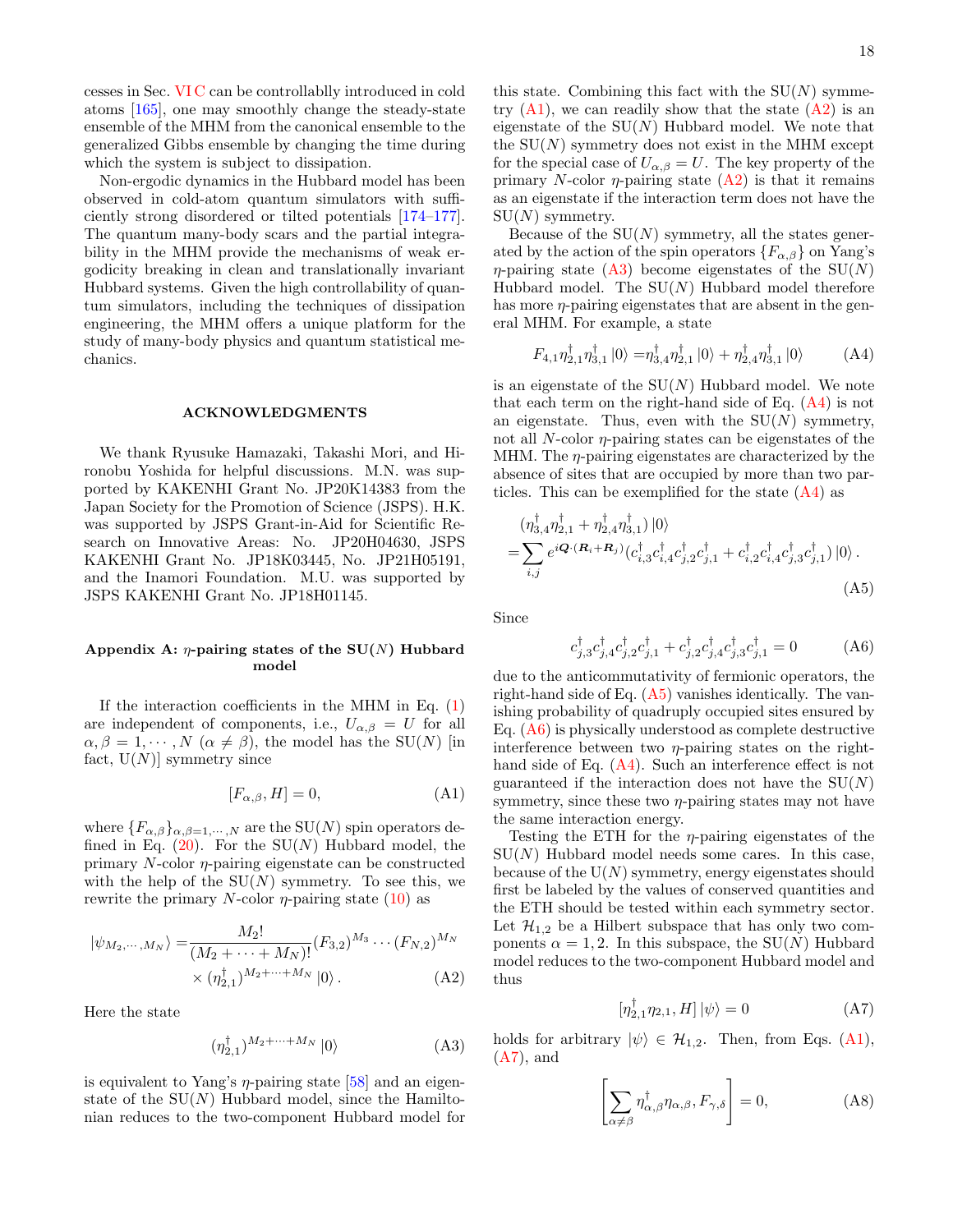it follows that for any such  $|\psi\rangle$  and any product  $A_F =$  $\prod_{\alpha,\beta}(F_{\alpha,\beta})^{M_{\alpha,\beta}}$  of the spin operators, we have

<span id="page-18-1"></span>
$$
\left[\sum_{\alpha \neq \beta} \eta_{\alpha,\beta}^{\dagger} \eta_{\alpha,\beta}, H\right] A_F |\psi\rangle = 0.
$$
 (A9)

Equation [\(A9\)](#page-18-1) shows that the symmetrized physical quantity  $\sum_{\alpha \neq \beta} \eta_{\alpha,\beta}^{\dagger} \eta_{\alpha,\beta}$ , which is proportional to the total number of doublons at momentum  $Q$  [see Eq. [\(64\)](#page-9-1)], is conserved in a symmetry sector to which an  $\eta$ -pairing eigenstate  $A_F(\eta_{2,1}^{\dagger})^n |0\rangle$  belongs. The existence of the emergent conserved quantity in a given symmetry sector can further decompose the sector into subsectors labeled by the value of the conserved quantity. The  $\eta$ -pairing eigenstates of the  $SU(N)$  Hubbard model may satisfy the ETH in such subsectors, as Yang's  $\eta$ -pairing state does in the two-component Hubbard model [\[86\]](#page-29-10). In this sense, the  $SU(N)$  symmetry of the interaction term needs to be broken for the weak ergodicity breaking due to the  $\eta$ pairing eigenstates. If the interaction term of the MHM has a symmetry larger than  $[U(1)]^N$ , a similar discussion can be made for  $\eta$ -pairing eigenstates that can be obtained from Yang's  $\eta$ -pairing state by applying appropriate spin operators.

#### <span id="page-18-0"></span>Appendix B: Calculation of correlations functions

Here, we calculate the pair correlation functions for the  $N$ -color  $\eta$ -pairing states. To this end, it is convenient to introduce an unnormalized coherent state

$$
|\xi_2, \xi_3, \cdots, \xi_N\rangle \equiv e^{\xi_2 \eta_{2,1}^{\dagger}} e^{\xi_3 \eta_{3,1}^{\dagger}} \cdots e^{\xi_N \eta_{N,1}^{\dagger}} |0\rangle, \quad (B1)
$$

where  $\xi_2, \dots, \xi_N \in \mathbb{C}$ . With local  $\eta$  operators [see Eq.  $(5)$ , we can rewrite the coherent state as

$$
|\xi_2, \xi_3, \cdots, \xi_N\rangle = \exp[\xi_2 \eta_{2,1}^{\dagger} + \cdots \xi_N \eta_{N,1}^{\dagger}] |0\rangle
$$
  
= 
$$
\prod_j \exp[\xi_2 \eta_{j,2,1}^{\dagger} + \cdots \xi_N \eta_{j,N,1}^{\dagger}] |0\rangle
$$
  
= 
$$
\prod_j (1 + \xi_2 \eta_{j,2,1}^{\dagger} + \cdots \xi_N \eta_{j,N,1}^{\dagger}) |0\rangle,
$$
 (B2)

where we have used  $[\eta_{i,\alpha,\beta}^{\dagger},\eta_{j,\gamma,\delta}^{\dagger}]=0$  and

$$
(\xi_2 \eta_{j,2,1}^{\dagger} + \cdots \xi_N \eta_{j,N,1}^{\dagger})^2 = \sum_{\alpha,\beta=2}^N \xi_\alpha \xi_\beta \eta_{j,\alpha,1}^{\dagger} \eta_{j,\beta,1}^{\dagger} = 0.
$$
\n(B3)

<span id="page-18-4"></span><span id="page-18-3"></span><span id="page-18-2"></span>The squared norm of the coherent state is calculated as

$$
\langle \xi_2, \cdots, \xi_N | \xi_2, \cdots, \xi_N \rangle = \prod_j \langle 0_j | (1 + \xi_2^* \eta_{j,2,1} + \cdots + \xi_N^* \eta_{j,N,1}) (1 + \xi_2 \eta_{j,2,1}^{\dagger} + \cdots \xi_N \eta_{j,N,1}^{\dagger}) | 0_j \rangle
$$
  
\n
$$
= \prod_j \left( \langle 0_j | 0_j \rangle + | \xi_2 |^2 \langle 0_j | \eta_{j,2,1} \eta_{j,2,1}^{\dagger} | 0_j \rangle + \cdots + | \xi_N |^2 \langle 0_j | \eta_{j,N,1} \eta_{j,N,1}^{\dagger} | 0_j \rangle \right)
$$
  
\n
$$
= (1 + |\xi_2|^2 + \cdots + |\xi_N|^2)^{N_s}
$$
  
\n
$$
= \sum_{n_1 + \cdots + n_N = N_s} {N_s \choose n_1, \cdots, n_N} |\xi_2|^{2n_2} \cdots |\xi_N|^{2n_N},
$$
 (B4)

where  $|0_j\rangle$  denotes the empty state at site j, and  $\binom{n}{n_1,\dots,n_N} \equiv \frac{n!}{n_1!\cdots n_N!}$ . On the other hand, by using

$$
|\xi_2, \cdots, \xi_N\rangle = \sum_{n_2, \cdots, n_N=0}^{\infty} \frac{\xi_2^{n_2} \cdots \xi_N^{n_N}}{n_2! \cdots n_N!} (\eta_{2,1}^{\dagger})^{n_2} \cdots (\eta_{N,1}^{\dagger})^{n_N} |0\rangle ,
$$
 (B5)

the squared norm is written as

$$
\langle \xi_2, \cdots, \xi_N | \xi_2, \cdots, \xi_N \rangle = \sum_{n_2, \cdots, n_N = 0}^{\infty} \frac{|\xi_2|^{2n_2} \cdots |\xi_N|^{2n_N}}{(n_2!)^2 \cdots (n_N!)^2} \langle 0 | (\eta_{N,1})^{n_N} \cdots (\eta_{2,1})^{n_2} (\eta_{2,1}^{\dagger})^{n_2} \cdots (\eta_{N,1}^{\dagger})^{n_N} | 0 \rangle. \tag{B6}
$$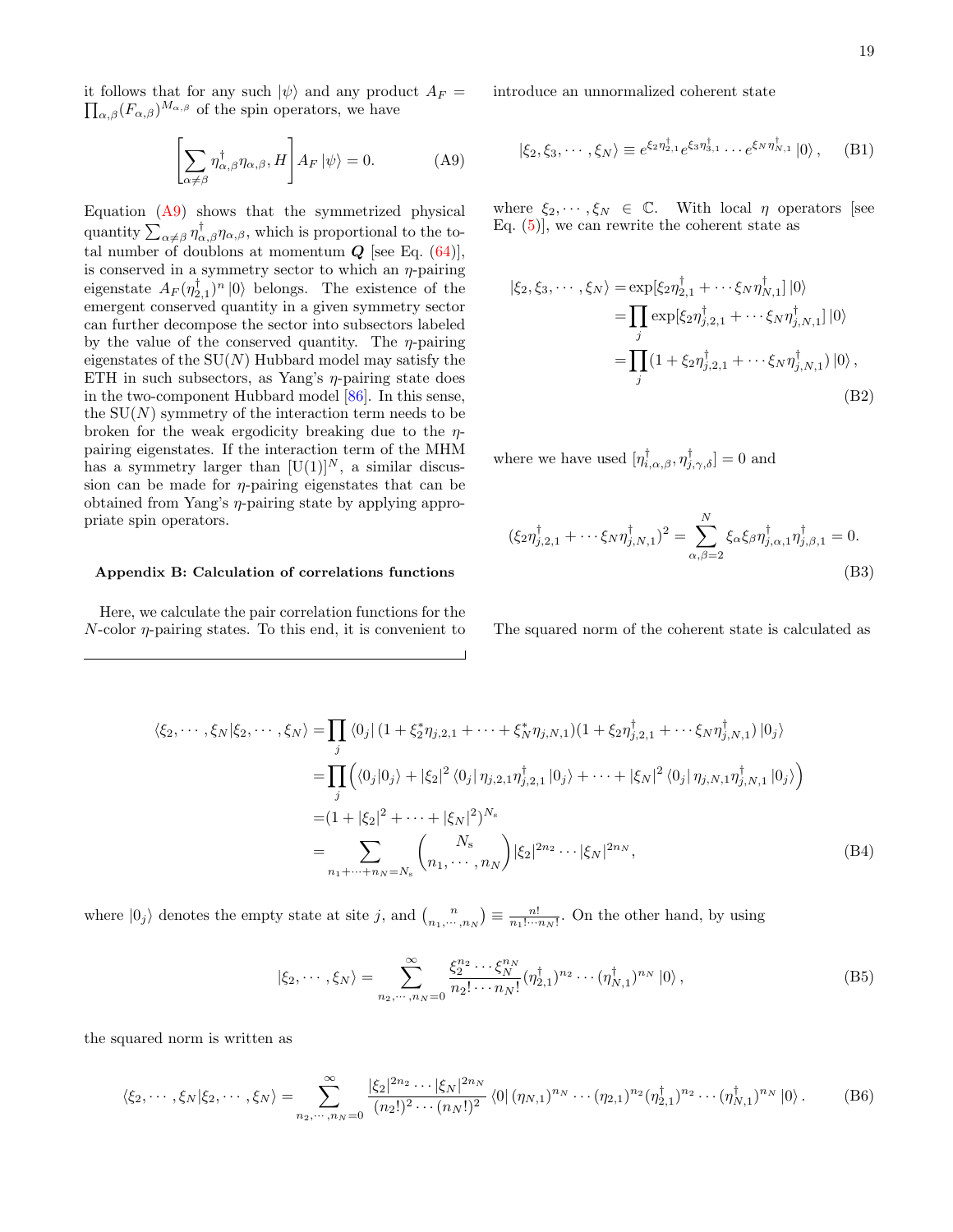<span id="page-19-0"></span>
$$
\mathcal{N}(M_2, M_3, \cdots, M_N) \equiv \langle \psi_{M_2, M_3, \cdots, M_N} | \psi_{M_2, M_3, \cdots, M_N} \rangle
$$
  
=  $(M_2!)^2 \cdots (M_N!)^2 {N_s \choose N_s - M_2 - \cdots - M_N, M_2, \cdots, M_N}$   
=  ${N_s! M_2! M_3! \cdots M_N! \over (N_s - M_2 \cdots - M_N)!}$ . (B7)

The *n*-pair correlation function for the coherent state is calculated as

$$
\langle \xi_2, \cdots, \xi_N | \eta_{i,\alpha,1}^{\dagger} \eta_{j,\alpha,1} | \xi_2, \cdots, \xi_N \rangle = (1 + |\xi_2|^2 + \cdots + |\xi_N|^2)^{N_s - 2}
$$
  
\n
$$
\times \langle 0_i | (1 + \xi_2^* \eta_{i,2,1} + \cdots + \xi_N^* \eta_{i,N,1}) \eta_{i,\alpha,1}^{\dagger} (1 + \xi_2 \eta_{i,2,1}^{\dagger} + \cdots \xi_N \eta_{i,N,1}^{\dagger}) | 0_i \rangle
$$
  
\n
$$
\times \langle 0_j | (1 + \xi_2^* \eta_{j,2,1} + \cdots + \xi_N^* \eta_{j,N,1}) \eta_{j,\alpha,1} (1 + \xi_2 \eta_{j,2,1}^{\dagger} + \cdots \xi_N \eta_{j,N,1}^{\dagger}) | 0_j \rangle
$$
  
\n
$$
= (1 + |\xi_2|^2 + \cdots + |\xi_N|^2)^{N_s - 2} \times \langle 0_i | \xi_\alpha^* \eta_{i,\alpha,1} \eta_{i,\alpha,1}^{\dagger} | 0_i \rangle \langle 0_j | \xi_\alpha \eta_{j,\alpha,1} \eta_{j,\alpha,1}^{\dagger} | 0_j \rangle
$$
  
\n
$$
= |\xi_\alpha|^2 (1 + |\xi_2|^2 + \cdots + |\xi_N|^2)^{N_s - 2}
$$
  
\n
$$
= |\xi_\alpha|^2 \sum_{n_1 + \cdots + n_N = N_s - 2} {N_s - 2 \choose n_1, \cdots, n_N} |\xi_2|^{2n_2} \cdots |\xi_N|^{2n_N},
$$
 (B8)

where we assume  $i \neq j$ . On the other hand, by using Eq. [\(B5\)](#page-18-4), the same quantity is written as

$$
\langle \xi_2, \cdots, \xi_N | \eta_{i,\alpha,1}^{\dagger} \eta_{j,\alpha,1} | \xi_2, \cdots, \xi_N \rangle = \sum_{n_2, \cdots, n_N = 0}^{\infty} \frac{|\xi_2|^{2n_2} \cdots |\xi_N|^{2n_N}}{(n_2!)^2 \cdots (n_N!)^2} \times \langle 0 | (\eta_{N,1})^{n_N} \cdots (\eta_{2,1})^{n_2} \eta_{i,\alpha,1}^{\dagger} \eta_{j,\alpha,1} (\eta_{2,1}^{\dagger})^{n_2} \cdots (\eta_{N,1}^{\dagger})^{n_N} | 0 \rangle. \tag{B9}
$$

Thus, we obtain

$$
\langle 0 | (\eta_{N,1})^{n_N} \cdots (\eta_{2,1})^{n_2} \eta_{i,\alpha,1}^\dagger \eta_{j,\alpha,1} (\eta_{2,1}^\dagger)^{n_2} \cdots (\eta_{N,1}^\dagger)^{n_N} | 0 \rangle
$$
  
=  $(n_2!)^2 \cdots (n_N!)^2 {N_s - 2 \choose n_1, \cdots, n_{\alpha-1}, n_\alpha - 1, n_{\alpha+1}, \cdots, n_N}$  (where  $n_1 \equiv N_s - n_2 - \cdots - n_N - 1$ )  
=  $n_\alpha \frac{(N_s - 2)! n_2! \cdots n_N!}{(N_s - n_2 - \cdots - n_N - 1)!}$ , (B10)

from which the pair correlation function of the primary  $N$ -color  $\eta$ -pairing state is given by

$$
\frac{\langle \psi_{M_2,M_3,\cdots,M_N} | c_{i,\alpha}^\dagger c_{i,1}^\dagger c_{j,1} c_{j,\alpha} | \psi_{M_2,M_3,\cdots,M_N} \rangle}{\langle \psi_{M_2,M_3,\cdots,M_N} | \psi_{M_2,M_3,\cdots,M_N} \rangle} = \frac{M_\alpha(N_{\rm s}-M_2-\cdots-M_N)}{N_{\rm s}(N_{\rm s}-1)} e^{i\mathbf{Q}\cdot(\mathbf{R}_i-\mathbf{R}_j)}.
$$
(B11)

lows from

Equations [\(B7\)](#page-19-0) and [\(B11\)](#page-19-1) are generalizations of the results for the  $\eta$ -pairing state of the two-component Hubbard model obtained in Ref. [\[58\]](#page-29-0).

<span id="page-19-1"></span> $\overline{1}$ 

The norm and the pair correlation functions of the three-color  $\eta$ -pairing state can similarly be calculated by using the following coherent state

 $|a, b, c\rangle \equiv e^{a \eta_{1,2}^{\dagger}} e^{b \eta_{2,3}^{\dagger}} e^{c \eta_{3,1}^{\dagger}} |0\rangle$  $=\prod$ j  $(1 + a\eta_{j,1,2}^{\dagger} + b\eta_{j,2,3}^{\dagger} + c\eta_{j,3,1}^{\dagger}) |0\rangle$ , (B12)

where we use  $\eta_{j,\alpha,\beta}^{\dagger} \eta_{j,\gamma,\delta}^{\dagger}$  = 0 for  $(\alpha,\beta),(\gamma,\delta)$  =  $(1, 2), (2.3), (3, 1)$  in deriving the second equality. It fol-

<span id="page-19-2"></span>
$$
\langle a, b, c | a, b, c \rangle = (1 + |a|^2 + |b|^2 + |c|^2)^{N_s}
$$
  
= 
$$
\sum_{k+l+m+n=N_s} {N_s \choose k, l, m, n} |a|^{2l} |b|^{2m} |c|^{2n},
$$
  
(B13)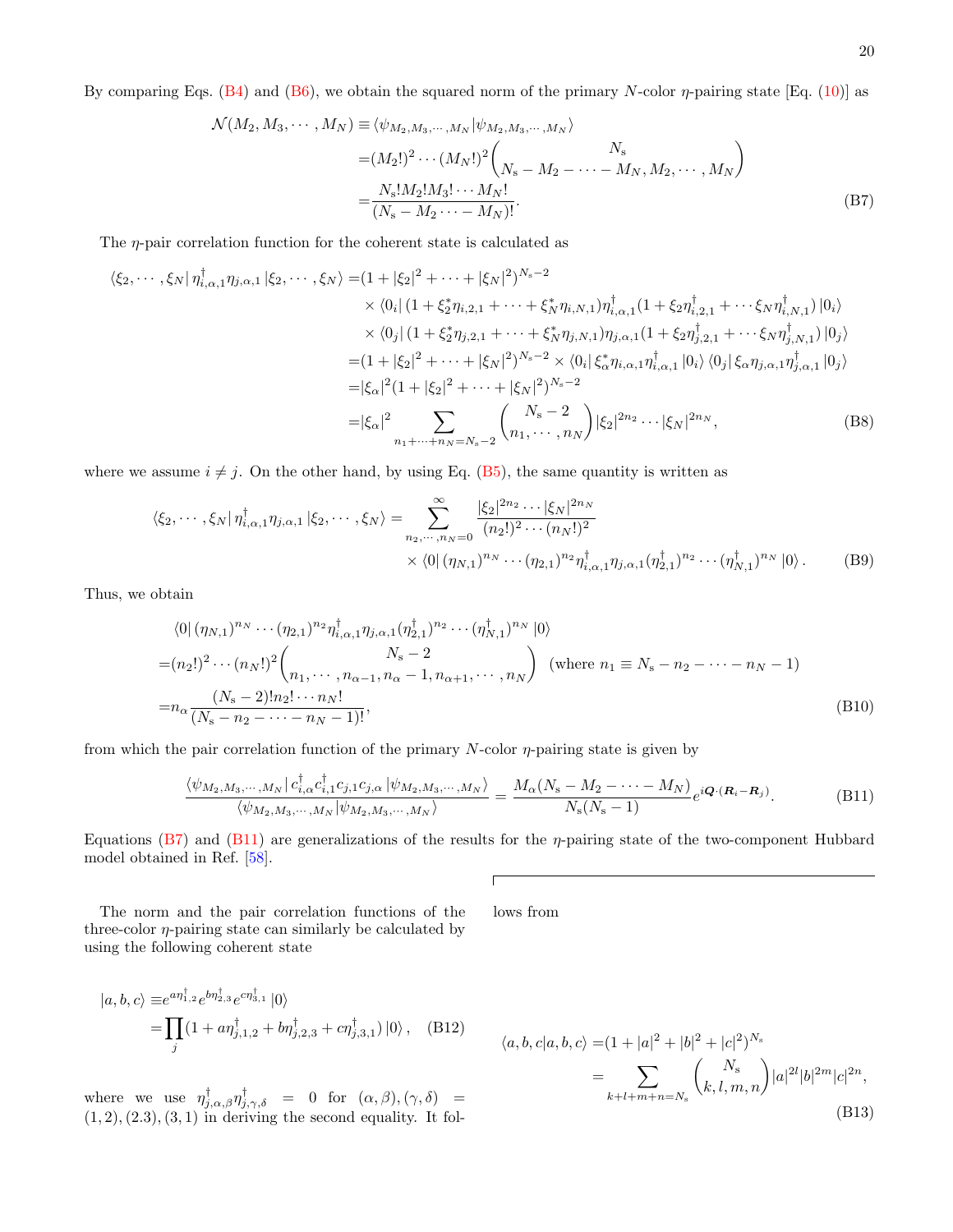[Eq.  $(17)$ ] is given by

<span id="page-20-0"></span>
$$
\langle \psi_{l,m,m}^{(3)} | \psi_{l,m,n}^{(3)} \rangle = \frac{N_s! l! m! n!}{(N_s - l - m - n)!}.
$$
 (B15)

The pair correlation function of the three-color  $\eta$ -pairing state is given by

$$
\frac{\langle \psi_{l,m,n}^{(3)} | \eta_{i,\alpha,\beta}^{\dagger} \eta_{j,\alpha,\beta} | \psi_{l,m,n}^{(3)} \rangle}{\langle \psi_{l,m,n}^{(3)} | \psi_{l,m,n}^{(3)} \rangle} = \frac{r_{\alpha,\beta}(N_{\rm s} - l - m - n)}{N_{\rm s}(N_{\rm s} - 1)},
$$
\n(B16)

where  $r_{1,2} = l, r_{2,3} = m$ , and  $r_{3,1} = n$ .

Next, we calculate the spin correlation functions for the N-color  $\eta$ -pairing states. For  $\alpha \neq \beta$  with  $\alpha, \beta \neq 1$ , we obtain the spin correlation functions for the coherent state

$$
\langle \xi_2, \cdots, \xi_N | F_{i,\alpha,\beta} F_{j,\beta,\alpha} | \xi_2, \cdots, \xi_N \rangle = (1 + |\xi_2|^2 + \cdots + |\xi_N|^2)^{N_s - 2}
$$
  
\n
$$
\times \langle 0_i | (1 + \xi_2^* \eta_{i,2,1} + \cdots + \xi_N^* \eta_{i,N,1}) F_{i,\alpha,\beta} (1 + \xi_2 \eta_{i,2,1}^{\dagger} + \cdots \xi_N \eta_{i,N,1}^{\dagger}) | 0_i \rangle
$$
  
\n
$$
\times \langle 0_j | (1 + \xi_2^* \eta_{j,2,1} + \cdots + \xi_N^* \eta_{j,N,1}) F_{j,\beta,\alpha} (1 + \xi_2 \eta_{j,2,1}^{\dagger} + \cdots \xi_N \eta_{j,N,1}^{\dagger}) | 0_j \rangle
$$
  
\n
$$
= (1 + |\xi_2|^2 + \cdots + |\xi_N|^2)^{N_s - 2}
$$
  
\n
$$
\times \langle 0_i | \xi_\alpha^* \xi_\beta \eta_{i,\alpha,1} F_{i,\alpha,\beta} \eta_{i,\beta,1}^{\dagger} | 0_i \rangle \langle 0_j | \xi_\alpha \xi_\beta^* \eta_{j,\beta,1} F_{j,\beta,\alpha} \eta_{j,\alpha,1}^{\dagger} | 0_j \rangle
$$
  
\n
$$
= |\xi_\alpha|^2 |\xi_\beta|^2 (1 + |\xi_2|^2 + \cdots + |\xi_N|^2)^{N_s - 2}
$$
  
\n
$$
= |\xi_\alpha|^2 |\xi_\beta|^2 \sum_{n_1 + \cdots + n_N = N_s - 2} {N_s - 2 \choose n_1, \cdots, n_N} |\xi_2|^{2n_2} \cdots |\xi_N|^{2n_N},
$$
 (B17)

(B14)

where  $i \neq j$ . Comparison of this with

$$
\langle \xi_2, \cdots, \xi_N | F_{i,\alpha,\beta} F_{j,\beta,\alpha} | \xi_2, \cdots, \xi_N \rangle = \sum_{n_2, \cdots, n_N = 0}^{\infty} \frac{|\xi_2|^{2n_2} \cdots |\xi_N|^{2n_N}}{(n_2!)^2 \cdots (n_N!)^2} \times \langle 0 | (\eta_{N,1})^{n_N} \cdots (\eta_{2,1})^{n_2} F_{i,\alpha,\beta} F_{j,\beta,\alpha} (\eta_{2,1}^{\dagger})^{n_2} \cdots (\eta_{N,1}^{\dagger})^{n_N} | 0 \rangle \tag{B18}
$$

yields the result for the spin correlation function of the primary  $N$ -color  $\eta$ -pairing state:

$$
\frac{\langle \psi_{M_2,M_3,\cdots,M_N} | F_{i,\alpha,\beta} F_{j,\beta,\alpha} | \psi_{M_2,M_3,\cdots,M_N} \rangle}{\langle \psi_{M_2,M_3,\cdots,M_N} | \psi_{M_2,M_3,\cdots,M_N} \rangle} = \frac{M_\alpha M_\beta}{N_s(N_s - 1)},
$$
\n(B19)

where  $\alpha \neq \beta$  with  $\alpha, \beta \neq 1$ . The spin correlation function  $\langle F_{i,\alpha,1}F_{j,1,\alpha}\rangle$   $(\alpha \neq 1)$  can similarly be calculated. However, noticing that  $F_{j,1,\alpha} \eta_{j,\beta,1}^{\dagger} = 0$ , we obtain from Eq. [\(12\)](#page-3-6) that

$$
\frac{\langle \psi_{M_2,M_3,\cdots,M_N} | F_{i,\alpha,1} F_{j,1,\alpha} | \psi_{M_2,M_3,\cdots,M_N} \rangle}{\langle \psi_{M_2,M_3,\cdots,M_N} | \psi_{M_2,M_3,\cdots,M_N} \rangle} = 0,
$$
\n(B20)

for  $\alpha \neq 1$ .

Finally, we calculate the spin correlation functions of the three-color  $\eta$ -pairing state. We exemplify the calculation

and

 $\langle a, b, c | a, b, c \rangle$ 

 $|a|^{2l}|b|^{2m}|c|^{2n}$  $(l!)^2(m!)^2(n!)^2$ 

 $= \sum_{n=1}^{\infty}$  $l,m,n=0$ 

that the squared norm of the three-color  $\eta$ -pairing state

 $\times \langle 0 | (\eta_{3,1})^n (\eta_{2,3})^m (\eta_{1,2})^l (\eta_{1,2}^\dagger)^l (\eta_{2,3}^\dagger)^m (\eta_{3,1}^\dagger)^n |0\rangle$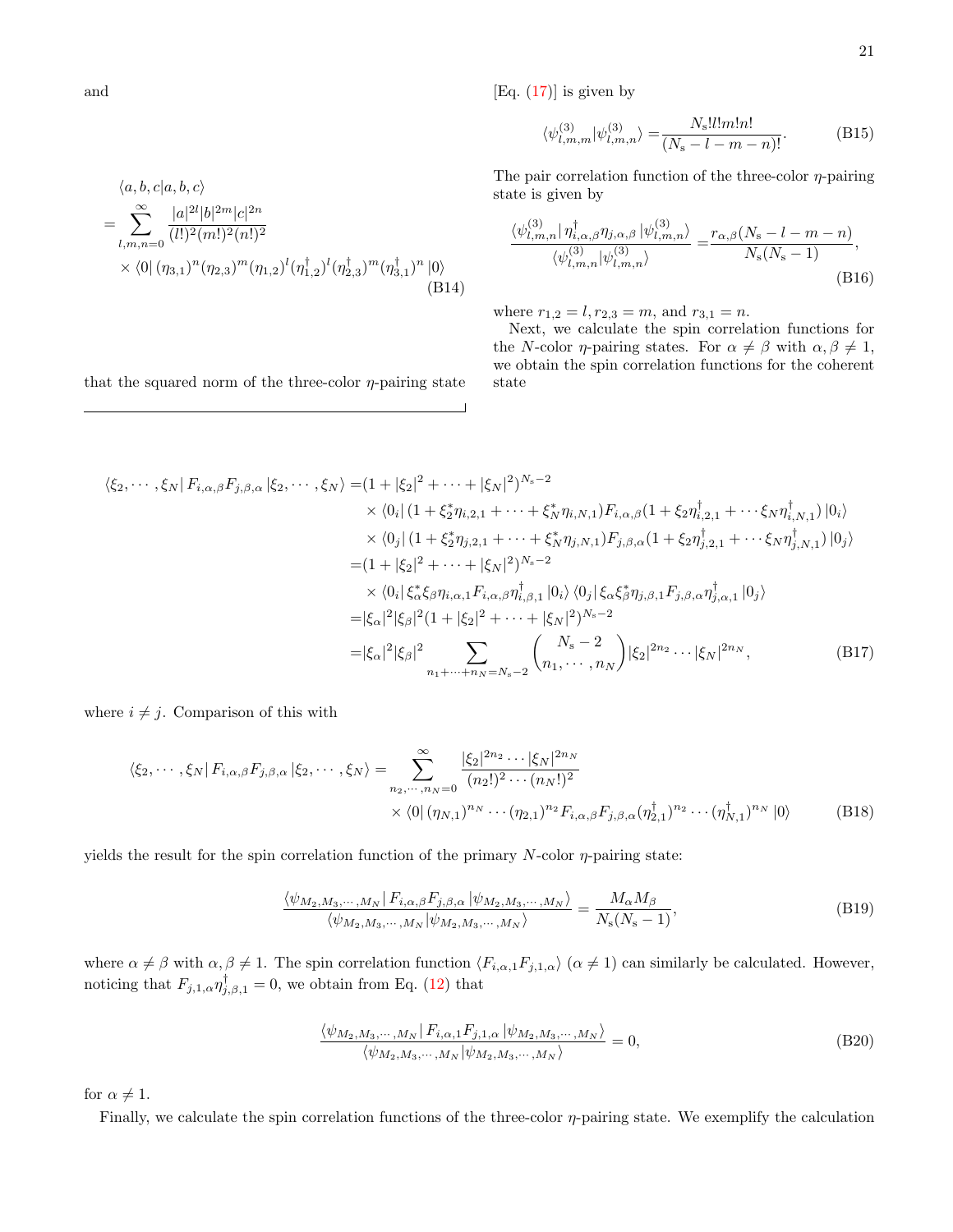using  $\langle F_{i,2,1}F_{j,1,2}\rangle$  without loss of generality. For the coherent state [\(B12\)](#page-19-2), we have

$$
\langle a, b, c | F_{i,2,1} F_{j,1,2} | a, b, c \rangle = (1 + |a|^2 + |b|^2 + |c|^2)^{N_s - 2}
$$
  
\n
$$
\times \langle 0_i | (1 + a^* \eta_{i,1,2} + b^* \eta_{i,2,3} + c^* \eta_{i,3,1}) F_{i,2,1} (1 + a \eta_{i,1,2}^{\dagger} + b \eta_{i,2,3}^{\dagger} + c \eta_{i,3,1}^{\dagger}) | 0_i \rangle
$$
  
\n
$$
\times \langle 0_j | (1 + a^* \eta_{j,1,2} + b^* \eta_{j,2,3} + c^* \eta_{j,3,1}) F_{j,1,2} (1 + a \eta_{j,1,2}^{\dagger} + b \eta_{j,2,3}^{\dagger} + c \eta_{j,3,1}^{\dagger}) | 0_j \rangle
$$
  
\n
$$
= (1 + |a|^2 + |b|^2 + |c|^2)^{N_s - 2}
$$
  
\n
$$
\times \langle 0_i | b^* c \eta_{i,2,3} F_{i,2,1} \eta_{i,3,1}^{\dagger} | 0_i \rangle \langle 0_j | c^* b \eta_{j,3,1} F_{j,1,2} \eta_{j,2,3}^{\dagger} | 0_j \rangle
$$
  
\n
$$
= |b|^2 |c|^2 (1 + |a|^2 + |b|^2 + |c|^2)^{N_s - 2}
$$
  
\n
$$
= |b|^2 |c|^2 \sum_{k+l+m+n=N_s - 2} {N_s - 2 \choose k, l, m, n} |a|^{2l} |b|^{2m} |c|^{2n},
$$
 (B21)

and

$$
\langle a, b, c | F_{i,2,1} F_{j,1,2} | a, b, c \rangle = \sum_{l,m,n=0}^{\infty} \frac{|a|^{2l} |b|^{2m} |c|^{2n}}{(l!)^2 (m!)^2 (n!)^2} \langle 0 | (\eta_{2,1})^n (\eta_{2,3})^m (\eta_{1,2})^l F_{i,2,1} F_{j,1,2} (\eta_{1,2}^\dagger)^l (\eta_{2,3}^\dagger)^m (\eta_{3,1}^\dagger)^n | 0 \rangle. \tag{B22}
$$

Thus, combining the result for the squared norm  $Eq. (B15)$  $Eq. (B15)$ , we obtain the spin correlation function

$$
\frac{\langle \psi_{l,m,n}^{(3)} | F_{i,2,1} F_{j,1,2} | \psi_{l,m,n}^{(3)} \rangle}{\langle \psi_{l,m,n}^{(3)} | \psi_{l,m,n}^{(3)} \rangle} = \frac{mn}{N_s(N_s - 1)},
$$
\n(B23)

which does not depend on  $l$  because on-site pairs of fermions in color 1 and 2 do not contribute to the spin correlation under consideration.

## <span id="page-21-0"></span>Appendix C: Generalized  $\eta$ -pairing states and a bound on momentum distribution of doublons

The η-pairing state of the two-component Hubbard model saturates a bound on the momentum distribution of doublons [\[81\]](#page-29-19). We can derive an analogous bound that universally holds for any N-component lattice fermion systems. First, we note the following inequality

$$
\text{Tr}[F^{\dagger}F\rho] \le \Lambda_2 \le \frac{N_{\text{f}}(NN_{\text{s}} - N_{\text{f}} + 2)}{NN_{\text{s}}},\qquad(C1)
$$

where

$$
F \equiv \sum_{i,j} \sum_{\alpha,\beta} f_{(i,\alpha,j,\beta)} c_{i,\alpha} c_{j,\beta} \quad (f_{i,j,\alpha,\beta} \in \mathbb{C}), \qquad (C2)
$$

$$
\sum_{i,j} \sum_{\alpha,\beta} |f_{(i,\alpha,j,\beta)}|^2 = 1,
$$
\n(C3)

 $\rho$  is an arbitrary density matrix with  $N_f$  particles, and  $\Lambda_2$  is the maximum eigenvalue of the two-particle reduced density matrix defined in Eq. [\(59\)](#page-8-2). The first inequality in [\(C1\)](#page-21-1) follows from the relation

$$
\text{Tr}[F^{\dagger}F\rho]
$$
\n
$$
= \sum_{i,j,k,l} \sum_{\alpha,\beta,\gamma,\delta} (f_{(i,\alpha,j,\beta)})^*(\rho_2)_{(i,\alpha,j,\beta),(k,\gamma,l,\delta)} f_{(k,\gamma,l,\delta)}
$$
\n
$$
= \langle f, \rho_2 f \rangle, \tag{C4}
$$

where  $\langle v_1, v_2 \rangle$  denotes the canonical inner product of two  $(N_s^2 N^2)$ -dimensional vectors  $v_1$  and  $v_2$ . Note that the

vector  $f = \{f_{(i,\alpha,j,\beta)}\}\$  satisfies the normalization condition  $(C3)$ . The second inequality in  $(C1)$  was derived by Yang  $[138]$ . The inequality  $(C1)$  places an upper bound on the expectation value of a physical quantity of the form  $F^{\dagger}F$  with Eq. [\(C2\)](#page-21-3). However, for the momentum distribution of doublons, we can derive a more strict bound. To see this, we note that the momentum distribution  $\langle d_{\mathbf{k},1,2}^{\dagger} d_{\mathbf{k},1,2} \rangle$  of  $(1,2)$  doublons is obtained by setting

<span id="page-21-1"></span>
$$
f_{(i,\alpha,j,\beta)} = \frac{1}{\sqrt{2N_s}} \delta_{i,j} e^{-i\mathbf{k} \cdot \mathbf{R}_j} (\delta_{\alpha,2} \delta_{\beta,1} - \delta_{\alpha,1} \delta_{\beta,2}).
$$
 (C5)

<span id="page-21-3"></span>Then, since  $f_{(i,\alpha,j,\beta)} = 0$  for  $\alpha, \beta \neq 1, 2$ , we have

$$
\text{Tr}[F^{\dagger}F\rho] = \text{Tr}_{1,2}[F^{\dagger}F\rho^{(1,2)}],\tag{C6}
$$

<span id="page-21-2"></span>where  $\text{Tr}_{\alpha}$  denotes the trace over component  $\alpha$ , and

<span id="page-21-4"></span>
$$
\rho^{(1,2)} \equiv \text{Tr}_{3,4,\cdots,N}[\rho] \tag{C7}
$$

is a reduced density matrix of the components 1 and 2. Since  $\rho^{(1,2)}$  can be regarded as a density matrix of a twocomponent system, we have

$$
\langle d_{\mathbf{k},1,2}^{\dagger} d_{\mathbf{k},1,2} \rangle = \frac{1}{2} \text{Tr} [F^{\dagger} F \rho] \le \frac{N_{\text{f}}^{(1,2)} (2N_{\text{s}} - N_{\text{f}}^{(1,2)} + 2)}{4N_{\text{s}}} \tag{C8}
$$

for  $\rho$  with  $N_{\rm f}^{(1,2)}$  $f_f^{(1,2)}$  particles in the components 1 and 2. For the primary N-color  $\eta$ -pairing state [\(10\)](#page-3-5), using Eq. [\(52\)](#page-8-3) and  $N_f^{(1,2)} = 2M_2 + M_3 + \cdots + M_N$ , we have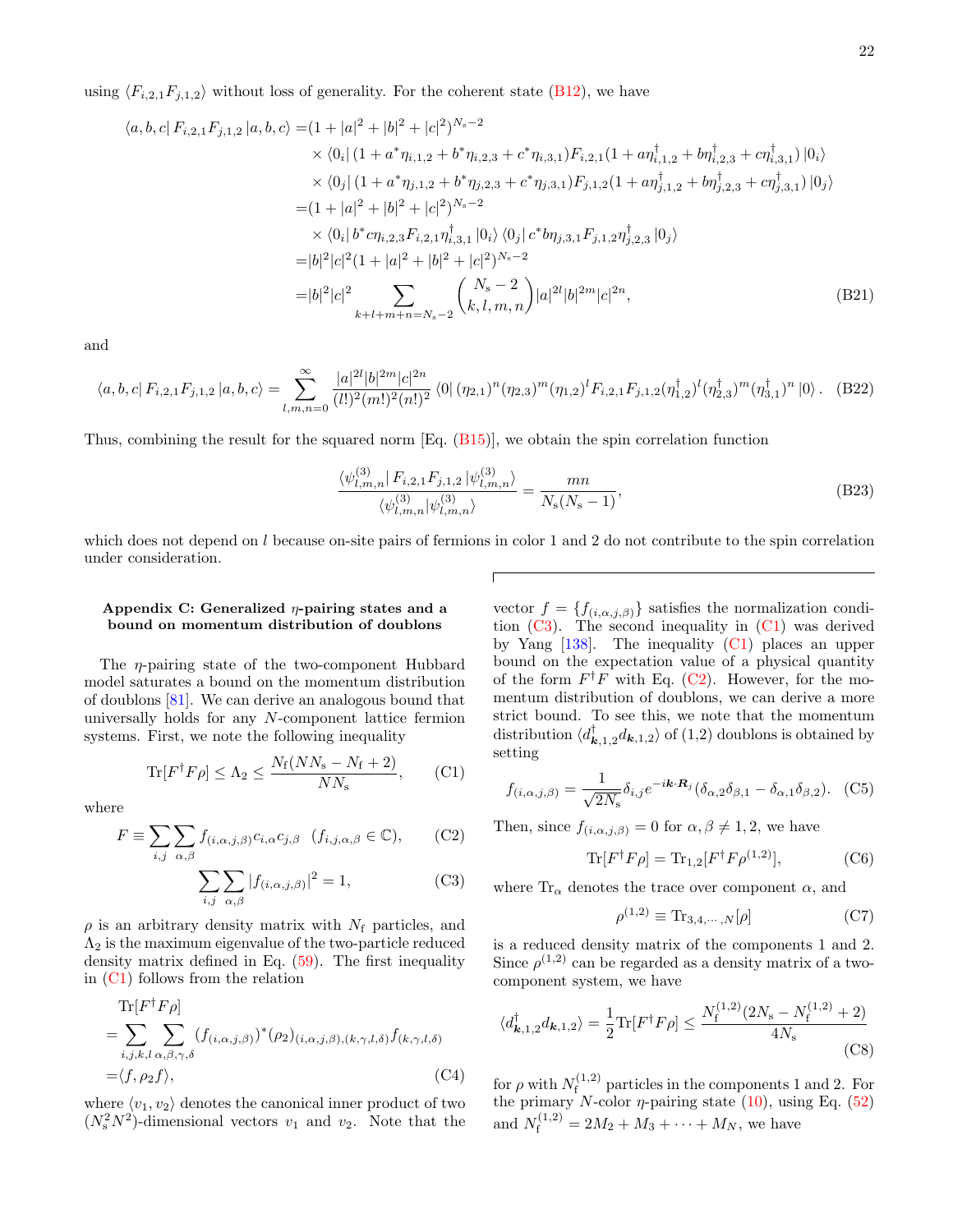$$
\langle d_{\mathbf{Q},1,2}^{\dagger} d_{\mathbf{Q},1,2} \rangle = \frac{M_2(N_{\rm s} - M_2 - \dots - M_N + 1)}{N_{\rm s}} \\
= \frac{2M_2(2N_{\rm s} - 2M_2 - \dots - 2M_N + 2)}{4N_{\rm s}} \\
\leq \frac{(2M_2 + M_3 + \dots + M_N)(2N_{\rm s} - 2M_2 - M_3 - \dots - M_N + 2)}{4N_{\rm s}}.\n\tag{C9}
$$

 $\eta$  operators are decomposed as

Thus, in contrast to the two-component case, the primary  $N$ -color  $\eta$ -pairing states do not saturate the bound [\(C8\)](#page-21-4) on the momentum distribution of doublons except for the case with  $M_3 = \cdots = M_N = 0$ . This is because the Pauli exclusion principle applies to different pairs due to the shared component 1.

<span id="page-22-0"></span>Appendix D: Calculation of entanglement entropy

Here we detail the calculation of the entanglement entropy [Eq.  $(68)$ ] of the primary N-color  $\eta$ -pairing state  $|\psi_{M_2,\cdots,M_N}\rangle$ . To this end, we divide the entire system into subsystem  $A$  with  $N_{s,A}$  sites and subsystem  $B$  with

#### $\eta_{A,\alpha,\beta}^{\dagger}\equiv\sum$ j∈A  $\eta_{j,\alpha,\beta}^{\dagger},$  (D2)

 $\eta_{\alpha,\beta}^{\dagger} = \eta_{A,\alpha,\beta}^{\dagger} + \eta_{B,\alpha,\beta}^{\dagger},$  (D1)

<span id="page-22-1"></span>
$$
\eta_{B,\alpha,\beta}^{\dagger} \equiv \sum_{j \in B} \eta_{j,\alpha,\beta}^{\dagger}.
$$
 (D3)

With this decomposition, the primary  $N$ -color  $\eta$ -pairing state is written as

the remaining  $N_{\rm s,B} = N_{\rm s} - N_{\rm s,A}$  sites. Accordingly, the

$$
\begin{split}\n|\psi_{M_2,\cdots,M_N}\rangle &= (\eta_{A,2,1}^\dagger + \eta_{B,2,1}^\dagger)^{M_2}\cdots(\eta_{A,N,1}^\dagger + \eta_{B,N,1}^\dagger)^{M_N} |0\rangle \\
&= \sum_{m_2=0}^{M_2} \cdots \sum_{m_N=0}^{M_N} \binom{M_2}{m_2} \cdots \binom{M_N}{m_N} (\eta_{A,2,1}^\dagger)^{m_2} (\eta_{B,2,1}^\dagger)^{M_2 - m_2} \cdots (\eta_{A,N,1}^\dagger)^{m_N} (\eta_{B,N,1}^\dagger)^{M_N - m_N} |0\rangle \\
&= \sum_{m_2=0}^{M_2} \cdots \sum_{m_N=0}^{M_N} \binom{M_2}{m_2} \cdots \binom{M_N}{m_N} \sqrt{C_A(m_2,\cdots,m_N)} \sqrt{C_B(M_2 - m_2,\cdots,M_N - m_N)} \\
&\times |m_2,\cdots,m_N\rangle_A \otimes |M_2 - m_2,\cdots,M_N - m_N\rangle_B,\n\end{split} \tag{D4}
$$

where  $\binom{M}{m} \equiv \frac{M!}{m!(M-m)!}$  is the binomial coefficient,

<span id="page-22-2"></span>
$$
|m_2, \cdots, m_N\rangle_X \equiv \frac{1}{\sqrt{C_X(m_2, \cdots, m_N)}} (\eta_{X,2,1}^\dagger)^{m_2} \cdots (\eta_{X,N,1}^\dagger)^{m_N} |0_X\rangle
$$
 (D5)

is a normalized state with  $|0_X\rangle$  being the vacuum state in subsystem  $X = A, B$ , and

$$
C_X(m_2, \cdots, m_N) \equiv \langle 0_X | (\eta_{X,N,1})^{m_N} \cdots (\eta_{X,2,1})^{m_2} (\eta_{X,2,1}^\dagger)^{m_2} \cdots (\eta_{X,N,1}^\dagger)^{m_N} | 0_X \rangle
$$
  
= 
$$
\frac{N_{s,X}! m_2! \cdots m_N!}{(N_{s,X} - m_2 - \cdots m_N)!}.
$$
 (D6)

Equation  $(D6)$  is obtained similarly as in Eq.  $(B7)$ . Hence, we obtain the Schmidt decomposition of the primary  $N$ -color  $\eta$ -pairing state as

$$
\frac{1}{\sqrt{\mathcal{N}(M_2,\cdots,M_N)}}\left|\psi_{M_2,\cdots,M_N}\right\rangle = \sum_{m_2+\cdots+m_N\leq N_{\mathrm{s},A}}\lambda(m_2,\cdots,m_N)\left|m_2,\cdots,m_N\right\rangle_A\otimes\left|M_2-m_2,\cdots,M_N-m_N\right\rangle_B,
$$
\n(D7)

where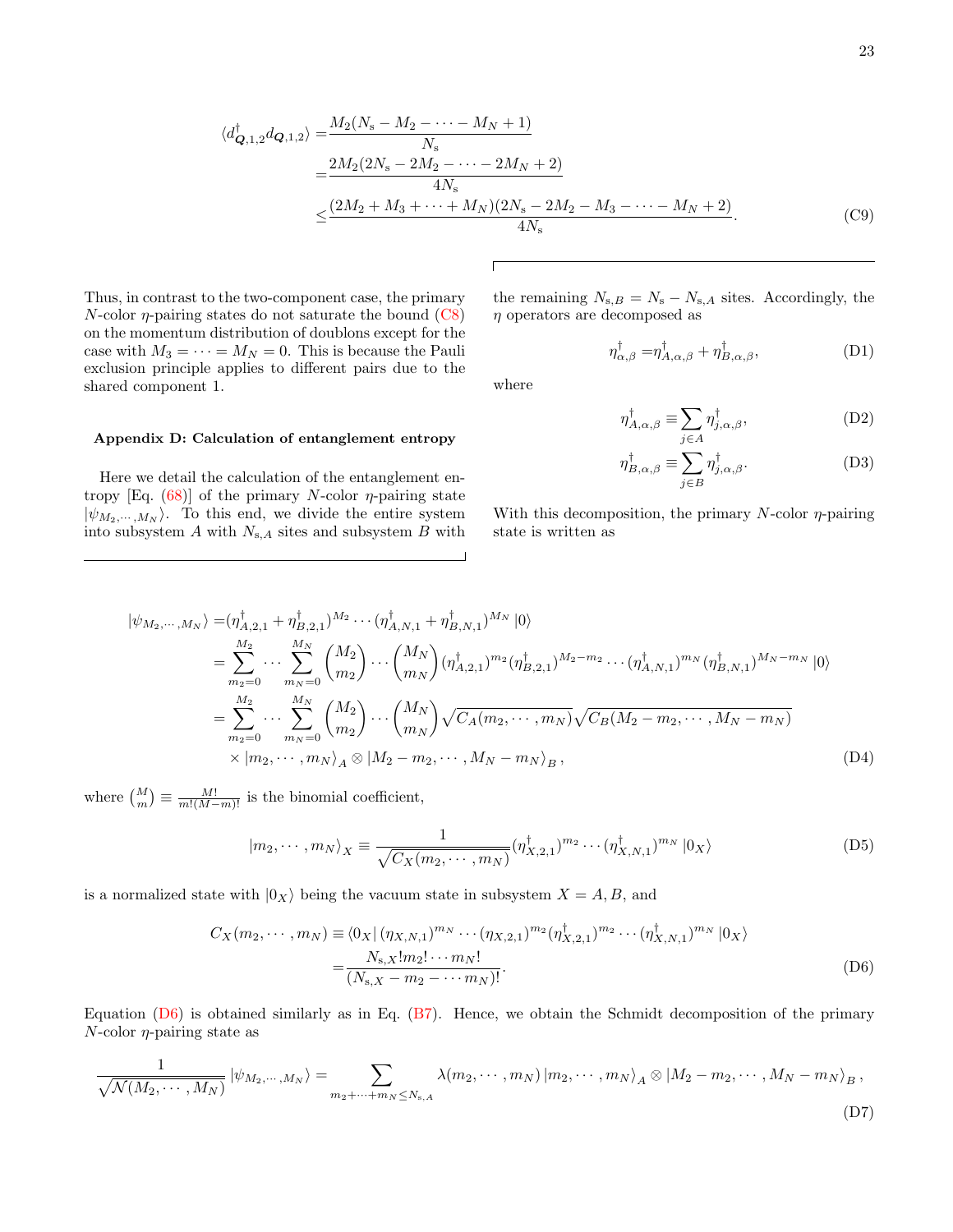where  $\mathcal{N}(M_2, \dots, M_N)$  is the squared norm of the state [see Eq. [\(B7\)](#page-19-0)] and the Schmidt coefficients are given by

$$
\lambda(m_2, \cdots, m_N) = \left[ \frac{C_A(m_2, \cdots, m_N)C_B(M_2 - m_2, \cdots, M_N - m_N)}{\mathcal{N}(M_2, \cdots, M_N)} \right]^{1/2} {M_2 \choose m_2} \cdots {M_N \choose m_N}
$$
  
= 
$$
\left[ {M_1 \choose m_1} {M_2 \choose m_2} \cdots {M_N \choose m_N} / {N_s \choose N_{s,A}} \right]^{1/2}
$$
(D8)

with  $M_1 \equiv N_s - M_2 - \cdots - M_N$  and  $m_1 \equiv N_{s,A} - m_2 - \cdots - m_N$ . Note that  $|m_2, \dots, m_N\rangle_A = 0$  if  $m_2 + \cdots + m_N > N_{s,A}$ . The Schmidt coefficients satisfy the normalization condition

<span id="page-23-0"></span>
$$
\sum_{m_2+\dots+m_N\leq N_{\rm s,A}} [\lambda(m_2,\dots,m_N)]^2 = 1.
$$
 (D9)

This is confirmed by the formula

$$
\sum_{m_1 + m_2 + \dots + m_N = N_{s,A}} \binom{M_1}{m_1} \binom{M_2}{m_2} \dots \binom{M_N}{m_N} = \binom{N_s}{N_{s,A}},
$$
(D10)

which can be obtained from the comparison of the coefficients of  $x^{N_{s,A}}$  in

<span id="page-23-1"></span>
$$
(1+x)^{N_{\rm s}} = \sum_{n=0}^{N_{\rm s}} \binom{N_{\rm s}}{n} x^n
$$
\n(D11)

with those of

$$
(1+x)^{M_1}(1+x)^{M_2}\cdots(1+x)^{M_N} = \sum_{m_1=0}^{M_1} \sum_{m_2=0}^{M_2} \cdots \sum_{m_N=0}^{M_N} {M_1 \choose m_1} {M_2 \choose m_2} \cdots {M_N \choose m_N} x^{m_1+m_2+\cdots+m_N}.
$$
 (D12)

Equation [\(D8\)](#page-23-0) is equivalent to the multivariate hypergeometric distribution. We note that the squared Schmidt coefficients can be written as

$$
[\lambda(m_2, \cdots, m_N)]^2 = {N_{s,A} \choose m_1, m_2, \cdots, m_N} {N_{s,B} \choose l_1, M_2 - m_2, \cdots, M_N - m_N} / {N_s \choose M_1, M_2, \cdots, M_N},
$$
(D13)

where  $l_1 \equiv N_{s,B} - (M_2 - m_2) - \cdots - (M_N - m_N)$ . From the Schmidt decomposition [\(D7\)](#page-22-2), the entanglement entropy of the primary  $N$ -color  $\eta$ -pairing state is given by

$$
S_A = -\operatorname{Tr}_A[\rho_A \log \rho_A]
$$
  
= - \sum\_{m\_2 + \dots + m\_N \le N\_{s,A}} [\lambda(m\_2, \dots, m\_N)]^2 \log[\lambda(m\_2, \dots, m\_N)]^2, \qquad (D14)

where

<span id="page-23-2"></span>
$$
\rho_A = \text{Tr}_B \left[ \frac{\ket{\psi_{M_2,\cdots,M_N}} \bra{\psi_{M_2,\cdots,M_N}}}{\mathcal{N}(m_2,\cdots,m_N)} \right]
$$
(D15)

is the reduced density matrix of subsystem A.

To examine the scaling law of the entanglement entropy, we first fix  $N_{s,A}$  and the densities  $\nu_\alpha \equiv M_\alpha/N_s$  ( $\alpha =$ 2,  $\cdots$ , N) of  $\eta$  pairs, and then take the thermodynamic limit  $N_s \to \infty$ . After that, we examine how the entanglement entropy scales with the size  $N_{s,A}$  of the subsystem (see also Ref. [\[86\]](#page-29-10)). By using the Stirling formula, the multinomial coefficient is approximated as

$$
\binom{M}{n_1, \cdots, n_N} \sim \sqrt{\frac{M}{(2\pi)^{N-1}n_1 \cdots n_N}} \left(\frac{M}{n_1}\right)^{n_1} \cdots \left(\frac{M}{n_N}\right)^{n_N},\tag{D16}
$$

where  $n_1 + \cdots + n_N = M$ . Thus, from Eq. [\(D13\)](#page-23-1), we have

$$
[\lambda(m_2, \cdots, m_N)]^2 \sim \sqrt{\frac{N_{\rm s, A} N_{\rm s, B} M_2 \cdots M_N}{(2\pi)^{N-1} m_1 \cdots m_N l_1 \cdots l_N N_{\rm s}}}
$$

$$
\times \left(\frac{N_{\rm s, A} M_1}{m_1 N_{\rm s}}\right)^{m_1} \cdots \left(\frac{N_{\rm s, A} M_N}{m_N N_{\rm s}}\right)^{m_N} \left(\frac{N_{\rm s, B} M_1}{l_1 N_{\rm s}}\right)^{l_1} \cdots \left(\frac{N_{\rm s, B} M_N}{m_N N_{\rm s}}\right)^{l_N},\tag{D17}
$$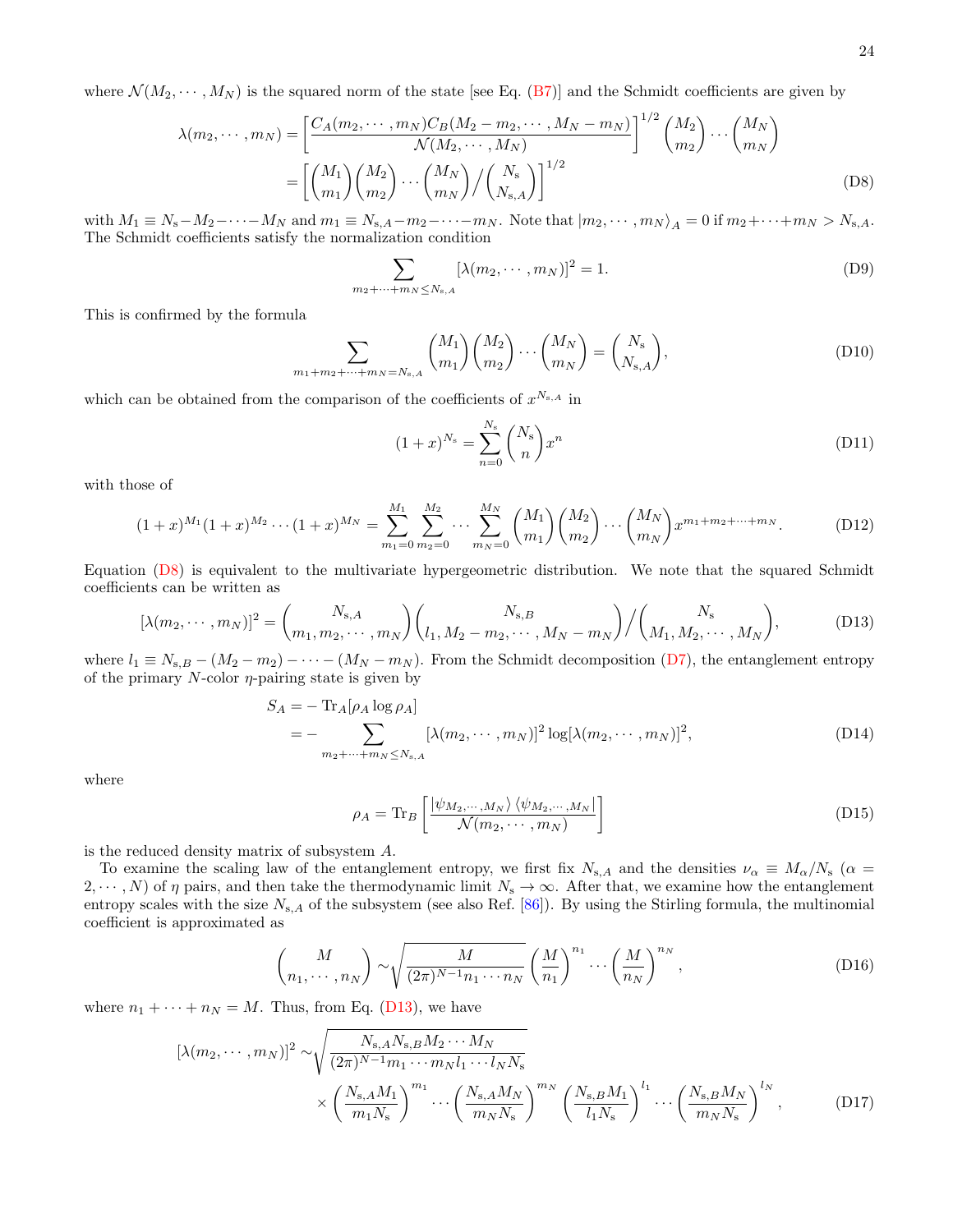where  $l_{\alpha} \equiv M_{\alpha} - m_{\alpha}$  ( $\alpha = 2, \cdots, N$ ). Then, by taking the limit of  $N_{\rm s} \to \infty$  with  $\nu_{\alpha}$  held fixed, we obtain

$$
[\lambda(m_2, \cdots, m_N)]^2 \sim \sqrt{\frac{N_{s,A}}{(2\pi)^{N-1}m_1 \cdots m_N}} \left(\frac{\nu_1 N_{s,A}}{m_1}\right)^{m_1} \cdots \left(\frac{\nu_N N_{s,A}}{m_N}\right)^{m_N},
$$
(D18)

where  $\nu_1 \equiv M_1/N_s$ . Here, we introduce

$$
x_{\alpha} \equiv \frac{m_{\alpha} - \nu_{\alpha} N_{s,A}}{\sqrt{N_{s,A}}} \quad (\alpha = 2, \cdots, N). \tag{D19}
$$

If  $N_{s,A} \gg 1$ , we can expand the logarithm of the Schmidt coefficient up to the second order of  $x_{\alpha}$  as

$$
\log[\lambda(m_2, \cdots, m_N)]^2 \sim -\frac{1}{2} \log \left[ (2\pi N_{s,A})^{N-1} \nu_1 \nu_2 \cdots \nu_N \right] - \sum_{\alpha=2}^N \frac{x_\alpha^2}{2\nu_\alpha} - \sum_{\alpha,\beta=2}^N \frac{x_\alpha x_\beta}{2\nu_1},\tag{D20}
$$

and we thus obtain

$$
[\lambda(m_2,\cdots,m_N)]^2 \sim \frac{1}{\sqrt{(2\pi N_{\rm s,A})^{N-1}\nu_1\nu_2\cdots\nu_N}} \exp\left[-\sum_{\alpha=2}^N \frac{x_\alpha^2}{2\nu_\alpha} - \sum_{\alpha,\beta=2}^N \frac{x_\alpha x_\beta}{2\nu_1}\right].
$$
 (D21)

After replacing the sum in Eq.  $(D14)$  with an integral as

$$
\sum_{m_2+\dots+m_N\leq N_{s,A}} \to (N_{s,A})^{(N-1)/2} \int_{-\infty}^{\infty} dx_2 \cdots dx_N,
$$
\n(D22)

we arrive at an asymptotic form of the entanglement entropy of the primary  $N$ -color  $\eta$ -pairing state:

$$
S_A \sim \frac{1}{2} \log[(2\pi N_{s,A})^{N-1} \nu_1 \cdots \nu_N] \int_{-\infty}^{\infty} dx_2 \cdots dx_N \frac{1}{\sqrt{(2\pi)^{N-1} \nu_1 \nu_2 \cdots \nu_N}} \exp\left[-\sum_{\alpha=2}^{N} \frac{x_{\alpha}^2}{2\nu_{\alpha}} - \sum_{\alpha,\beta=2}^{N} \frac{x_{\alpha}x_{\beta}}{2\nu_1}\right] + \int_{-\infty}^{\infty} dx_2 \cdots dx_N \frac{\sum_{\alpha=2}^{N} \frac{x_{\alpha}^2}{2\nu_{\alpha}} + \sum_{\alpha,\beta=2}^{N} \frac{x_{\alpha}x_{\beta}}{2\nu_1}}{\sqrt{(2\pi)^{N-1} \nu_1 \nu_2 \cdots \nu_N}} \exp\left[-\sum_{\alpha=2}^{N} \frac{x_{\alpha}^2}{2\nu_{\alpha}} - \sum_{\alpha,\beta=2}^{N} \frac{x_{\alpha}x_{\beta}}{2\nu_1}\right]
$$
  
=  $\frac{N-1}{2} \log N_{s,A} + \text{const.},$  (D23)

which shows a logarithmic sub-volume-law dependence on the size  $N_{s,A}$  of the subsystem. In deriving the last equality in Eq. [\(D23\)](#page-24-1), we have used the normalization condition

$$
1 = \sum_{m_2 + \dots + m_N \le N_{s,A}} [\lambda(m_2, \dots, m_N)]^2
$$
  
 
$$
\sim \int_{-\infty}^{\infty} dx_2 \dots dx_N \frac{1}{\sqrt{(2\pi)^{N-1} \nu_1 \nu_2 \dots \nu_N}} \exp\left[-\sum_{\alpha=2}^{N} \frac{x_{\alpha}^2}{2\nu_{\alpha}} - \sum_{\alpha,\beta=2}^{N} \frac{x_{\alpha}x_{\beta}}{2\nu_1}\right].
$$
 (D24)

Compared to the result for Yang's  $\eta$ -pairing state  $[N = 2 \text{ in Eq. (D23)}]$  $[N = 2 \text{ in Eq. (D23)}]$  $[N = 2 \text{ in Eq. (D23)}]$  in Ref. [\[86\]](#page-29-10), we find that the entanglement entropy [\(D23\)](#page-24-1) is increased by a factor of  $N-1$ , which corresponds to the number of different pairs in the primary  $N$ -color  $\eta$ -pairing state.

The entanglement entropy of the three-color  $\eta$ -pairing state [Eq. [\(17\)](#page-4-1)] can similarly be calculated. Since this state contains three different pairs, we obtain the entanglement entropy by setting  $N - 1 = 3$  in Eq. [\(D23\)](#page-24-1).

## <span id="page-24-0"></span>Appendix E: Energy condition for quantum many-body scars

Here we derive a sufficient condition under which the primary  $N$ -color  $\eta$ -pairing eigenstates lie in the bulk of <span id="page-24-1"></span>the energy eigenspectrum of the MHM. This condition, together with the sub-volume law entanglement entropy of these states, ensures that they are quantum many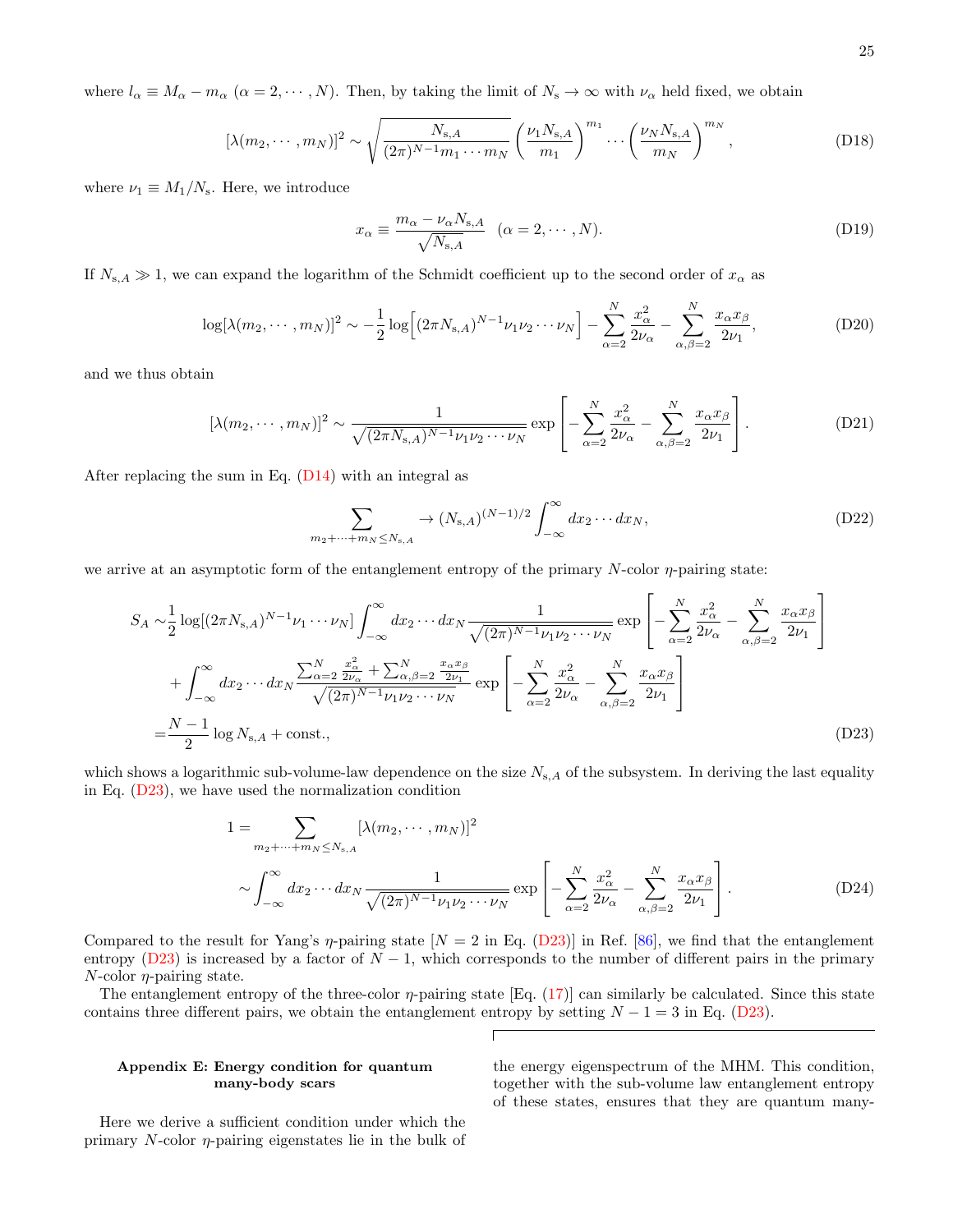body scar states. For simplicity, we assume that the internal symmetry of the MHM is  $[U(1)]^N$  (see Sec. [II\)](#page-2-0). In this case, the Hilbert space of the MHM is divided into subsectors labeled by particle numbers in each component. As a reference state that belongs to the same subsector as that of the primary  $N$ -color  $\eta$ -pairing state  $|\psi_{M_2,\dots,M_N}\rangle$ , we take an SU(N) ferromagnetic eigenstate of the MHM [see Eq.  $(77)$ ]:

<span id="page-25-1"></span>
$$
(F_{2,1})^{M_2} \cdots (F_{N,1})^{M_N} c_{n_1,1}^{\dagger} \cdots c_{n_{N_f},1}^{\dagger} |0\rangle, \qquad (E1)
$$

where  $N_f = 2(M_2 + \cdots + M_N)$  is the total number of particles. The energy eigenvalue of the primary N-color  $\eta$ -pairing state is given by  $M_2U_{2,1} + \cdots + M_NU_{N,1}$ , while that of the  $SU(N)$  ferromagnetic state  $(E1)$  is given by  $\epsilon_{n_1} + \cdots + \epsilon_{n_{N_f}}$ . Let

$$
\epsilon_{\min} \equiv \min_{\{n_k\}_{k=1,\cdots,N_f}} \frac{1}{N_s} \sum_{k=1}^{N_f} \epsilon_{n_k}
$$
(E2)

and

$$
\epsilon_{\max} \equiv \max_{\{n_k\}_{k=1,\cdots,N_f}} \frac{1}{N_s} \sum_{k=1}^{N_f} \epsilon_{n_k}
$$
 (E3)

be the minimum and maximum values of the energy density of the  $SU(N)$  ferromagnetic states, respectively. Then, if the energy density of the primary N-color  $\eta$ pairing state satisfies the inequality

$$
\epsilon_{\min} < \nu_2 U_{2,1} + \dots + \nu_N U_{N,1} < \epsilon_{\max}, \qquad (E4)
$$

in the thermodynamic limit (i.e.,  $N_s \rightarrow \infty$  with  $N_f/N_s$ being fixed), this state lies in the bulk of the eigenspectrum. Here,  $\nu_{\alpha} \equiv M_{\alpha}/N_{\rm s}$  denotes the density of the pairs. The inequality [\(E4\)](#page-25-2) can be satisfied by appropriately tuning the interaction parameters  $U_{2,1}, \cdots, U_{N,1}$ , unless the single-particle spectrum is completely flat (i.e.,  $\epsilon_{\text{min}} = \epsilon_{\text{max}}$ . For the translationally invariant case, explicit forms of  $\epsilon_{\min}$  and  $\epsilon_{\max}$  can be found in Ref. [\[84\]](#page-29-8). For the three-component Hubbard model, we can similarly place the three-color  $\eta$ -pairing eigenstate [\(17\)](#page-4-1) with eigenvalue  $lU_{1,2} + mU_{2,3} + nU_{3,1}$  in the bulk of the eigenspectrum by appropriately tuning the interaction parameters.

## <span id="page-25-0"></span>Appendix F: Extension to other Hubbard-like models

The N-color  $\eta$ -pairing mechanism can be generalized to some other Hubbard-like models. For example, the MHM [\(1\)](#page-2-1) can be generalized as

$$
\tilde{H} = \tilde{T} + \tilde{V},\tag{F1}
$$

$$
\tilde{T} = T,\tag{F2}
$$

$$
\tilde{V} = \sum_{j} \sum_{\alpha} \epsilon_{j,\alpha} n_{j,\alpha} + \frac{1}{2} \sum_{j} \sum_{\alpha \neq \beta} U_{j,\alpha,\beta} n_{j,\alpha} n_{j,\beta}, \quad \text{(F3)}
$$

to allow site-dependent potentials  $\epsilon_{j,\alpha}$  and site-dependent interaction strengths  $U_{j,\alpha,\beta}$  (see also Ref. [\[84\]](#page-29-8)). We set  $U_{j,\beta,\alpha} = U_{j,\alpha,\beta}$ . By replacing V with  $\tilde{V}$  in the proof given in Sec. [III A,](#page-3-8) one can easily confirm that the  $\eta$ -pairing state

<span id="page-25-5"></span>
$$
(\eta_{2,1}^{\dagger})^{M_2} \cdots (\eta_{N,1}^{\dagger})^{M_N} \tilde{c}_{n_1,1}^{\dagger} \cdots \tilde{c}_{n_r,1}^{\dagger} |0\rangle
$$
 (F4)

is an eigenstate of the generalized Hubbard model  $(F1)$ if

<span id="page-25-6"></span>
$$
U_{j,\alpha,\beta} + \epsilon_{j,\alpha} + \epsilon_{j,\beta} = C_{\alpha,\beta} \tag{F5}
$$

holds for  $(\alpha, \beta) = (2, 1), \cdots, (N, 1)$ , where  $C_{\alpha, \beta}$  is a siteindependent constant. Here,  $\tilde{c}_{n,\alpha}$  denotes an annihilation operator of a single-particle eigenstate of

$$
\tilde{H}^{(\alpha)} = -\sum_{\langle i,j \rangle} t_{i,j} (c_{i,\alpha}^{\dagger} c_{j,\alpha} + \text{H.c.}) + \sum_{j} \epsilon_{j,\alpha} n_{j,\alpha}. \quad \text{(F6)}
$$

Similarly, in the three-component case, the three-color  $\eta$ -pairing state [\(17\)](#page-4-1) is an eigenstate of H if  $U_{i,\alpha,\beta}+\epsilon_{i,\alpha}+\epsilon_{i,\beta}$ does not depend on j for  $(\alpha, \beta) = (1, 2), (2, 3), (3, 1).$ 

The  $SU(N)$  ferromagnetic state

<span id="page-25-4"></span>
$$
(F_{2,1})^{M_2} \cdots (F_{N,1})^{M_N} \tilde{c}_{n_1,1}^{\dagger} \cdots \tilde{c}_{n_r,1}^{\dagger} |0\rangle
$$
 (F7)

<span id="page-25-2"></span>is an eigenstate of the generalized Hubbard model [\(F1\)](#page-25-3) only when  $\epsilon_{j,\alpha}$  does not depend on  $\alpha$ . Therefore, the  $SU(N)$  ferromagnetic state [\(F7\)](#page-25-4) and the generalized  $\eta$ pairing state  $(F4)$  do not form simultaneous eigenstates of  $\hat{H}$  except for the SU(N)-symmetric case. The  $\eta$ pairing states in the form of  $(F4)$  constitute quantum many-body scars and an integrable sector of the generalized Hubbard model  $(F1)$  if the  $SU(N)$  symmetry is broken and Eq.  $(F5)$  is satisfied. The SU(N) ferromagnetic states of the form  $(F7)$  also constitute quantum many-body scars and an integrable sector if the  $SU(N)$ symmetry is broken solely by the interaction strength  $U_{j,\alpha,\beta}$ .

We next show that a periodic Anderson model (PAM) [\[178,](#page-32-3) [179\]](#page-32-4)

$$
H_{\text{PAM}} = -\sum_{\langle i,j \rangle} \sum_{\alpha=1}^{N} t_{i,j}^{(c)} (c_{i,\alpha}^{\dagger} c_{j,\alpha} + \text{H.c.})
$$
  
+ 
$$
\sum_{j} \sum_{\alpha} v_{j} (c_{j,\alpha}^{\dagger} f_{j,\alpha} + \text{H.c.}),
$$
  
+ 
$$
\sum_{j} \sum_{\alpha} \epsilon_{f,j,\alpha} f_{j,\alpha}^{\dagger} f_{j,\alpha} + \sum_{j} \sum_{\alpha < \beta} U_{j,\alpha,\beta} n_{j,\alpha}^{(f)} n_{j,\beta}^{(f)},
$$
(F8)

<span id="page-25-7"></span><span id="page-25-3"></span>has generalized  $\eta$ -pairing eigenstates. Here,  $c_{i,\alpha}$  ( $f_{i,\alpha}$ ) is an annihilation operator of itinerant (localized) fermions at site j and spin  $\alpha$ , and  $n_{j,\alpha}^{(f)} = f_{j,\alpha}^{\dagger} f_{j,\alpha}$ . We assume the same lattice structure as that of the MHM. The hopping amplitude of itinerant fermions, the energy level of localized fermions, the hybridization strength, and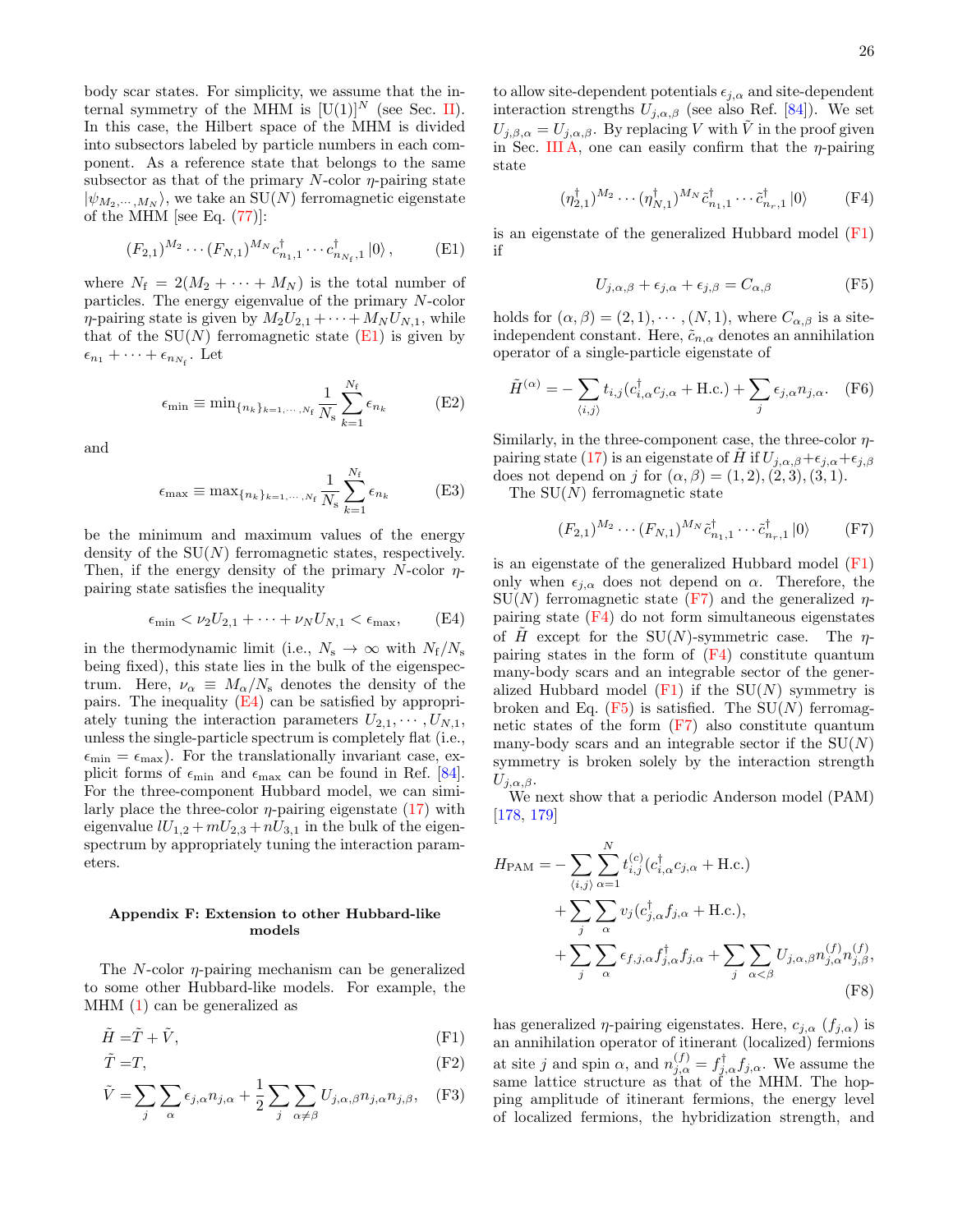the interaction strength for localized fermions are denoted by  $t_{i,j}^{(c)}, \epsilon_{f,j,\alpha}, v_j$ , and  $U_{j,\alpha,\beta}$ , respectively. We set  $U_{j,\beta,\alpha} = U_{j,\alpha,\beta}$ . In the case of  $N = 2$ , the PAM [\(F8\)](#page-25-7) has an  $\eta$ -pairing symmetry and the corresponding  $\eta$ -pairing eigenstates [\[180,](#page-32-5) [181\]](#page-32-6). We note that the PAM can be regarded as a special case of Eq. [\(F1\)](#page-25-3). We define generalized  $\eta$  operators for the PAM by

$$
\tilde{\eta}_{\alpha,\beta}^{\dagger} = \sum_{j} e^{i\mathbf{Q} \cdot \mathbf{R}_{j}} (c_{j,\alpha}^{\dagger} c_{j,\beta}^{\dagger} - f_{j,\alpha}^{\dagger} f_{j,\beta}^{\dagger})
$$
 (F9)

for  $\alpha, \beta = 1, \dots, N$ . Then, the *η*-pairing state

$$
(\tilde{\eta}_{2,1}^{\dagger})^{M_2} \cdots (\tilde{\eta}_{N,1}^{\dagger})^{M_N} a_{n_1,1}^{\dagger} \cdots a_{n_r,1}^{\dagger} |0\rangle \tag{F10}
$$

is an eigenstate of the PAM [\(F8\)](#page-25-7) if

<span id="page-26-1"></span>
$$
U_{j,\alpha,\beta} + \epsilon_{f,j,\alpha} + \epsilon_{f,j,\beta} = 0
$$
 (F11)

is satisfied for all j and  $(\alpha, \beta) = (2, 1), \cdots, (N, 1)$ . Here,  $a_{n,\alpha}$  denotes an annihilation operator of a single-particle eigenstate of the Hamiltonian

$$
H_{\text{PAM}}^{(\alpha)} = -\sum_{\langle i,j \rangle} t_{i,j}^{(c)} (c_{i,\alpha}^{\dagger} c_{j,\alpha} + \text{H.c.}) + \sum_{j} v_j (c_{j,\alpha}^{\dagger} f_{j,\alpha} + \text{H.c.}) + \sum_{j} \epsilon_{f,j,\alpha} f_{j,\alpha}^{\dagger} f_{j,\alpha}.
$$
\n(F12)

In the case of  $N=3$ , a state

$$
(\tilde{\eta}_{1,2}^{\dagger})^l (\tilde{\eta}_{2,3}^{\dagger})^m (\tilde{\eta}_{3,1}^{\dagger})^n |0\rangle
$$
 (F13)

is also an eigenstate of the PAM  $(F8)$  if Eq.  $(F11)$  is satisfied for all  $j, \alpha, \beta \ (\alpha \neq \beta)$ .

## <span id="page-26-0"></span>Appendix G: Momentum distribution in the integrable sectors

Here we calculate the spin-resolved momentum distribution [Eqs.  $(99)-(102)$  $(99)-(102)$ ] for the states in the integrable sectors. We begin with the commutation relation between the observable  $O_{\mathbf{k},\alpha} = c_{\mathbf{k},\alpha}^{\dagger} c_{\mathbf{k},\alpha}$  and the  $\eta$  operator:

$$
[\eta_{\alpha,\beta}, O_{\mathbf{k},\gamma}] = c_{\mathbf{Q}-\mathbf{k},\beta} c_{\mathbf{k},\alpha} \delta_{\alpha,\gamma} + c_{\mathbf{k},\beta} c_{\mathbf{Q}-\mathbf{k},\alpha} \delta_{\beta,\gamma}.
$$
 (G1)

Since the right-hand side of Eq. [\(G1\)](#page-26-2) commutes with  $\eta_{\alpha,\beta}$ , we have

$$
[(\eta_{\alpha,\beta})^n, O_{\mathbf{k},\gamma}]
$$
  
= $n(c_{\mathbf{Q}-\mathbf{k},\beta}c_{\mathbf{k},\alpha}\delta_{\alpha,\gamma} + c_{\mathbf{k},\beta}c_{\mathbf{Q}-\mathbf{k},\alpha}\delta_{\beta,\gamma})(\eta_{\alpha,\beta})^{n-1}$ . (G2)

Let  $|\phi_1\rangle$  be a spin-polarized state with *n* particles in component 1. We define the operators

$$
A = (\eta_{N,1})^{M_N} \cdots (\eta_{2,1})^{M_2}, \tag{G3}
$$

$$
A_{\alpha} = (\eta_{N,1})^{M_N} \cdots (\eta_{\alpha,1})^{M_{\alpha}-1} \cdots (\eta_{2,1})^{M_2}, \qquad (G4)
$$

and assume  $M_2 + \cdots + M_N + n \leq N_s$  to ensure that  $A^{\dagger}|\phi_1\rangle$  does not vanish. Using Eq. [\(G2\)](#page-26-3), we obtain

$$
AO_{k,1} = O_{k,1}A + \sum_{\alpha=2}^{N} M_{\alpha} c_{k,1} c_{Q-k,\alpha} A_{\alpha},
$$
 (G5)

and

$$
AO_{\mathbf{k},\alpha} = O_{\mathbf{k},\alpha}A + M_{\alpha}c_{\mathbf{Q}-\mathbf{k},1}c_{\mathbf{k},\alpha}A_{\alpha}
$$
 (G6)

for  $\alpha \neq 1$ .

To calculate  $AA^{\dagger}|\phi_1\rangle$  and  $A_{\alpha}A^{\dagger}|\phi_1\rangle$ , we utilize the fact that the  $\eta$  operators satisfy an su(2) subalgebra:

$$
[\eta^{\dagger}_{\alpha,\beta}, \eta_{\alpha,\beta}] = 2\eta^z_{\alpha,\beta},\tag{G7a}
$$

<span id="page-26-5"></span><span id="page-26-4"></span>
$$
[\eta^z_{\alpha,\beta},\eta^{\dagger}_{\alpha,\beta}] = \eta^{\dagger}_{\alpha,\beta},\tag{G7b}
$$

$$
[\eta^z_{\alpha,\beta}, \eta_{\alpha,\beta}] = -\eta_{\alpha,\beta},\tag{G7c}
$$

where

<span id="page-26-6"></span>
$$
\eta_{\alpha,\beta}^z \equiv \frac{1}{2} \sum_j (n_{j,\alpha} + n_{j,\beta} - 1). \tag{G8}
$$

From Eqs. [\(G7a\)](#page-26-4) and [\(G7b\)](#page-26-5), we have

$$
\eta_{\alpha,\beta}(\eta_{\alpha,\beta}^{\dagger})^{m}
$$
\n
$$
= (\eta_{\alpha,\beta}^{\dagger}\eta_{\alpha,\beta} - 2\eta_{\alpha,\beta}^{\dagger})(\eta_{\alpha,\beta}^{\dagger})^{m-1}
$$
\n
$$
= {\eta_{\alpha,\beta}^{\dagger}}(\eta_{\alpha,\beta}^{\dagger}\eta_{\alpha,\beta} - 2\eta_{\alpha,\beta}^{\dagger}) - 2\eta_{\alpha,\beta}^{\dagger}(\eta_{\alpha,\beta}^{z} + 1) {\eta_{\alpha,\beta}^{\dagger}}^{m-2}
$$
\n
$$
= {(\eta_{\alpha,\beta}^{\dagger})}^{2}\eta_{\alpha,\beta} - \eta_{\alpha,\beta}^{\dagger} (4\eta_{\alpha,\beta}^{z} + 2) {\eta_{\alpha,\beta}^{\dagger}}^{m-2}
$$
\n
$$
= \cdots
$$
\n
$$
= (\eta_{\alpha,\beta}^{\dagger})^{m} \eta_{\alpha,\beta} - (\eta_{\alpha,\beta}^{\dagger})^{m-1} {2m\eta_{\alpha,\beta}^{z} + m(m-1)}. (G9)
$$

By repeatedly using Eq. [\(G9\)](#page-26-6), we obtain

$$
(\eta_{2,1})^{M_2} A^{\dagger} |\phi_1\rangle = \frac{M_2! (N_s - M_3 - \dots - M_N - n)!}{(N_s - M_2 - M_3 - \dots - M_N - n)!} \times (\eta_{3,1}^{\dagger})^{M_3} \cdots (\eta_{N,1}^{\dagger})^{M_N} |\phi_1\rangle, \quad (G10)
$$

<span id="page-26-2"></span>which leads to

$$
AA^{\dagger} |\phi_1\rangle = \frac{M_2! \cdots M_N! (N_{\rm s} - n)!}{(N_{\rm s} - M_2 - \cdots - M_N - n)!} |\phi_1\rangle , \quad \text{(G11)}
$$

and

$$
A_{\alpha}A^{\dagger}|\phi_{1}\rangle = \frac{M_{2}!\cdots M_{N}!(N_{\rm s}-n-1)!}{(N_{\rm s}-M_{2}-\cdots-M_{N}-n)!}\eta_{\alpha,1}^{\dagger}|\phi_{1}\rangle.
$$
\n(G12)

<span id="page-26-3"></span>Thus, we end up with

<span id="page-26-7"></span>
$$
\frac{\langle \phi_1 | A O_{\mathbf{k},1} A^\dagger | \phi_1 \rangle}{\langle \phi_1 | A A^\dagger | \phi_1 \rangle} = \langle O_{\mathbf{k},1} \rangle_1 + \sum_{\alpha=2}^N \frac{M_\alpha}{N_s - n} \langle 1 - O_{\mathbf{k},1} \rangle_1,
$$
\n(G13)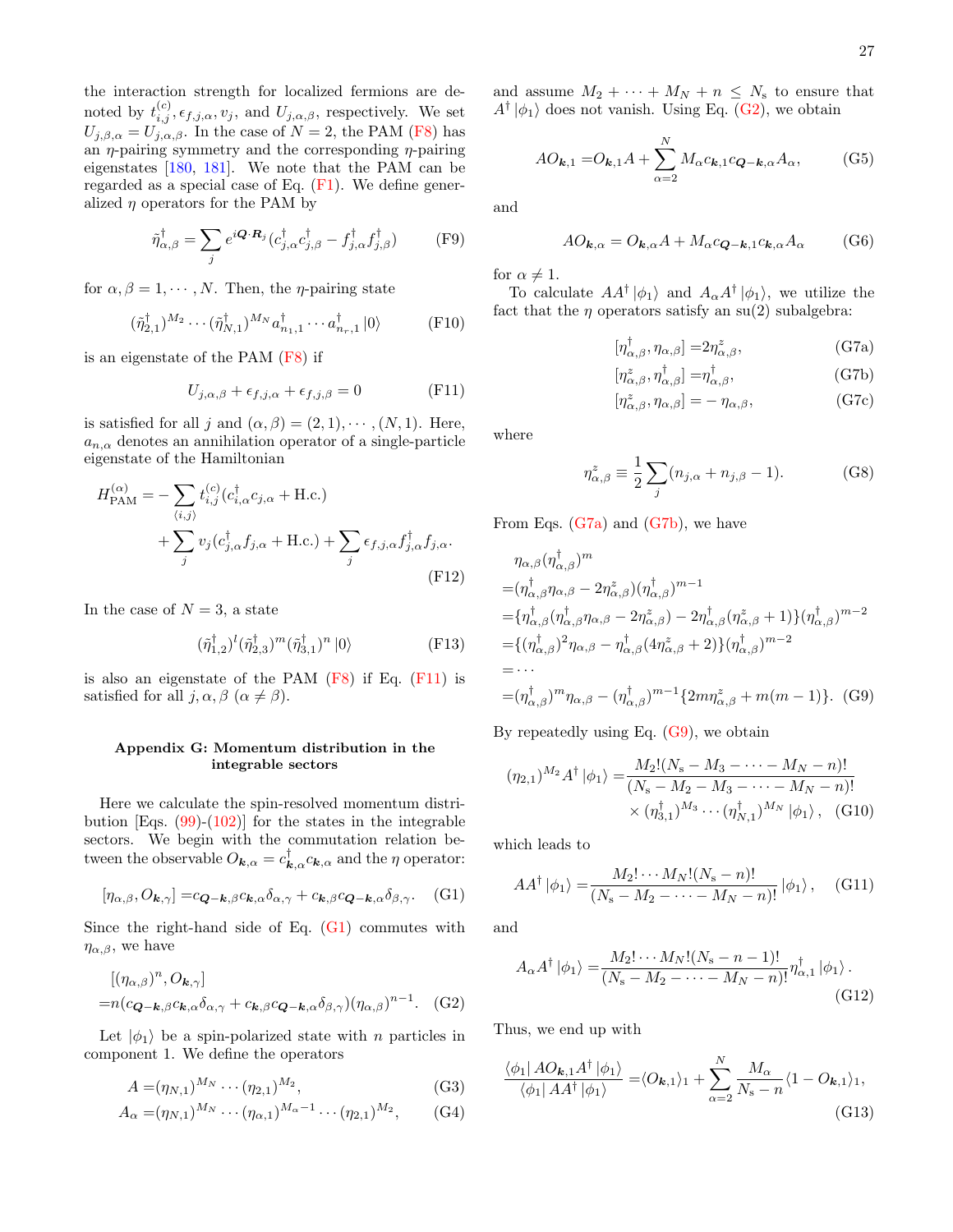and

$$
\frac{\langle \phi_1 | A O_{\mathbf{k},\alpha} A^\dagger | \phi_1 \rangle}{\langle \phi_1 | A A^\dagger | \phi_1 \rangle} = \frac{M_\alpha}{N_\mathrm{s} - n} \langle 1 - O_{\mathbf{Q} - \mathbf{k},1} \rangle_1 \qquad \text{(G14)}
$$

for  $\alpha \neq 1$ , where

$$
\langle \cdots \rangle_1 \equiv \frac{\langle \phi_1 | \cdots | \phi_1 \rangle}{\langle \phi_1 | \phi_1 \rangle}.
$$
 (G15)

This completes the derivation of Eqs. [\(99\)](#page-14-4) and [\(101\)](#page-14-6). Physically, the first term on the right-hand side of Eq.  $(G13)$  is the contribution from unpaired fermions in  $|\phi_1\rangle$ , and the other terms on the right-hand sides of Eqs.  $(G13)$  and  $(G14)$  are the contributions from fermions in  $\eta$  pairs.

Next, we consider the operator

$$
B = (F_{1,N})^{M_N} \cdots (F_{1,2})^{M_2}, \qquad (G16)
$$

for which we assume  $M_2 + \cdots + M_N \leq n$  to ensure that  $B^{\dagger}|\phi_1\rangle$  does not vanish. To calculate the momentum distribution for the state  $B^{\dagger} | \phi_1 \rangle$ , we employ the generalized Shiba transformation:

$$
S_1 c_{\mathbf{k},\alpha} S_1^{\dagger} = \delta_{\alpha,1} c_{\mathbf{Q}-\mathbf{k},1}^{\dagger} + (1 - \delta_{\alpha,1}) c_{\mathbf{k},\alpha}, \tag{G17}
$$

$$
S_1 O_{\mathbf{k},\alpha} S_1^{\dagger} = \delta_{\alpha,1} (1 - O_{\mathbf{Q} - \mathbf{k},1}) + (1 - \delta_{\alpha,1}) O_{\mathbf{k},\alpha}, \quad \text{(G18)}
$$

$$
S_1 B S_1^\dagger = A. \tag{G19}
$$

- <span id="page-27-0"></span>[1] J. Hubbard, Electron correlations in narrow energy bands, [Proc. R. Soc. Lond. A](https://doi.org/http://doi.org/10.1098/rspa.1963.0204) 276, 238 (1963).
- [2] J. Kanamori, Electron Correlation and Ferromagnetism of Transition Metals, [Prog. Theor. Phys.](https://doi.org/10.1143/PTP.30.275) 30, 275 (1963).
- <span id="page-27-1"></span>[3] M. C. Gutzwiller, Effect of Correlation on the Ferromagnetism of Transition Metals, [Phys. Rev. Lett.](https://doi.org/10.1103/PhysRevLett.10.159) 10, [159 \(1963\).](https://doi.org/10.1103/PhysRevLett.10.159)
- <span id="page-27-2"></span>[4] D. P. Arovas, E. Berg, S. A. Kivelson, and S. Raghu, The Hubbard Model, [Annu. Rev. Condens. Matter Phys.](https://doi.org/10.1146/annurev-conmatphys-031620-102024) 13, [239 \(2022\).](https://doi.org/10.1146/annurev-conmatphys-031620-102024)
- <span id="page-27-3"></span>[5] M. Qin, T. Schäfer, S. Andergassen, P. Corboz, and E. Gull, The Hubbard Model: A Computational Perspective, [Annu. Rev. Condens. Matter Phys.](https://doi.org/10.1146/annurev-conmatphys-090921-033948) 13, 275 [\(2022\).](https://doi.org/10.1146/annurev-conmatphys-090921-033948)
- <span id="page-27-4"></span>[6] I. Affleck and J. B. Marston, Large-n limit of the Heisenberg-Hubbard model: Implications for high- $T_c$ superconductors, Phys. Rev. B 37[, 3774 \(1988\).](https://doi.org/10.1103/PhysRevB.37.3774)
- <span id="page-27-5"></span>[7] J. B. Marston and I. Affleck, Large-n limit of the Hubbard-Heisenberg model, [Phys. Rev. B](https://doi.org/10.1103/PhysRevB.39.11538) 39, 11538 [\(1989\).](https://doi.org/10.1103/PhysRevB.39.11538)
- <span id="page-27-6"></span>[8] C. Honerkamp and W. Hofstetter, Ultracold Fermions and the  $SU(N)$  Hubbard Model, [Phys. Rev. Lett.](https://doi.org/10.1103/PhysRevLett.92.170403) **92**, [170403 \(2004\).](https://doi.org/10.1103/PhysRevLett.92.170403)
- [9] M. Hermele, V. Gurarie, and A. M. Rey, Mott Insulators of Ultracold Fermionic Alkaline Earth Atoms: Underconstrained Magnetism and Chiral Spin Liquid, [Phys.](https://doi.org/10.1103/PhysRevLett.103.135301) Rev. Lett. 103[, 135301 \(2009\).](https://doi.org/10.1103/PhysRevLett.103.135301)
- [10] M. A. Cazalilla, A. F. Ho, and M. Ueda, Ultracold gases of ytterbium: ferromagnetism and Mott states in an

<span id="page-27-11"></span>We obtain Eqs.  $(100)$  and  $(102)$  as

$$
\frac{\langle \phi_1 | BO_{\mathbf{k},1} B^\dagger | \phi_1 \rangle}{\langle \phi_1 | BB^\dagger | \phi_1 \rangle} = \frac{\langle \phi_1 | S_1^\dagger A (1 - O_{\mathbf{Q} - \mathbf{k},1}) A^\dagger S_1 | \phi_1 \rangle}{\langle \phi_1 | S_1^\dagger A A^\dagger S_1 | \phi_1 \rangle}
$$

$$
= \langle O_{\mathbf{k},1} \rangle_1 - \sum_{\alpha=2}^N \frac{M_\alpha}{n} \langle O_{\mathbf{k},1} \rangle_1, \quad \text{(G20)}
$$

and

$$
\frac{\langle \phi_1 | BO_{\mathbf{k},\alpha} B^\dagger | \phi_1 \rangle}{\langle \phi_1 | BB^\dagger | \phi_1 \rangle} = \frac{\langle \phi_1 | S_1^\dagger AO_{\mathbf{k},\alpha} A^\dagger S_1 | \phi_1 \rangle}{\langle \phi_1 | S_1^\dagger AA^\dagger S_1 | \phi_1 \rangle}
$$

$$
= \frac{M_\alpha}{n} \langle O_{\mathbf{k},1} \rangle_1, \tag{G21}
$$

for  $\alpha \neq 1$ . Note that  $S_1 | \phi_1 \rangle$  is a spin-polarized state with  $N_s - n$  particles. The momentum distribution satisfies

$$
\sum_{\alpha=1}^{N} \frac{\langle \phi_1 | BO_{\mathbf{k},\alpha} B^{\dagger} | \phi_1 \rangle}{\langle \phi_1 | BB^{\dagger} | \phi_1 \rangle} = \langle O_{\mathbf{k},1} \rangle_1.
$$
 (G22)

SU(6) Fermi system, New J. Phys. 11[, 103033 \(2009\).](https://doi.org/10.1088/1367-2630/11/10/103033)

- <span id="page-27-9"></span>[11] A. V. Gorshkov, M. Hermele, V. Gurarie, C. Xu, P. S. Julienne, J. Ye, P. Zoller, E. Demler, M. D. Lukin, and A. M. Rey, Two-orbital  $SU(N)$  magnetism with ultracold alkaline-earth atoms, Nat. Phys. 6[, 289 \(2010\).](https://doi.org/https://doi.org/10.1038/nphys1535)
- [12] P. Corboz, A. M. Läuchli, K. Penc, M. Troyer, and F. Mila, Simultaneous Dimerization and SU(4) Symmetry Breaking of 4-Color Fermions on the Square Lattice, [Phys. Rev. Lett.](https://doi.org/10.1103/PhysRevLett.107.215301) 107, 215301 (2011).
- [13] D. Wang, Y. Li, Z. Cai, Z. Zhou, Y. Wang, and C. Wu, Competing Orders in the 2D Half-Filled  $SU(2N)$  Hubbard Model through the Pinning-Field Quantum Monte Carlo Simulations, [Phys. Rev. Lett.](https://doi.org/10.1103/PhysRevLett.112.156403) 112, 156403 (2014).
- <span id="page-27-7"></span>[14] S. Capponi, P. Lecheminant, and K. Totsuka, Phases of one-dimensional SU(N) cold atomic Fermi gases—From molecular Luttinger liquids to topological phases, [Ann.](https://doi.org/10.1016/j.aop.2016.01.011) Phys. 367[, 50–95 \(2016\).](https://doi.org/10.1016/j.aop.2016.01.011)
- <span id="page-27-8"></span>[15] A. G. K. Modawi and A. J. Leggett, Some properties of a spin-1 fermi superfluid: Application to spin-polarized  ${}^{6}$ Li, [J. Low Temp. Phys.](https://doi.org/10.1007/BF02396913) 109, 625 (1997).
- [16] T.-L. Ho and S. Yip, Pairing of Fermions with Arbitrary Spin, [Phys. Rev. Lett.](https://doi.org/10.1103/PhysRevLett.82.247) 82, 247 (1999).
- <span id="page-27-10"></span>[17] C. Honerkamp and W. Hofstetter, BCS pairing in Fermi systems with N different hyperfine states, [Phys. Rev. B](https://doi.org/10.1103/PhysRevB.70.094521) 70[, 094521 \(2004\).](https://doi.org/10.1103/PhysRevB.70.094521)
- [18] T. Paananen, J.-P. Martikainen, and P. Törmä, Pairing in a three-component Fermi gas, [Phys. Rev. A](https://doi.org/10.1103/PhysRevA.73.053606) 73, [053606 \(2006\).](https://doi.org/10.1103/PhysRevA.73.053606)
- [19] H. Zhai, Superfluidity in three-species mixtures of Fermi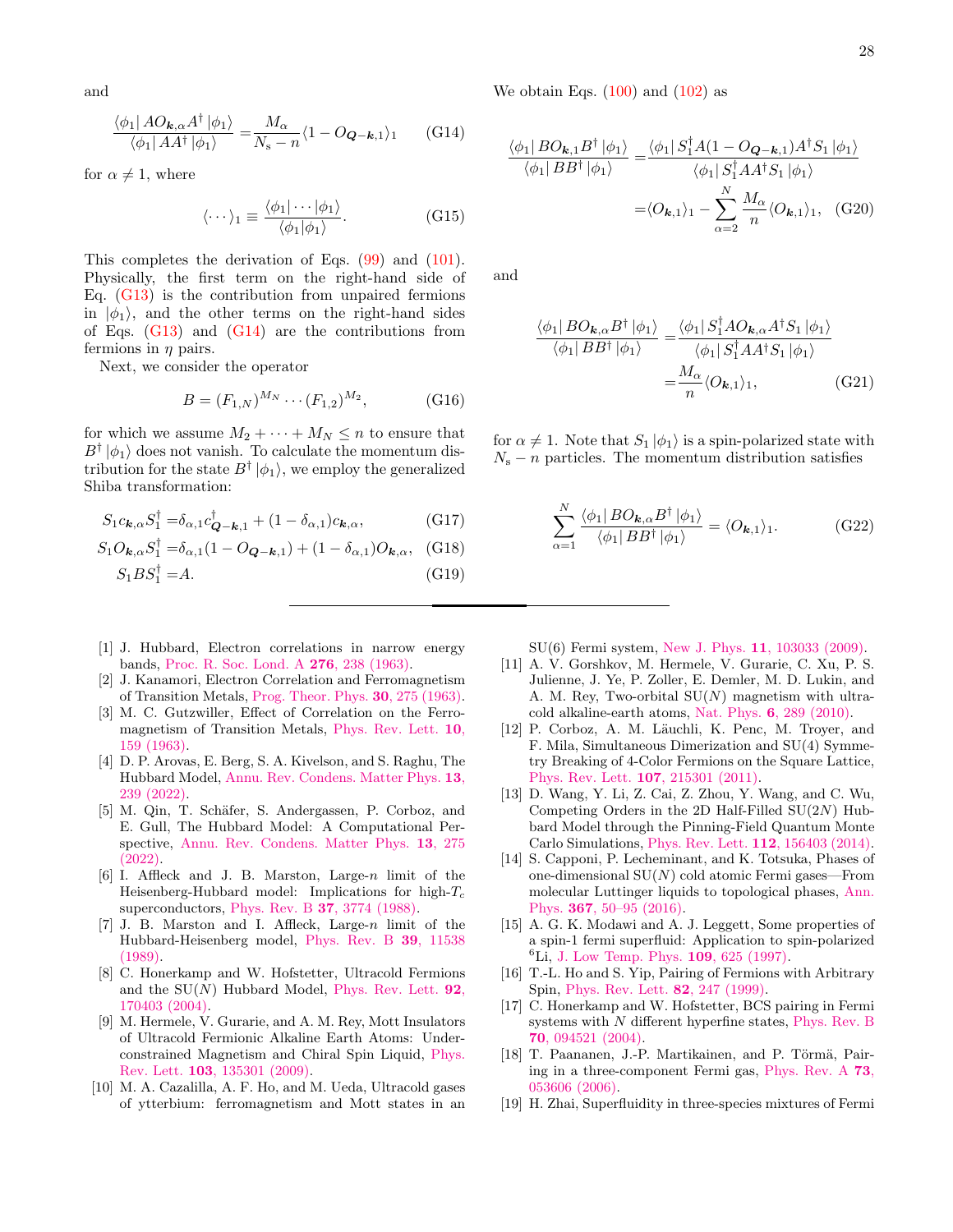gases across Feshbach resonances, [Phys. Rev. A](https://doi.org/10.1103/PhysRevA.75.031603) 75, [031603 \(2007\).](https://doi.org/10.1103/PhysRevA.75.031603)

- <span id="page-28-15"></span>[20] R. W. Cherng, G. Refael, and E. Demler, Superfluidity and Magnetism in Multicomponent Ultracold Fermions, [Phys. Rev. Lett.](https://doi.org/10.1103/PhysRevLett.99.130406) 99, 130406 (2007).
- [21] S. Capponi, G. Roux, P. Lecheminant, P. Azaria, E. Boulat, and S. R. White, Molecular superfluid phase in systems of one-dimensional multicomponent fermionic cold atoms, Phys. Rev. A 77[, 013624 \(2008\).](https://doi.org/10.1103/PhysRevA.77.013624)
- <span id="page-28-16"></span>[22] K. Inaba and S.-i. Suga, Finite-temperature properties of attractive three-component fermionic atoms in optical lattices, Phys. Rev. A 80[, 041602 \(2009\).](https://doi.org/10.1103/PhysRevA.80.041602)
- [23] S.-K. Yip, Theory of a fermionic superfluid with SU(2)  $\times$  SU(6) symmetry, Phys. Rev. A 83[, 063607 \(2011\).](https://doi.org/10.1103/PhysRevA.83.063607)
- [24] K. Inaba and S.-i. Suga, Superfluid State of Repulsively Interacting Three-Component Fermionic Atoms in Optical Lattices, [Phys. Rev. Lett.](https://doi.org/10.1103/PhysRevLett.108.255301) 108, 255301 (2012).
- [25] X.-W. Guan, M. T. Batchelor, and C. Lee, Fermi gases in one dimension: From Bethe ansatz to experiments, [Rev. Mod. Phys.](https://doi.org/10.1103/RevModPhys.85.1633) 85, 1633 (2013).
- [26] Y. Okanami, N. Takemori, and A. Koga, Stability of the superfluid state in three-component fermionic optical lattice systems, Phys. Rev. A 89[, 053622 \(2014\).](https://doi.org/10.1103/PhysRevA.89.053622)
- <span id="page-28-17"></span>[27] A. Koga and H. Yanatori, Spontaneously Symmetry-Breaking States in the Attractive  $SU(N)$  Hubbard Model, [J. Phys. Soc. Jpn.](https://doi.org/10.7566/JPSJ.86.034702) 86, 034702 (2017).
- [28] A. Rapp, G. Zaránd, C. Honerkamp, and W. Hofstetter, Color Superfluidity and "Baryon" Formation in Ultracold Fermions, [Phys. Rev. Lett.](https://doi.org/10.1103/PhysRevLett.98.160405) 98, 160405 (2007).
- [29] A. Rapp, W. Hofstetter, and G. Zaránd, Trionic phase of ultracold fermions in an optical lattice: A variational study, Phys. Rev. B 77[, 144520 \(2008\).](https://doi.org/10.1103/PhysRevB.77.144520)
- [30] T. Ozawa and G. Baym, Population imbalance and pairing in the BCS-BEC crossover of three-component ultracold fermions, Phys. Rev. A 82[, 063615 \(2010\).](https://doi.org/10.1103/PhysRevA.82.063615)
- [31] K. M. O'Hara, Realizing analogues of color superconductivity with ultracold alkali atoms, [New J. Phys.](https://doi.org/10.1088/1367-2630/13/6/065011) 13, [065011 \(2011\).](https://doi.org/10.1088/1367-2630/13/6/065011)
- [32] Y. Nishida, New Type of Crossover Physics in Three-Component Fermi Gases, [Phys. Rev. Lett.](https://doi.org/10.1103/PhysRevLett.109.240401) 109, 240401 [\(2012\).](https://doi.org/10.1103/PhysRevLett.109.240401)
- [33] P. Niemann and H.-W. Hammer, Pauli-blocking effects and Cooper triples in three-component Fermi gases, Phys. Rev. A 86[, 013628 \(2012\).](https://doi.org/10.1103/PhysRevA.86.013628)
- [34] H. Tajima and P. Naidon, Quantum chromodynamics (QCD)-like phase diagram with Efimov trimers and Cooper pairs in resonantly interacting SU(3) Fermi gases, New J. Phys. 21[, 073051 \(2019\).](https://doi.org/10.1088/1367-2630/ab306b)
- [35] H. Tajima, S. Tsutsui, T. M. Doi, and K. Iida, Threebody crossover from a Cooper triple to a bound trimer state in three-component Fermi gases near a triatomic resonance, Phys. Rev. A 104[, 053328 \(2021\).](https://doi.org/10.1103/PhysRevA.104.053328)
- <span id="page-28-0"></span>[36] H. Yoshida and H. Katsura, Exact eigenstates of extended SU(N) Hubbard models: Generalization of  $\eta$ pairing states with N-particle off-diagonal long-range order, Phys. Rev. B 105[, 024520 \(2022\).](https://doi.org/10.1103/PhysRevB.105.024520)
- <span id="page-28-1"></span>[37] T. Esslinger, Fermi-Hubbard Physics with Atoms in an Optical Lattice, [Annu. Rev. Condens. Matter Phys.](https://doi.org/10.1146/annurev-conmatphys-070909-104059) 1, [129 \(2010\).](https://doi.org/10.1146/annurev-conmatphys-070909-104059)
- <span id="page-28-2"></span>[38] A. Bohrdt, L. Homeier, C. Reinmoser, E. Demler, and F. Grusdt, Exploration of doped quantum magnets with ultracold atoms, Ann. Phys. 435[, 168651 \(2021\).](https://doi.org/https://doi.org/10.1016/j.aop.2021.168651)
- <span id="page-28-3"></span>[39] S. Taie, R. Yamazaki, S. Sugawa, and Y. Takahashi, An SU(6) Mott insulator of an atomic Fermi gas realized by

large-spin Pomeranchuk cooling, [Nat. Phys.](https://doi.org/10.1038/nphys2430) 8, 825–830 [\(2012\).](https://doi.org/10.1038/nphys2430)

- [40] C. Hofrichter, L. Riegger, F. Scazza, M. Höfer, D. R. Fernandes, I. Bloch, and S. Fölling, Direct Probing of the Mott Crossover in the  $SU(N)$  Fermi-Hubbard Model, Phys. Rev. X 6[, 021030 \(2016\).](https://doi.org/10.1103/PhysRevX.6.021030)
- [41] H. Ozawa, S. Taie, Y. Takasu, and Y. Takahashi, Antiferromagnetic Spin Correlation of  $SU(N)$  Fermi Gas in an Optical Superlattice, [Phys. Rev. Lett.](https://doi.org/10.1103/PhysRevLett.121.225303) 121, 225303 [\(2018\).](https://doi.org/10.1103/PhysRevLett.121.225303)
- [42] S. Taie, E. Ibarra-García-Padilla, N. Nishizawa, Y. Takasu, Y. Kuno, H.-T. Wei, R. T. Scalettar, K. R. A. Hazzard, and Y. Takahashi, Observation of antiferromagnetic correlations in an ultracold  $SU(N)$  Hubbard model, [arXiv:2010.07730 \(2021\).](https://arxiv.org/abs/2010.07730)
- <span id="page-28-4"></span>[43] D. Tusi, L. Franchi, L. F. Livi, K. Baumann, D. B. Orenes, L. D. Re, R. E. Barfknecht, T. Zhou, M. Inguscio, G. Cappellini, M. Capone, J. Catani, and L. Fallani, Flavour-selective localization in interacting lattice fermions via SU(N) symmetry breaking, [arXiv:2104.13338 \(2021\).](https://arxiv.org/abs/2104.13338)
- <span id="page-28-5"></span>[44] M. A. Cazalilla and A. M. Rey, Ultracold Fermi gases with emergent  $SU(N)$  symmetry, [Rep. Prog. Phys.](https://doi.org/10.1088/0034-4885/77/12/124401) 77, [124401 \(2014\).](https://doi.org/10.1088/0034-4885/77/12/124401)
- <span id="page-28-6"></span>[45] E. H. Lieb and F. Y. Wu, Absence of Mott Transition in an Exact Solution of the Short-Range, One-Band Model in One Dimension, [Phys. Rev. Lett.](https://doi.org/10.1103/PhysRevLett.20.1445) 20, 1445 (1968).
- <span id="page-28-7"></span>[46] F. H. L. Essler, H. Frahm, F. Göhmann, A. Klümper, and V. E. Korepin, The One-Dimensional Hubbard Model (Cambridge University Press, Cambridge, 2010).
- <span id="page-28-8"></span>[47] T. C. Choy and F. D. M. Haldane, Failure of Bethe-Ansatz solutions of generalisations of the Hubbard chain to arbitrary permutation symmetry, [Phys. Lett. A](https://doi.org/https://doi.org/10.1016/0375-9601(82)90057-3) 90, [83 \(1982\).](https://doi.org/https://doi.org/10.1016/0375-9601(82)90057-3)
- <span id="page-28-9"></span>[48] H. Tasaki, The Hubbard model - an introduction and selected rigorous results, [J. Phys.: Condens. Matter](https://doi.org/10.1088/0953-8984/10/20/004) 10, [4353 \(1998\).](https://doi.org/10.1088/0953-8984/10/20/004)
- [49] H. Tasaki, From Nagaoka's Ferromagnetism to Flat-Band Ferromagnetism and Beyond: An Introduction to Ferromagnetism in the Hubbard Model, [Prog. Theor.](https://doi.org/10.1143/PTP.99.489) Phys. 99[, 489 \(1998\).](https://doi.org/10.1143/PTP.99.489)
- [50] E. H. Lieb, The Hubbard model: Some Rigorous Results and Open Problems, in [Condensed Matter Physics](https://doi.org/10.1007/978-3-662-06390-3_4) [and Exactly Soluble Models: Selecta of Elliott H. Lieb](https://doi.org/10.1007/978-3-662-06390-3_4), edited by B. Nachtergaele, J. P. Solovej, and J. Yngvason (Springer Berlin Heidelberg, Berlin, Heidelberg, 2004) pp. 59–77.
- <span id="page-28-10"></span>[51] H. Tasaki, Physics and Mathematics of Quantum Many-Body Systems (Springer, Cham, 2020).
- <span id="page-28-11"></span>[52] H. Katsura and A. Tanaka, Nagaoka states in the  $SU(n)$ Hubbard model, Phys. Rev. A 87[, 013617 \(2013\).](https://doi.org/10.1103/PhysRevA.87.013617)
- [53] E. Bobrow, K. Stubis, and Y. Li, Exact results on itinerant ferromagnetism and the 15-puzzle problem, [Phys.](https://doi.org/10.1103/PhysRevB.98.180101) Rev. B 98[, 180101 \(2018\).](https://doi.org/10.1103/PhysRevB.98.180101)
- [54] R. Liu, W. Nie, and W. Zhang, Flat-band ferromagnetism of  $SU(N)$  Hubbard model on Tasaki lattices, [Sci](https://doi.org/https://doi.org/10.1016/j.scib.2019.08.013)ence Bulletin 64[, 1490 \(2019\).](https://doi.org/https://doi.org/10.1016/j.scib.2019.08.013)
- <span id="page-28-13"></span>[55] K. Tamura and H. Katsura, Ferromagnetism in the  $SU(n)$  Hubbard model with a nearly flat band, [Phys.](https://doi.org/10.1103/PhysRevB.100.214423) Rev. B 100[, 214423 \(2019\).](https://doi.org/10.1103/PhysRevB.100.214423)
- <span id="page-28-14"></span>[56] K. Tamura and H. Katsura, Ferromagnetism in d-Dimensional  $SU(n)$  Hubbard Models with Nearly Flat Bands, [J. Stat. Phys.](https://doi.org/10.1007/s10955-020-02687-w) 182, 16 (2021).
- <span id="page-28-12"></span>[57] H. Yoshida and H. Katsura, Rigorous Results on the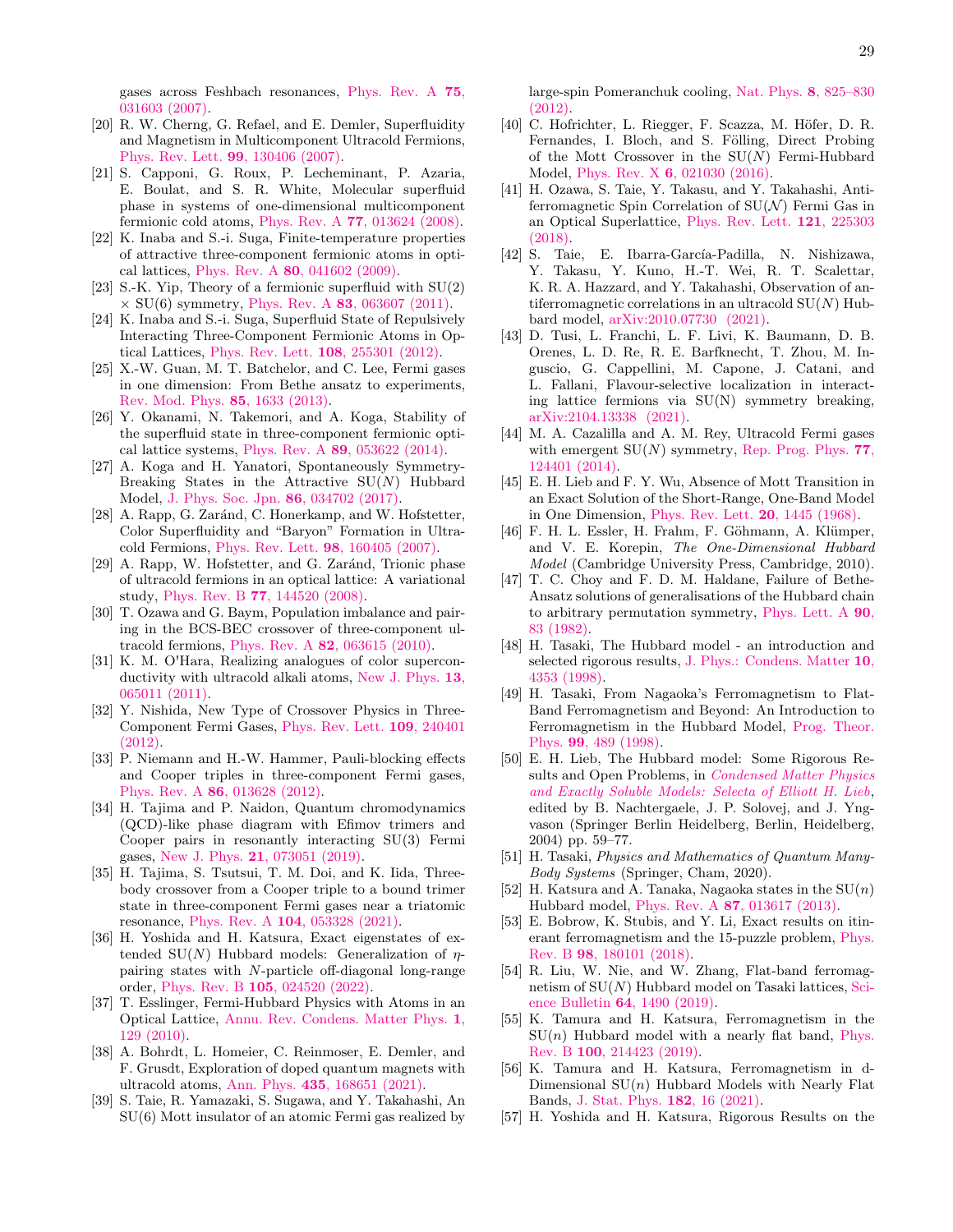Ground State of the Attractive  $SU(N)$  Hubbard Model, [Phys. Rev. Lett.](https://doi.org/10.1103/PhysRevLett.126.100201) 126, 100201 (2021).

- <span id="page-29-0"></span>[58] C. N. Yang,  $\eta$  pairing and off-diagonal long-range order in a Hubbard model, [Phys. Rev. Lett.](https://doi.org/10.1103/PhysRevLett.63.2144) 63, 2144 (1989).
- <span id="page-29-1"></span>[59] C. N. Yang and S. C. Zhang, SO4 SYMMETRY IN A HUBBARD MODEL, [Mod. Phys. Lett. B](https://doi.org/10.1142/S0217984990000933) 04, 759 [\(1990\).](https://doi.org/10.1142/S0217984990000933)
- <span id="page-29-2"></span>[60] M. Pernici, Spin and Pairing Algebras and ODLRO in a Hubbard Model, [Europhys. Lett.](https://doi.org/10.1209/0295-5075/12/1/014)  $12$ ,  $75$  (1990).
- <span id="page-29-3"></span>[61] R. R. P. Singh and R. T. Scalettar, Exact demonstration of  $\eta$  pairing in the ground state of an attractive-U Hubbard model, [Phys. Rev. Lett.](https://doi.org/10.1103/PhysRevLett.66.3203) 66, 3203 (1991).
- <span id="page-29-4"></span>[62] S.-Q. Shen and Z.-M. Qiu, Exact demonstration of offdiagonal long-range order in the ground state of a Hubbard model, [Phys. Rev. Lett.](https://doi.org/10.1103/PhysRevLett.71.4238) 71, 4238 (1993).
- <span id="page-29-5"></span>[63] A. Rosch, D. Rasch, B. Binz, and M. Vojta, Metastable Superfluidity of Repulsive Fermionic Atoms in Optical Lattices, [Phys. Rev. Lett.](https://doi.org/10.1103/PhysRevLett.101.265301) 101, 265301 (2008).
- [64] A. Kantian, A. J. Daley, and P. Zoller,  $\eta$  Condensate of Fermionic Atom Pairs via Adiabatic State Preparation, [Phys. Rev. Lett.](https://doi.org/10.1103/PhysRevLett.104.240406) 104, 240406 (2010).
- [65] T. Kaneko, T. Shirakawa, S. Sorella, and S. Yunoki, Photoinduced  $\eta$  Pairing in the Hubbard Model, [Phys.](https://doi.org/10.1103/PhysRevLett.122.077002) Rev. Lett. 122[, 077002 \(2019\).](https://doi.org/10.1103/PhysRevLett.122.077002)
- [66] T. Kaneko, S. Yunoki, and A. J. Millis, Charge stiffness and long-range correlation in the optically induced  $\eta$ pairing state of the one-dimensional Hubbard model, [Phys. Rev. Research](https://doi.org/10.1103/PhysRevResearch.2.032027) 2, 032027 (2020).
- [67] S. Ejima, T. Kaneko, F. Lange, S. Yunoki, and H. Fehske, Photoinduced  $\eta$ -pairing at finite temperatures, [Phys. Rev. Research](https://doi.org/10.1103/PhysRevResearch.2.032008) 2, 032008 (2020).
- [68] P. Werner, J. Li, D. Golež, and M. Eckstein, Entropycooled nonequilibrium states of the Hubbard model, Phys. Rev. B 100[, 155130 \(2019\).](https://doi.org/10.1103/PhysRevB.100.155130)
- [69] J. Li, D. Golez, P. Werner, and M. Eckstein, η-paired superconducting hidden phase in photodoped Mott insulators, Phys. Rev. B 102[, 165136 \(2020\).](https://doi.org/10.1103/PhysRevB.102.165136)
- [70] S. Kitamura and H. Aoki,  $\eta$ -pairing superfluid in periodically-driven fermionic Hubbard model with strong attraction, Phys. Rev. B 94[, 174503 \(2016\).](https://doi.org/10.1103/PhysRevB.94.174503)
- [71] F. Peronaci, O. Parcollet, and M. Schiró, Enhancement of local pairing correlations in periodically driven Mott insulators, Phys. Rev. B 101[, 161101 \(2020\).](https://doi.org/10.1103/PhysRevB.101.161101)
- [72] M. W. Cook and S. R. Clark, Controllable finitemomenta dynamical quasicondensation in the periodically driven one-dimensional Fermi-Hubbard model, Phys. Rev. A 101[, 033604 \(2020\).](https://doi.org/10.1103/PhysRevA.101.033604)
- [73] J. Tindall, F. Schlawin, M. A. Sentef, and D. Jaksch, Analytical solution for the steady states of the driven Hubbard model, Phys. Rev. B 103[, 035146 \(2021\).](https://doi.org/10.1103/PhysRevB.103.035146)
- [74] J. Tindall, F. Schlawin, M. Sentef, and D. Jaksch, Lieb's Theorem and Maximum Entropy Condensates, [Quan](https://doi.org/10.22331/q-2021-12-23-610)tum 5[, 610 \(2021\).](https://doi.org/10.22331/q-2021-12-23-610)
- <span id="page-29-20"></span>[75] S. Diehl, A. Micheli, A. Kantian, B. Kraus, H. P. Büchler, and P. Zoller, Quantum states and phases in driven open quantum systems with cold atoms, [Nat.](https://doi.org/10.1038/nphys1073) Phys. 4[, 878 \(2008\).](https://doi.org/10.1038/nphys1073)
- <span id="page-29-21"></span>[76] B. Kraus, H. P. Büchler, S. Diehl, A. Kantian, A. Micheli, and P. Zoller, Preparation of entangled states by quantum Markov processes, [Phys. Rev. A](https://doi.org/10.1103/PhysRevA.78.042307) 78, [042307 \(2008\).](https://doi.org/10.1103/PhysRevA.78.042307)
- [77] J.-S. Bernier, P. Barmettler, D. Poletti, and C. Kollath, Emergence of spatially extended pair coherence through incoherent local environmental coupling, [Phys. Rev. A](https://doi.org/10.1103/PhysRevA.87.063608)

87[, 063608 \(2013\).](https://doi.org/10.1103/PhysRevA.87.063608)

- <span id="page-29-17"></span>[78] B. Buča, J. Tindall, and D. Jaksch, Non-stationary coherent quantum many-body dynamics through dissipation, [Nat. Commun.](https://doi.org/10.1038/s41467-019-09757-y) 10, 1730 (2019).
- <span id="page-29-22"></span>[79] J. Tindall, B. Buča, J. R. Coulthard, and D. Jaksch, Heating-Induced Long-Range  $\eta$  Pairing in the Hubbard Model, [Phys. Rev. Lett.](https://doi.org/10.1103/PhysRevLett.123.030603) 123, 030603 (2019).
- <span id="page-29-23"></span>[80] N. Tsuji, M. Nakagawa, and M. Ueda, Tachyonic and Plasma Instabilities of η-Pairing States Coupled to Electromagnetic Fields, [arXiv:2103.01547 \(2021\).](https://arxiv.org/abs/2103.01547)
- <span id="page-29-19"></span>[81] M. Nakagawa, N. Tsuji, N. Kawakami, and M. Ueda,  $\eta$  Pairing of Light-Emitting Fermions: Nonequilibrium Pairing Mechanism at High Temperatures, [arXiv:2103.13624 \(2021\).](https://arxiv.org/abs/2103.13624)
- <span id="page-29-6"></span>[82] Y. Murakami, S. Takayoshi, T. Kaneko, Z. Sun, D. Golež, A. J. Millis, and P. Werner, Exploring nonequilibrium phases of photo-doped Mott insulators with generalized Gibbs ensembles, [Commun. Phys.](https://doi.org/10.1038/s42005-021-00799-7) 5, [23 \(2022\).](https://doi.org/10.1038/s42005-021-00799-7)
- <span id="page-29-7"></span>[83] D. K. Mark, C.-J. Lin, and O. I. Motrunich, Unified structure for exact towers of scar states in the Affleck-Kennedy-Lieb-Tasaki and other models, [Phys. Rev. B](https://doi.org/10.1103/PhysRevB.101.195131) 101[, 195131 \(2020\).](https://doi.org/10.1103/PhysRevB.101.195131)
- <span id="page-29-8"></span>[84] S. Moudgalya, N. Regnault, and B. A. Bernevig,  $\eta$ pairing in Hubbard models: From spectrum generating algebras to quantum many-body scars, [Phys. Rev. B](https://doi.org/10.1103/PhysRevB.102.085140) 102[, 085140 \(2020\).](https://doi.org/10.1103/PhysRevB.102.085140)
- <span id="page-29-9"></span>[85] E. J. Mueller, T.-L. Ho, M. Ueda, and G. Baym, Fragmentation of Bose-Einstein condensates, [Phys. Rev. A](https://doi.org/10.1103/PhysRevA.74.033612) 74[, 033612 \(2006\).](https://doi.org/10.1103/PhysRevA.74.033612)
- <span id="page-29-10"></span>[86] O. Vafek, N. Regnault, and B. A. Bernevig, Entanglement of Exact Excited Eigenstates of the Hubbard Model in Arbitrary Dimension, [SciPost Phys.](https://doi.org/10.21468/SciPostPhys.3.6.043) 3, 043 [\(2017\).](https://doi.org/10.21468/SciPostPhys.3.6.043)
- <span id="page-29-16"></span>[87] D. K. Mark and O. I. Motrunich,  $\eta$ -pairing states as true scars in an extended Hubbard model, [Phys. Rev.](https://doi.org/10.1103/PhysRevB.102.075132) B 102[, 075132 \(2020\).](https://doi.org/10.1103/PhysRevB.102.075132)
- <span id="page-29-18"></span>[88] K. Pakrouski, P. N. Pallegar, F. K. Popov, and I. R. Klebanov, Many-Body Scars as a Group Invariant Sector of Hilbert Space, [Phys. Rev. Lett.](https://doi.org/10.1103/PhysRevLett.125.230602) 125, 230602 (2020).
- <span id="page-29-11"></span>[89] K. Pakrouski, P. N. Pallegar, F. K. Popov, and I. R. Klebanov, Group theoretic approach to many-body scar states in fermionic lattice models, [Phys. Rev. Research](https://doi.org/10.1103/PhysRevResearch.3.043156) 3[, 043156 \(2021\).](https://doi.org/10.1103/PhysRevResearch.3.043156)
- <span id="page-29-12"></span>[90] J. M. Deutsch, Quantum statistical mechanics in a closed system, [Phys. Rev. A](https://doi.org/10.1103/PhysRevA.43.2046) 43, 2046 (1991).
- [91] M. Srednicki, Chaos and quantum thermalization, [Phys.](https://doi.org/10.1103/PhysRevE.50.888) Rev. E 50[, 888 \(1994\).](https://doi.org/10.1103/PhysRevE.50.888)
- <span id="page-29-13"></span>[92] M. Rigol, V. Dunjko, and M. Olshanii, Thermalization and its mechanism for generic isolated quantum systems, Nature 452[, 854–858 \(2008\).](https://doi.org/10.1038/nature06838)
- <span id="page-29-14"></span>[93] L. D'Alessio, Y. Kafri, A. Polkovnikov, and M. Rigol, From quantum chaos and eigenstate thermalization to statistical mechanics and thermodynamics, [Adv. Phys.](https://doi.org/10.1080/00018732.2016.1198134) 65[, 239 \(2016\).](https://doi.org/10.1080/00018732.2016.1198134)
- [94] C. Gogolin and J. Eisert, Equilibration, thermalisation, and the emergence of statistical mechanics in closed quantum systems, [Rep. Prog. Phys.](https://doi.org/10.1088/0034-4885/79/5/056001) 79, 056001 (2016).
- [95] T. Mori, T. N. Ikeda, E. Kaminishi, and M. Ueda, Thermalization and prethermalization in isolated quantum systems: a theoretical overview, [J. Phys. B: At. Mol.](https://doi.org/10.1088/1361-6455/aabcdf) Opt. Phys. 51[, 112001 \(2018\).](https://doi.org/10.1088/1361-6455/aabcdf)
- <span id="page-29-15"></span>[96] M. Ueda, Quantum equilibration, thermalization and prethermalization in ultracold atoms, [Nat. Rev. Phys.](https://doi.org/10.1038/s42254-020-0237-x)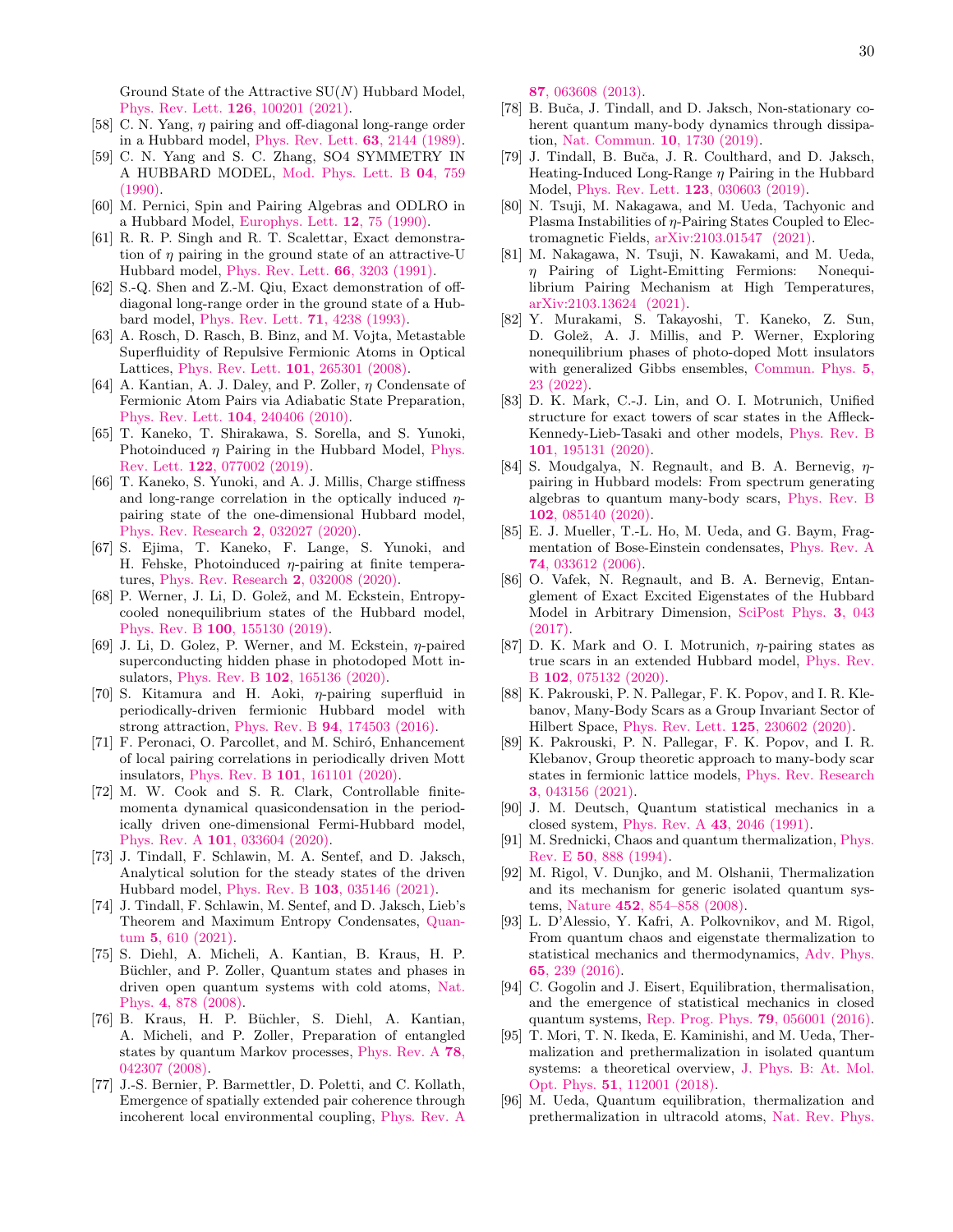2[, 669 \(2020\).](https://doi.org/10.1038/s42254-020-0237-x)

- <span id="page-30-0"></span>[97] D. A. Abanin, E. Altman, I. Bloch, and M. Serbyn, Colloquium: Many-body localization, thermalization, and entanglement, [Rev. Mod. Phys.](https://doi.org/10.1103/RevModPhys.91.021001) 91, 021001 (2019).
- <span id="page-30-2"></span>[98] M. Serbyn, D. A. Abanin, and Z. Papić, Quantum many-body scars and weak breaking of ergodicity, [Nat.](https://doi.org/10.1038/s41567-021-01230-2) Phys. 17[, 675 \(2021\).](https://doi.org/10.1038/s41567-021-01230-2)
- [99] Z. Papić, Weak ergodicity breaking through the lens of quantum entanglement, [arXiv:2108.03460 \(2021\).](https://arxiv.org/abs/2108.03460)
- <span id="page-30-1"></span>[100] S. Moudgalya, B. A. Bernevig, and N. Regnault, Quantum Many-Body Scars and Hilbert Space Fragmentation: A Review of Exact Results, [arXiv:2109.00548](https://arxiv.org/abs/2109.00548) [\(2021\).](https://arxiv.org/abs/2109.00548)
- [101] N. Shiraishi and T. Mori, Systematic Construction of Counterexamples to the Eigenstate Thermalization Hypothesis, [Phys. Rev. Lett.](https://doi.org/10.1103/PhysRevLett.119.030601) 119, 030601 (2017).
- [102] H. Bernien, S. Schwartz, A. Keesling, H. Levine, A. Omran, H. Pichler, S. Choi, A. S. Zibrov, M. Endres, M. Greiner, V. Vuletić, and M. D. Lukin, Probing manybody dynamics on a 51-atom quantum simulator, [Na](https://doi.org/10.1038/nature24622)ture 551[, 579–584 \(2017\).](https://doi.org/10.1038/nature24622)
- <span id="page-30-19"></span>[103] S. Moudgalya, S. Rachel, B. A. Bernevig, and N. Regnault, Exact excited states of nonintegrable models, Phys. Rev. B 98[, 235155 \(2018\).](https://doi.org/10.1103/PhysRevB.98.235155)
- [104] C. J. Turner, A. A. Michailidis, D. A. Abanin, M. Serbyn, and Z. Papić, Weak ergodicity breaking from quantum many-body scars, Nat. Phys. 14[, 745–749 \(2018\).](https://doi.org/10.1038/s41567-018-0137-5)
- [105] P. Sala, T. Rakovszky, R. Verresen, M. Knap, and F. Pollmann, Ergodicity Breaking Arising from Hilbert Space Fragmentation in Dipole-Conserving Hamiltonians, Phys. Rev. X 10[, 011047 \(2020\).](https://doi.org/10.1103/PhysRevX.10.011047)
- <span id="page-30-3"></span>[106] V. Khemani, M. Hermele, and R. Nandkishore, Localization from Hilbert space shattering: From theory to physical realizations, Phys. Rev. B 101[, 174204 \(2020\).](https://doi.org/10.1103/PhysRevB.101.174204)
- <span id="page-30-4"></span>[107] R. Sato, Bethe Ansatz Calculations for Quantum Spin Chains with Partial Integrability, [J. Phys. Soc. Jpn.](https://doi.org/10.1143/JPSJ.64.2837) 64, [2837 \(1995\).](https://doi.org/10.1143/JPSJ.64.2837)
- <span id="page-30-5"></span>[108] R. Sato and Y. Akutsu, First-Order Phase Transition in the S=1 Quantum Spin Chain with Partial Integrability, [J. Phys. Soc. Jpn.](https://doi.org/10.1143/JPSJ.65.1885) 65, 1885 (1996).
- <span id="page-30-6"></span>[109] L. M. Roth, Simple Narrow-Band Model of Ferromagnetism Due to Intra-Atomic Exchange, [Phys. Rev.](https://doi.org/10.1103/PhysRev.149.306) 149, [306 \(1966\).](https://doi.org/10.1103/PhysRev.149.306)
- [110] K. I. Kugel and D. I. Khomskii, Crystal-structure and magnetic properties of substances with orbital degeneracy, Zh. Eksp. Teor. Fiz 64, 1429 (1973).
- [111] K. I. Kugel' and D. I. Khomskiı̆, The Jahn-Teller effect and magnetism: transition metal compounds, [Sov.](https://doi.org/10.1070/pu1982v025n04abeh004537) Phys. Usp. 25[, 231 \(1982\).](https://doi.org/10.1070/pu1982v025n04abeh004537)
- <span id="page-30-23"></span>[112] A. Koga, N. Kawakami, T. M. Rice, and M. Sigrist, Orbital-Selective Mott Transitions in the Degenerate Hubbard Model, [Phys. Rev. Lett.](https://doi.org/10.1103/PhysRevLett.92.216402) 92, 216402 (2004).
- <span id="page-30-24"></span>[113] C. Wu, J.-p. Hu, and S.-c. Zhang, Exact SO(5) Symmetry in the Spin-3/2 Fermionic System, [Phys. Rev. Lett.](https://doi.org/10.1103/PhysRevLett.91.186402) 91[, 186402 \(2003\).](https://doi.org/10.1103/PhysRevLett.91.186402)
- <span id="page-30-7"></span>[114] C. Wu, HIDDEN SYMMETRY AND QUANTUM PHASES IN SPIN-3/2 COLD ATOMIC SYSTEMS, [Mod. Phys. Lett. B](https://doi.org/10.1142/S0217984906012213) 20, 1707 (2006).
- <span id="page-30-8"></span>[115] D. A. Lidar, I. L. Chuang, and K. B. Whaley, Decoherence-Free Subspaces for Quantum Computation, [Phys. Rev. Lett.](https://doi.org/10.1103/PhysRevLett.81.2594) 81, 2594 (1998).
- <span id="page-30-9"></span>[116] D. A. Lidar and K. B. Whaley, in Irreversible Quantum Dynamics, edited by F. Benatti and R. Floreanini (Springer, Berlin, 2003).
- <span id="page-30-10"></span>[117] M. Bartenstein, A. Altmeyer, S. Riedl, R. Geursen, S. Jochim, C. Chin, J. H. Denschlag, R. Grimm, A. Simoni, E. Tiesinga, C. J. Williams, and P. S. Julienne, Precise Determination of <sup>6</sup>Li Cold Collision Parameters by Radio-Frequency Spectroscopy on Weakly Bound Molecules, [Phys. Rev. Lett.](https://doi.org/10.1103/PhysRevLett.94.103201) 94, 103201 (2005).
- [118] T. B. Ottenstein, T. Lompe, M. Kohnen, A. N. Wenz, and S. Jochim, Collisional Stability of a Three-Component Degenerate Fermi Gas, [Phys. Rev. Lett.](https://doi.org/10.1103/PhysRevLett.101.203202) 101[, 203202 \(2008\).](https://doi.org/10.1103/PhysRevLett.101.203202)
- [119] J. H. Huckans, J. R. Williams, E. L. Hazlett, R. W. Stites, and K. M. O'Hara, Three-Body Recombination in a Three-State Fermi Gas with Widely Tunable Interactions, [Phys. Rev. Lett.](https://doi.org/10.1103/PhysRevLett.102.165302) 102, 165302 (2009).
- <span id="page-30-11"></span>[120] J. R. Williams, E. L. Hazlett, J. H. Huckans, R. W. Stites, Y. Zhang, and K. M. O'Hara, Evidence for an Excited-State Efimov Trimer in a Three-Component Fermi Gas, [Phys. Rev. Lett.](https://doi.org/10.1103/PhysRevLett.103.130404) 103, 130404 (2009).
- <span id="page-30-12"></span>[121] S. Taie, Y. Takasu, S. Sugawa, R. Yamazaki, T. Tsujimoto, R. Murakami, and Y. Takahashi, Realization of a  $SU(2) \times SU(6)$  System of Fermions in a Cold Atomic Gas, [Phys. Rev. Lett.](https://doi.org/10.1103/PhysRevLett.105.190401) 105, 190401 (2010).
- <span id="page-30-13"></span>[122] S. Sugawa, K. Inaba, S. Taie, R. Yamazaki, M. Yamashita, and Y. Takahashi, Interaction and fillinginduced quantum phases of dual Mott insulators of bosons and fermions, Nat. Phys. 7[, 642–648 \(2011\).](https://doi.org/10.1038/nphys2028)
- <span id="page-30-14"></span>[123] P. Sompet, S. Hirthe, D. Bourgund, T. Chalopin, J. Bibo, J. Koepsell, P. Bojović, R. Verresen, F. Pollmann, G. Salomon, C. Gross, T. A. Hilker, and I. Bloch, Realising the Symmetry-Protected Haldane Phase in Fermi-Hubbard Ladders, [arXiv:2103.10421 \(2021\).](https://arxiv.org/abs/2103.10421)
- <span id="page-30-15"></span>[124] A different generalization of  $\eta$  operators is considered in Ref. [\[36\]](#page-28-0), in which a generalized  $\eta$  pair is formed by N particles. Our  $\eta$  operator creates a pair of two particles and thus is different from the construction in Ref. [\[36\]](#page-28-0).
- <span id="page-30-16"></span>[125] We note that the generalized  $\eta$  operators can give a (dynamical) symmetry of the MHM if sites occupied by more than two particles are prohibited [\[136\]](#page-31-2). However, we do not impose such restriction on the model.
- <span id="page-30-17"></span>[126] C. N. Yang, Remarks and generalizations about SU2×SU2 symmetry of Hubbard models, [Phys. Lett.](https://doi.org/https://doi.org/10.1016/0375-9601(91)90020-9) A 161[, 292 \(1991\).](https://doi.org/https://doi.org/10.1016/0375-9601(91)90020-9)
- <span id="page-30-18"></span>[127] H. Georgi, Lie Algebras In Particle Physics (CRC Press, Boca Raton, 2000).
- <span id="page-30-20"></span>[128] S. Moudgalya, N. Regnault, and B. A. Bernevig, Entanglement of exact excited states of Affleck-Kennedy-Lieb-Tasaki models: Exact results, many-body scars, and violation of the strong eigenstate thermalization hypothesis, Phys. Rev. B 98[, 235156 \(2018\).](https://doi.org/10.1103/PhysRevB.98.235156)
- <span id="page-30-22"></span>[129] M. Schecter and T. Iadecola, Weak Ergodicity Breaking and Quantum Many-Body Scars in Spin-1 XY Magnets, [Phys. Rev. Lett.](https://doi.org/10.1103/PhysRevLett.123.147201) 123, 147201 (2019).
- [130] N. Shibata, N. Yoshioka, and H. Katsura, Onsager's Scars in Disordered Spin Chains, [Phys. Rev. Lett.](https://doi.org/10.1103/PhysRevLett.124.180604) 124, [180604 \(2020\).](https://doi.org/10.1103/PhysRevLett.124.180604)
- [131] N. O'Dea, F. Burnell, A. Chandran, and V. Khemani, From tunnels to towers: Quantum scars from Lie algebras and q-deformed Lie algebras, [Phys. Rev. Research](https://doi.org/10.1103/PhysRevResearch.2.043305) 2[, 043305 \(2020\).](https://doi.org/10.1103/PhysRevResearch.2.043305)
- [132] K. Bull, J.-Y. Desaules, and Z. Papić, Quantum scars as embeddings of weakly broken Lie algebra representations, Phys. Rev. B 101[, 165139 \(2020\).](https://doi.org/10.1103/PhysRevB.101.165139)
- <span id="page-30-21"></span>[133] J. Ren, C. Liang, and C. Fang, Quasisymmetry Groups and Many-Body Scar Dynamics, [Phys. Rev. Lett.](https://doi.org/10.1103/PhysRevLett.126.120604) 126,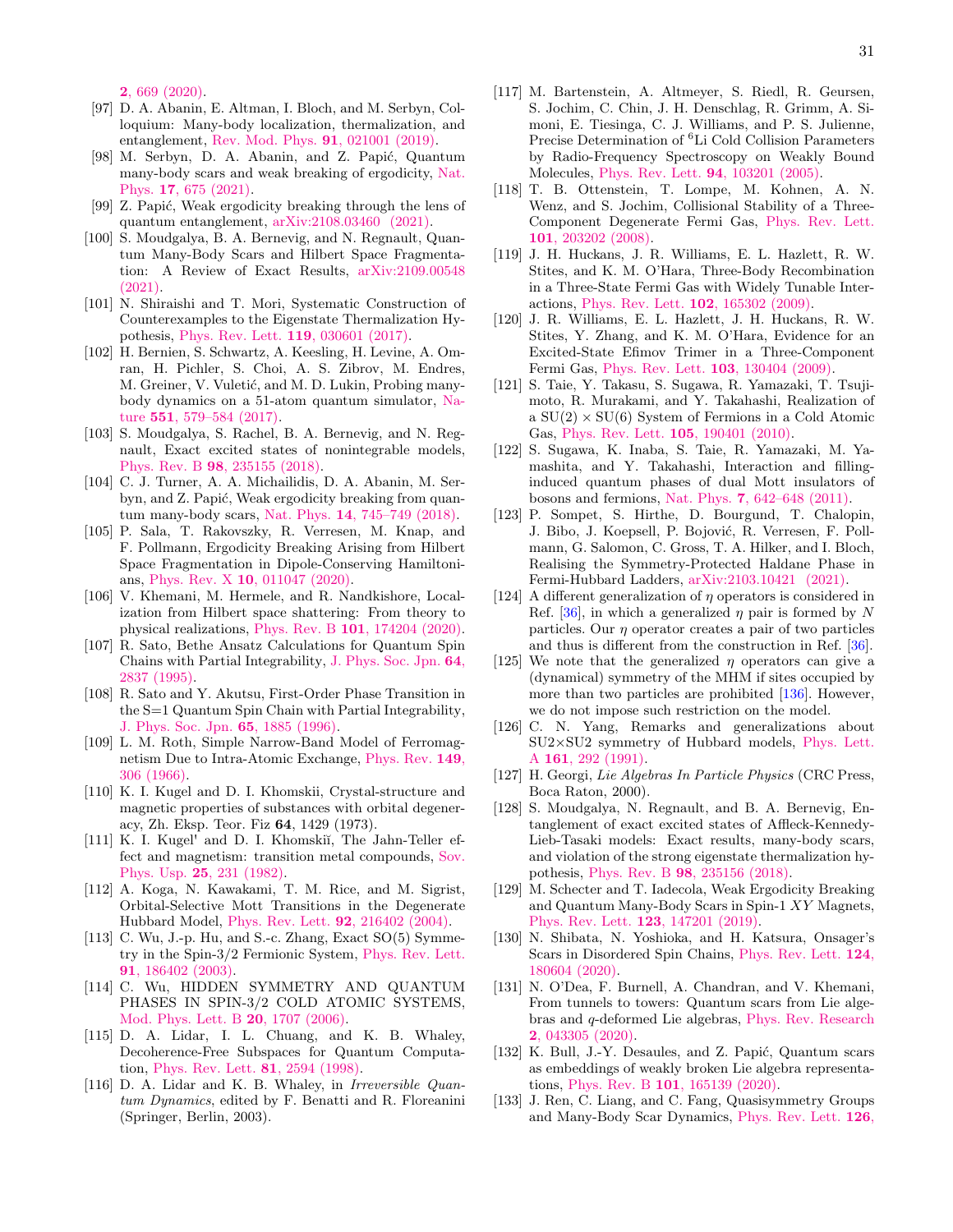[120604 \(2021\).](https://doi.org/10.1103/PhysRevLett.126.120604)

- <span id="page-31-0"></span>[134] Similar algebraic structures are discussed in Refs. [\[182,](#page-32-7) [183\]](#page-32-8).
- <span id="page-31-1"></span>[135] H. Shiba, Thermodynamic Properties of the One-Dimensional Half-Filled-Band Hubbard Model. II: Application of the Grand Canonical Method, [Prog. Theor.](https://doi.org/10.1143/PTP.48.2171) Phys. 48[, 2171 \(1972\).](https://doi.org/10.1143/PTP.48.2171)
- <span id="page-31-2"></span>[136] Z.-J. Ying, Y.-Q. Li, and S.-J. Gu, Symmetries in the Hubbard model with  $n$ -fold orbital degeneracy, [J. Math.](https://doi.org/10.1063/1.1402956) Phys. 42[, 4865 \(2001\).](https://doi.org/10.1063/1.1402956)
- <span id="page-31-3"></span>[137] S. Zhang, Pseudospin symmetry and new collective modes of the Hubbard model, [Phys. Rev. Lett.](https://doi.org/10.1103/PhysRevLett.65.120) 65, 120 [\(1990\).](https://doi.org/10.1103/PhysRevLett.65.120)
- <span id="page-31-4"></span>[138] C. N. Yang, Concept of Off-Diagonal Long-Range Order and the Quantum Phases of Liquid He and of Superconductors, [Rev. Mod. Phys.](https://doi.org/10.1103/RevModPhys.34.694) 34, 694 (1962).
- <span id="page-31-5"></span>[139] O. Penrose and L. Onsager, Bose-Einstein Condensation and Liquid Helium, Phys. Rev. 104[, 576 \(1956\).](https://doi.org/10.1103/PhysRev.104.576)
- <span id="page-31-6"></span>[140] S. Moudgalya, A. Prem, R. Nandkishore, N. Regnault, and B. A. Bernevig, Thermalization and Its Absence within Krylov Subspaces of a Constrained Hamiltonian, [arXiv:1910.14048 \(2019\).](https://arxiv.org/abs/1910.14048)
- [141] Z.-C. Yang, F. Liu, A. V. Gorshkov, and T. Iadecola, Hilbert-Space Fragmentation from Strict Confinement, [Phys. Rev. Lett.](https://doi.org/10.1103/PhysRevLett.124.207602) 124, 207602 (2020).
- [142] A. Bastianello, U. Borla, and S. Moroz, Fragmentation and emergent integrable transport in the weakly tilted Ising chain, [arXiv:2108.04845 \(2021\).](https://arxiv.org/abs/2108.04845)
- <span id="page-31-7"></span>[143] A. Yoshinaga, H. Hakoshima, T. Imoto, Y. Matsuzaki, and R. Hamazaki, Emergence of Hilbert Space Fragmentation in Ising Models with a Weak Transverse Field, [arXiv:2111.05586 \(2021\).](https://arxiv.org/abs/2111.05586)
- <span id="page-31-8"></span>[144] M. Znidarič, Coexistence of Diffusive and Ballistic Transport in a Simple Spin Ladder, [Phys. Rev. Lett.](https://doi.org/10.1103/PhysRevLett.110.070602) 110[, 070602 \(2013\).](https://doi.org/10.1103/PhysRevLett.110.070602)
- <span id="page-31-9"></span>[145] T. Iadecola and M. Žnidarič, Exact Localized and Ballistic Eigenstates in Disordered Chaotic Spin Ladders and the Fermi-Hubbard Model, [Phys. Rev. Lett.](https://doi.org/10.1103/PhysRevLett.123.036403) 123, [036403 \(2019\).](https://doi.org/10.1103/PhysRevLett.123.036403)
- <span id="page-31-10"></span>[146] L. Šamaj and Z. Bajnok, *[Introduction to the Statistical](https://doi.org/10.1017/CBO9781139343480)* [Physics of Integrable Many-body Systems](https://doi.org/10.1017/CBO9781139343480) (Cambridge University Press, 2013).
- <span id="page-31-11"></span>[147] Like the primary N-color  $\eta$ -pairing states of the MHM, the  $SU(N)$  ferromagnetic states can be regarded as quantum many-body scar states of the MHM and the generalized Hubbard models that do not have the  $SU(N)$  symmetry.
- <span id="page-31-12"></span>[148] G. Lindblad, On the generators of quantum dynamical semigroups, [Commun. Math. Phys.](https://doi.org/10.1007/BF01608499) 48, 119 (1976).
- [149] V. Gorini, A. Kossakowski, and E. C. G. Sudarshan, Completely positive dynamical semigroups of N-level systems, [J. Math. Phys.](https://doi.org/10.1063/1.522979) 17, 821 (1976).
- <span id="page-31-13"></span>[150] H. P. Breuer and F. Petruccione, The Theory of Open Quantum Systems (Oxford University Press, Oxford, 2007).
- <span id="page-31-14"></span>[151] M. Foss-Feig, A. J. Daley, J. K. Thompson, and A. M. Rey, Steady-State Many-Body Entanglement of Hot Reactive Fermions, [Phys. Rev. Lett.](https://doi.org/10.1103/PhysRevLett.109.230501) 109, 230501 (2012).
- [152] M. Nakagawa, N. Tsuji, N. Kawakami, and M. Ueda, Dynamical Sign Reversal of Magnetic Correlations in Dissipative Hubbard Models, [Phys. Rev. Lett.](https://doi.org/10.1103/PhysRevLett.124.147203) 124, [147203 \(2020\).](https://doi.org/10.1103/PhysRevLett.124.147203)
- <span id="page-31-16"></span>[153] M. Nakagawa, N. Kawakami, and M. Ueda, Exact Liouvillian Spectrum of a One-Dimensional Dissipative Hub-

bard Model, [Phys. Rev. Lett.](https://doi.org/10.1103/PhysRevLett.126.110404) 126, 110404 (2021).

- <span id="page-31-15"></span>[154] L. Rosso, L. Mazza, and A. Biella, The eightfold way to dark states in SU(3) cold gases with two-body losses, [arXiv:2201.12889 \(2022\).](https://arxiv.org/abs/2201.12889)
- <span id="page-31-17"></span>[155] B. Buča and T. Prosen, A note on symmetry reductions of the Lindblad equation: transport in constrained open spin chains, New J. Phys. 14[, 073007 \(2012\).](https://doi.org/10.1088/1367-2630/14/7/073007)
- <span id="page-31-18"></span>[156] V. V. Albert and L. Jiang, Symmetries and conserved quantities in Lindblad master equations, [Phys. Rev. A](https://doi.org/10.1103/PhysRevA.89.022118) 89[, 022118 \(2014\).](https://doi.org/10.1103/PhysRevA.89.022118)
- <span id="page-31-19"></span>[157] C. Gross and W. S. Bakr, Quantum gas microscopy for single atom and spin detection, [Nat. Phys.](https://doi.org/https://doi.org/10.1038/s41567-021-01370-5) 17, 1316  $(2021)$ .
- <span id="page-31-20"></span>[158] M.-Y. Ye and X.-M. Lin, Exact Eigenstates of the Hubbard Model Independent of the On-Site Electron Interaction, [physica status solidi \(b\)](https://doi.org/https://doi.org/10.1002/pssb.201700321) 255, 1700321 (2018).
- <span id="page-31-21"></span>[159] C. Booker, B. Buča, and D. Jaksch, Non-stationarity and dissipative time crystals: spectral properties and finite-size effects, New J. Phys. 22[, 085007 \(2020\).](https://doi.org/10.1088/1367-2630/ababc4)
- [160] K. Chinzei and T. N. Ikeda, Time Crystals Protected by Floquet Dynamical Symmetry in Hubbard Models, [Phys. Rev. Lett.](https://doi.org/10.1103/PhysRevLett.125.060601) 125, 060601 (2020).
- <span id="page-31-22"></span>[161] B. Buca, C. Booker, and D. Jaksch, Algebraic Theory of Quantum Synchronization and Limit Cycles under Dissipation, [SciPost Phys.](https://doi.org/10.21468/SciPostPhys.12.3.097) 12, 97 (2022).
- <span id="page-31-23"></span>[162] K. Sponselee, L. Freystatzky, B. Abeln, M. Diem, B. Hundt, A. Kochanke, T. Ponath, B. Santra, L. Mathey, K. Sengstock, and C. Becker, Dynamics of ultracold quantum gases in the dissipative Fermi–Hubbard model, [Quantum Sci. Technol.](https://doi.org/10.1088/2058-9565/aadccd) 4, [014002 \(2018\).](https://doi.org/10.1088/2058-9565/aadccd)
- [163] L. Riegger, N. Darkwah Oppong, M. Höfer, D. R. Fernandes, I. Bloch, and S. Fölling, Localized Magnetic Moments with Tunable Spin Exchange in a Gas of Ultracold Fermions, [Phys. Rev. Lett.](https://doi.org/10.1103/PhysRevLett.120.143601) 120, 143601 (2018).
- <span id="page-31-24"></span>[164] M. Nakagawa, N. Kawakami, and M. Ueda, Non-Hermitian Kondo Effect in Ultracold Alkaline-Earth Atoms, [Phys. Rev. Lett.](https://doi.org/10.1103/PhysRevLett.121.203001) 121, 203001 (2018).
- <span id="page-31-25"></span>[165] T. Tomita, S. Nakajima, I. Danshita, Y. Takasu, and Y. Takahashi, Observation of the Mott insulator to superfluid crossover of a driven-dissipative Bose-Hubbard system, Sci. Adv. 3[, e1701513 \(2017\).](https://doi.org/10.1126/sciadv.1701513)
- <span id="page-31-26"></span>[166] F. H. L. Essler, V. E. Korepin, and K. Schoutens, New exactly solvable model of strongly correlated electrons motivated by high- $T_c$  superconductivity, [Phys. Rev.](https://doi.org/10.1103/PhysRevLett.68.2960) Lett. 68[, 2960 \(1992\).](https://doi.org/10.1103/PhysRevLett.68.2960)
- [167] F. H. L. Essler, V. E. Korepin, and K. Schoutens, Electronic model for superconductivity, [Phys. Rev. Lett.](https://doi.org/10.1103/PhysRevLett.70.73) 70, [73 \(1993\).](https://doi.org/10.1103/PhysRevLett.70.73)
- [168] L. Arrachea and A. A. Aligia, Exact Solution of a Hubbard Chain with Bond-Charge Interaction, [Phys. Rev.](https://doi.org/10.1103/PhysRevLett.73.2240) Lett. 73[, 2240 \(1994\).](https://doi.org/10.1103/PhysRevLett.73.2240)
- [169] A. Schadschneider, Superconductivity in an exactly solvable Hubbard model with bond-charge interaction, Phys. Rev. B 51[, 10386 \(1995\).](https://doi.org/10.1103/PhysRevB.51.10386)
- [170] J. de Boer, V. E. Korepin, and A. Schadschneider,  $\eta$ Pairing as a Mechanism of Superconductivity in Models of Strongly Correlated Electrons, [Phys. Rev. Lett.](https://doi.org/10.1103/PhysRevLett.74.789) 74, [789 \(1995\).](https://doi.org/10.1103/PhysRevLett.74.789)
- <span id="page-31-27"></span>[171] J. de Boer and A. Schadschneider, Exact Ground States of Generalized Hubbard Models, [Phys. Rev. Lett.](https://doi.org/10.1103/PhysRevLett.75.4298) 75, [4298 \(1995\).](https://doi.org/10.1103/PhysRevLett.75.4298)
- <span id="page-31-28"></span>[172] M. Rigol, V. Dunjko, V. Yurovsky, and M. Olshanii, Relaxation in a Completely Integrable Many-Body Quan-